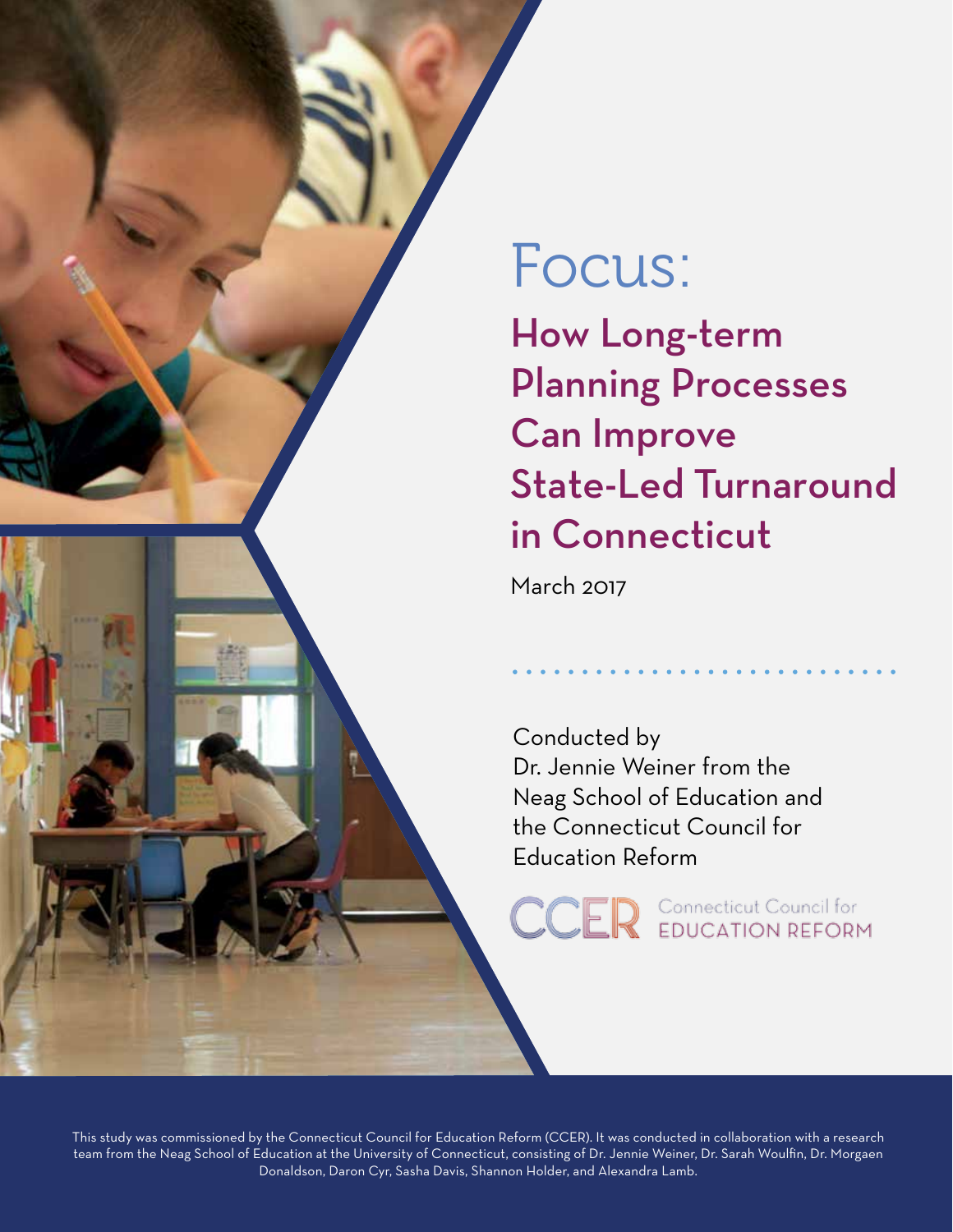

|                | <b>PURPOSE</b>                                                                               |
|----------------|----------------------------------------------------------------------------------------------|
| $\overline{3}$ | <b>BACKGROUND ON ALLIANCE DISTRICTS</b>                                                      |
| 5              | <b>DEFINING AN "EFFECTIVE" DISTRICT PLAN</b>                                                 |
| 9              | <b>METHODS FOR QUALITATIVE ANALYSIS</b>                                                      |
| 11             | <b>SECTION 1: FINDINGS ON PLAN STRUCTURE</b>                                                 |
| 14             | <b>SECTION 2: FINDINGS ON EFFECTIVE PLANNING ELEMENTS</b>                                    |
| 22             | <b>SECTION 3: FINDINGS ON COMMON THEMES IN THE PLANS</b><br>OF DISTRICTS SHOWING IMPROVEMENT |
| 28             | <b>STUDY DISCUSSION AND IMPLICATIONS</b>                                                     |
| 31             | <b>REFERENCES</b>                                                                            |
|                | <b>APPENDIX A - CODEBOOK FOR PLAN SECTION</b>                                                |
|                | <b>APPENDIX B - TABLES FOR QUANTITATIVE METRICS</b>                                          |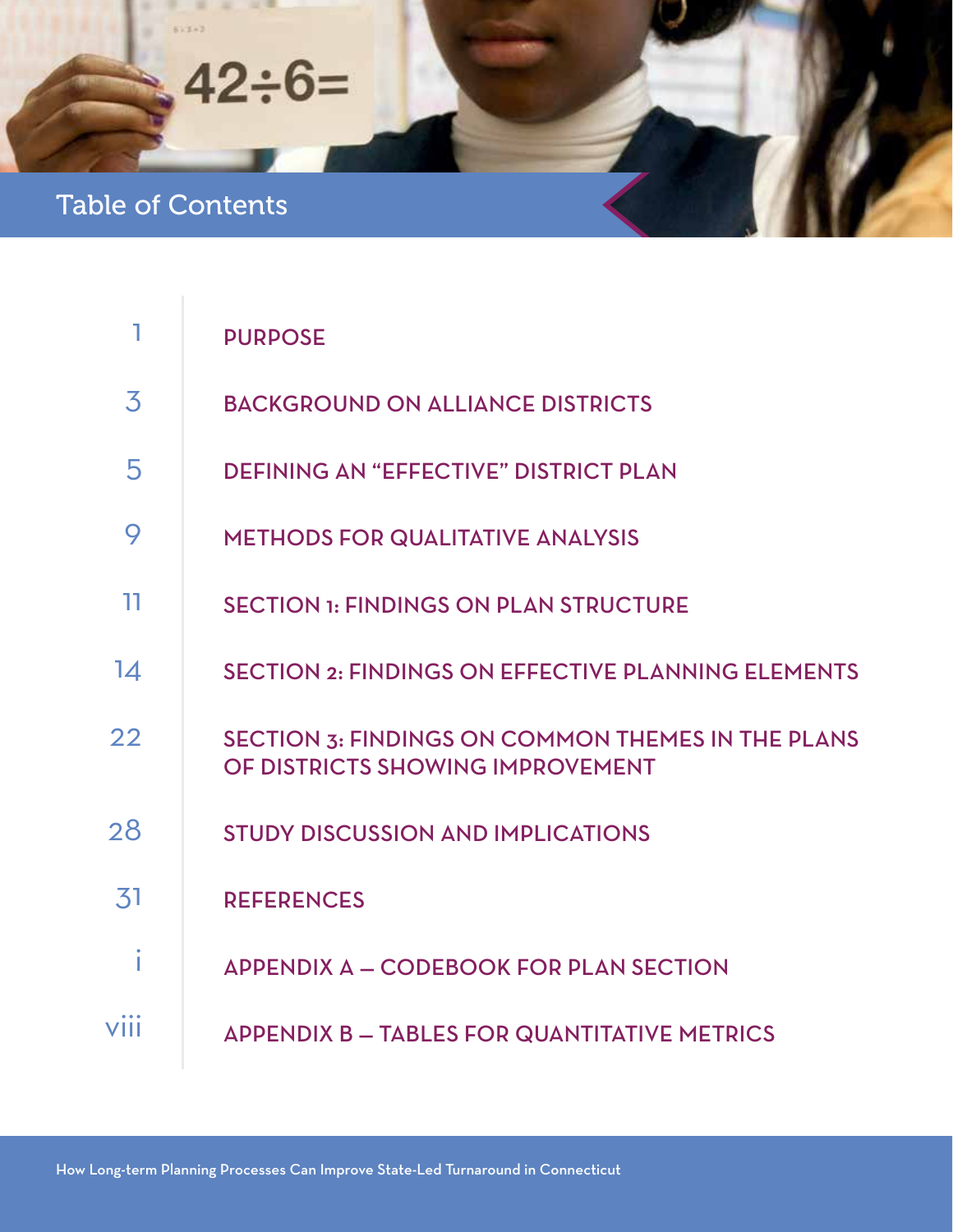# <span id="page-2-0"></span>Purpose

The focus of this report, commissioned by the Connecticut Council for Education Reform (CCER) and executed by a research team at the Neag School of Education of the University of Connecticut<sup>1</sup>, is to provide insights into how Connecticut's 30 Alliance Districts—those with the greatest need and a large external investment by the state to support improvement articulate their yearly improvement plans. It was also to begin to ascertain how these different articulations may relate to different aspects of improved performance.

While perhaps a seemingly straightforward endeavor, the general lack of research regarding either the most effective or appropriate role of districts in school improvement processes (e.g., Honig & Hatch, 2004; Rorrer, Skrla, & Scheurich, 2008), or paradigms for how district leaders and others might engage in planning for effective outcomes, made this task difficult. In particular, as articulated later in this report, it required the research team to build much of the intellectual infrastructure to understand the importance of the plans as policy tools as well as how one might quantify their effectiveness.

A note for this study is that the analysis is purely focused on the plans. The research team tracked patterns in the structure and substance of plans across all 30 Alliance Districts over the course of four years. The research team did not assess whether and to what degree the plans were implemented with fidelity. Additionally, the team did not interview implementers. The plans and other publicly sourced data were used. Put simply, this research is not an evaluation of implementation. This is not to suggest that implementation is unimportant. Questions regarding implementation are essential in helping us to understand the true impact of the Alliance District program. However, such work requires deep understanding of the specific and many contextual factors that shape a district's work and, as such, is outside the scope of the current study<sup>2</sup>. Our purpose here is to analyze the plans as to whether they include elements of effective planning as a means of beginning to answer larger questions of impact.

Specifically, and in keeping with the work of researchers like Spillane, Reiser and Gomez (2006), Woufin (2016) and others (e.g., Coburn, 2001) who argue that artifacts like plans can inform our understanding of practice, we take the perspective that each district creates its plans in response to policies associated with its selection as an Alliance District, and, therefore, that the plans are policy tools that shape behaviors at the district and school levels. Furthermore, each district's plan incorporated multiple policy instruments. That is, as evidenced in the plans, district leaders relied upon different types of instruments to yield improvements for the system, its schools, and students (McDonnell & Elmore, 1987; Schneider & Ingram, 1990).

<sup>1</sup> The UConn team consisted of Dr. Jennie Weiner, Dr. Sarah Woulfin, Dr. Morgaen Donaldson, Daron Cyr, Sasha Davis, Shannon Holder, and Alexandra Lamb.

<sup>2</sup> A comprehensive evaluation plan of implementation could be conducted in a variety of ways but would

need to include deep knowledge of the factors that might impact plan implementation for each district of interest. Therefore, one might imagine such a study to be both labor intensive and costly.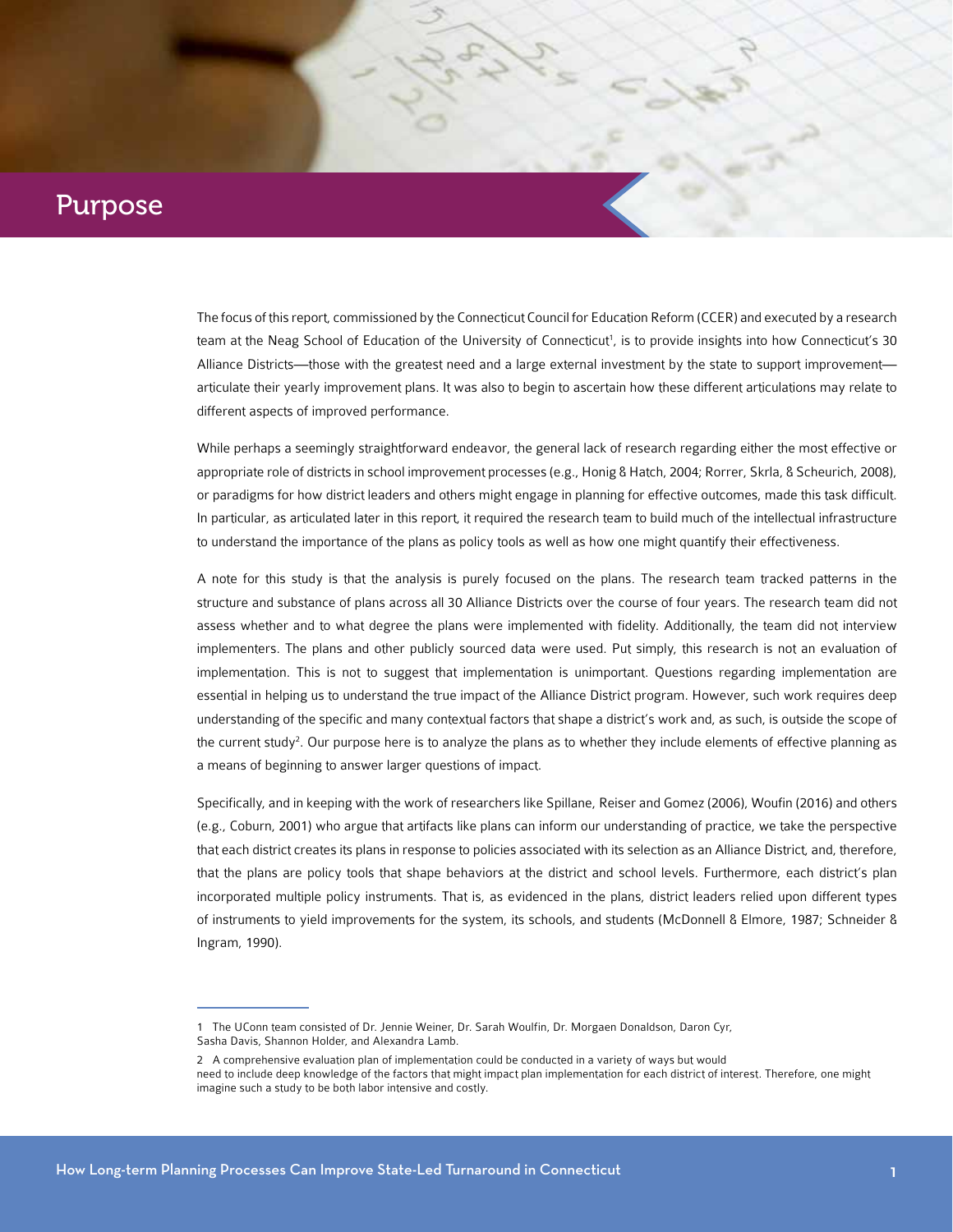As described by McDonnell & Elmore (1987), a policy instrument is a strategy to effect change in a particular direction. Political scientists have attended to the characteristics of policy instruments in order to explain the affordances of tools embedded in policies. Policy instruments can include regulations with monitoring, opportunities for learning, and reformed systems with new leadership positions. More specifically, McDonnell & Elmore (1987) articulate a typology of five types of policy instruments: mandates, inducements, capacity building, hortatory, and systems changing. Mandates are instruments that specify rules and regulations for how actors should obey policy. Inducements are instruments that capitalize upon incentives to encourage actors to follow a policy's directions. Capacity building instruments attempt to strengthen the knowledge and skills of actors so they enact a policy. Hortatory instruments rely upon motivational language and persuasive framing to shift actors' mindsets towards that of a policy (Schneider & Ingram, 1990). Finally, systems changing instruments reconfigure systems and redistribute power to advance the implementation of a policy. We consider the ways in which Alliance plans utilized various types of instruments. In this way, we analyze district leaders' preferences for particular strategies to advance reform efforts.

Put simply, these plans matter because they publicly articulate the agenda for school improvement and have the ability to impact resource allocation and implementation. Again, this public nature of the plans is one reason we focused on the plans rather than other data sources (e.g., a select group of interviews) for this analysis. Importantly, these plans take time for district actors to create, negotiate, and monitor. They also serve as the gateway to millions of taxpayer dollars and to potentially increase the capability and capacity of chronically underperforming and often under-resourced schools to better serve Connecticut's students. As such, these plans seemed worthy of our attention and hence, the current research and report. Research Questions

### **RESEARCH QUESTIONS**

This study was guided by the following research questions:

1. To what degree can current Alliance District plans be considered effective planning documents?

a.How and in what ways has this effectiveness shifted over time?

- 2. What do these plans suggest about each district's current capacity to support continuous improvement at the district and school levels?
- 3. Are there any trends or patterns in plan effectiveness among districts that showed improvements on a variety of performance measures? If so, what are they?

In response to these questions and after coding all 30 Alliance Districts' improvement plans from 2012 to 2016, the research team identified the findings in this study. As a reminder, we did not look at whether the content of one particular intervention or a group of interventions was good or best. Rather we focused on some larger elements of effective planning and change and the degree they were utilized in these plans.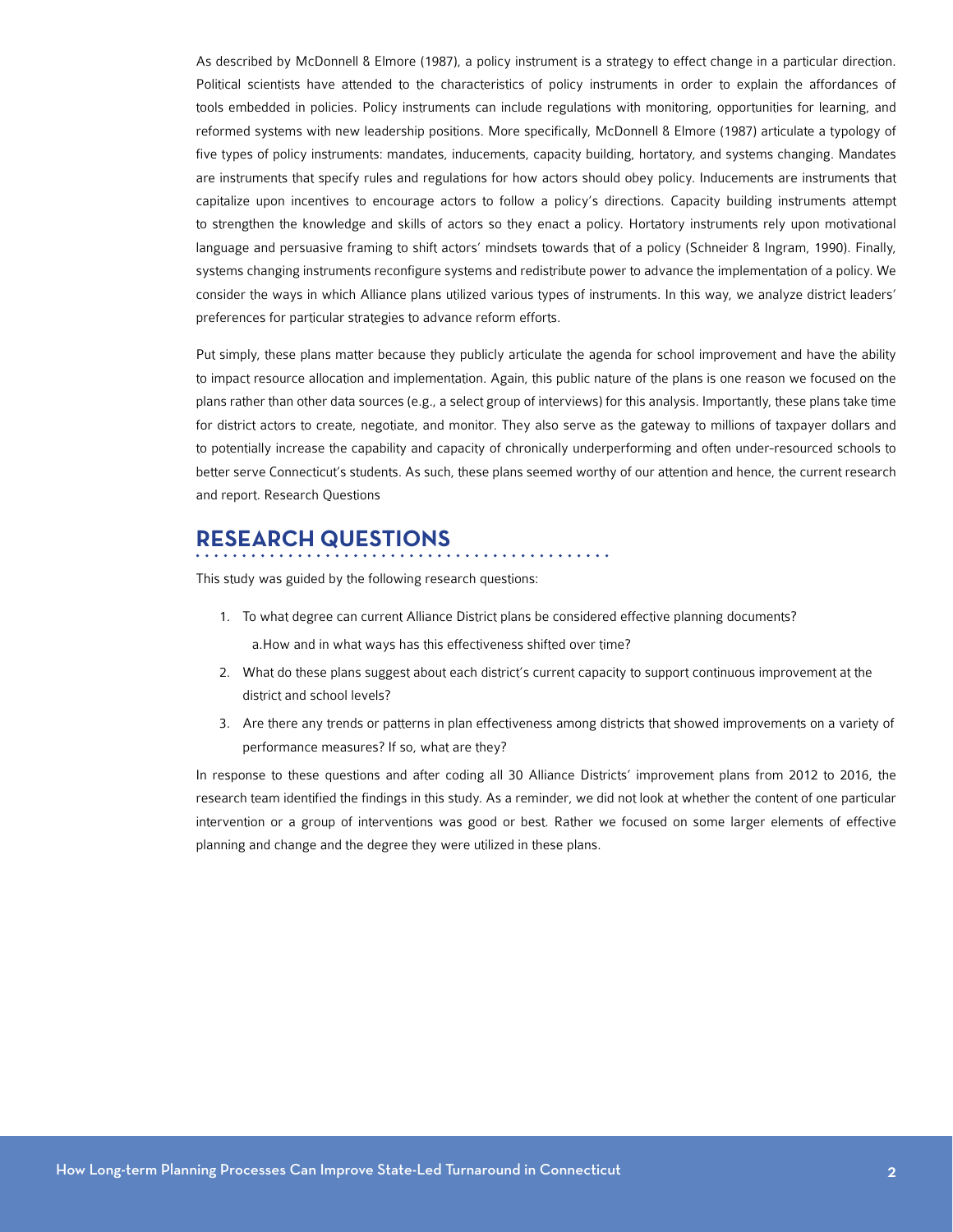# <span id="page-4-0"></span>Background on Alliance Districts

Understood by many as a mechanism for Governor Malloy to fulfill his promise to "deliver more resources, targeted to the districts with the greatest need" (Connecticut State Department of Education (CSDE), 2012), the Alliance District program was approved by the state legislature in May 2012 (Public Act No. 12-116). A pre-approved list of 30 districts were eligible to submit improvement proposals in the 2012-13 school year, seeking funding for "bold and innovative" reform strategies (Connecticut State Department of Education (CSDE), 2013). They were required to submit their proposals once a year for five years, signifying a "partnership between state and school district" in increasing student achievement (CSDE, 2012).

Eligibility for the Alliance District program was determined on the basis of the District Performance Index (DPI)--the sum of the subject performance indices for math, reading, writing, and science as calculated by the results of the Connecticut Mastery Test (CMT) and the Connecticut Academic Performance Test (CAPT). The 30 lowest-performing districts on the DPI represent approximately 37% of the students in Connecticut schools<sup>3</sup>, including some of the most disadvantaged students in the state and the vast majority of the lowest-performing schools (Connecticut Council for Educational Reform). The Alliance District program is a targeted effort to "help districts raise students' performance and close the achievement gap" (CSDE, 2012). Fourteen of the Alliance Districts are also considered Priority School Districts. These districts are identified as having the most significant academic need in the state and are provided additional funds to support eight specific areas of reform as well as early reading interventions.

Once identified, the 30 Alliance Districts were required to apply for additional resources through the submission of a proposal of reform initiatives (i.e., a plan) and budgets for those programs (EdSight; Knopf, 2012). This funding was perhaps particularly important during this period of budget cuts and lay-offs that may have occurred without Alliance Program dollars. The program is funded by Education Cost Sharing (ECS) funds and has grown each year of the program. Funding started at a total of \$39.5 million in the 2012-2013 school year, and grew to \$148.7 million in the 2015-2016 school year (Thomas, 2012; Thomas, 2015). Each district received between \$300 thousand and \$21 million in 2015-2016 to fund their reform initiatives.

The program has required and suggested foci for interventions but asks districts to design the initiatives themselves using data and research to address the needs in their communities (tight on ends but loose on means). The plans look to improve student achievement through classroom interventions focused on the Common Core curriculum, strategies to raise teachers' and leaders' human capital, as well as wrap-around services that improve attendance, engagement, and family support. Each year, the Alliance Districts are mandated to re-submit improvement plans demonstrating district progress alongside detailed initiatives aligned to the overall district strategy with an accompanying budget. The applications also include school-specific interventions for focus, review, and turnaround schools in the district. In 2015-16, the Alliance

÷

<sup>3</sup> This statistic was calculated with the number of students in the Alliance Districts, which the Year 3 Application cites at 200,000 divided by the total number of students in Connecticut which EdSight cites at 541,815 students.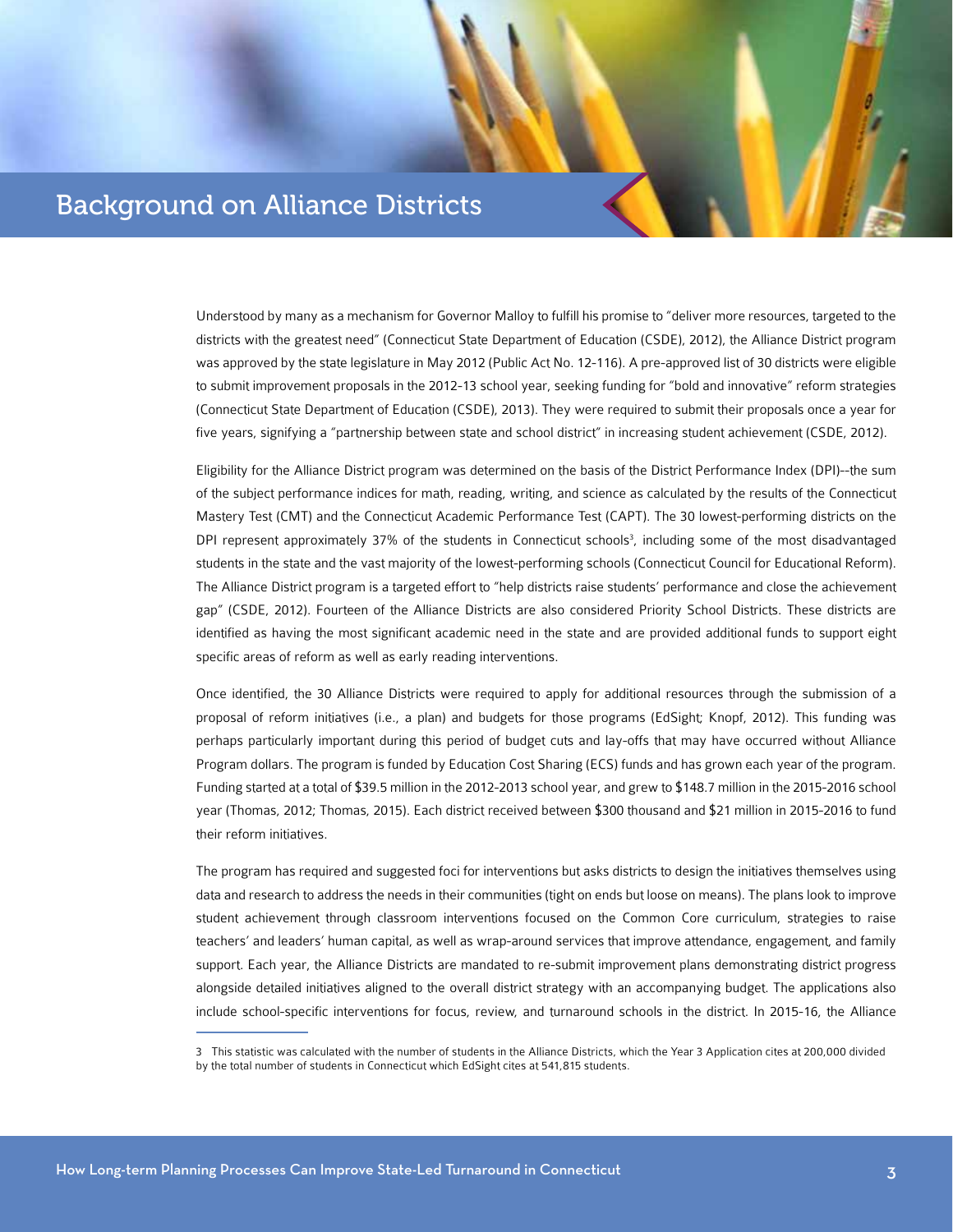District grant application and the Priority School District grant application were consolidated, allowing schools to apply for both at the same time.While the Alliance District program has been in effect for more than four years, there has yet to be a formal evaluation of the effectiveness of the program. However, Connecticut news outlets regularly cover two indicators, test scores and district expenditures. In August of 2016, the Hartford Courant reported that graduation rates and Smarter Balanced test scores were up across the state, including the Alliance Districts. For a number of the Alliance Districts, this growth was substantial. However, negative performance discrepancies between the Alliance Districts overall and the other districts in Connecticut persists (Megan, 2016). Additionally, the gap between White and Hispanic students and White and Black students appears to be widening despite gains in scores across the board for all students (Megan, 2016).

The data highlighted above was a part of the argument the Connecticut Coalition for Justice in Education Funding used in court to prove that Connecticut's educational funding system is unconstitutional (De la Torre, 2016). Multiple Alliance District superintendents testified that despite significant financial allocations, many essential programs have gone unfunded. While the Alliance Districts receive the majority of the education funding in Connecticut, much of that funding has been used to fill deficits in the operating budgets (De la Torre, 2016). In 2015, multiple news outlets reported that some of the allocated funds were spent on deficits or not spent at all with a plan to carry them to future fiscal years (Thomas, 2015; Megan, 2015). While test scores and budget concerns can illuminate some of the progress and challenges of the Alliance District program, further research is needed to better understand the effectiveness of the program itself. Here we take a first step towards this need by focusing on the Alliance District's plans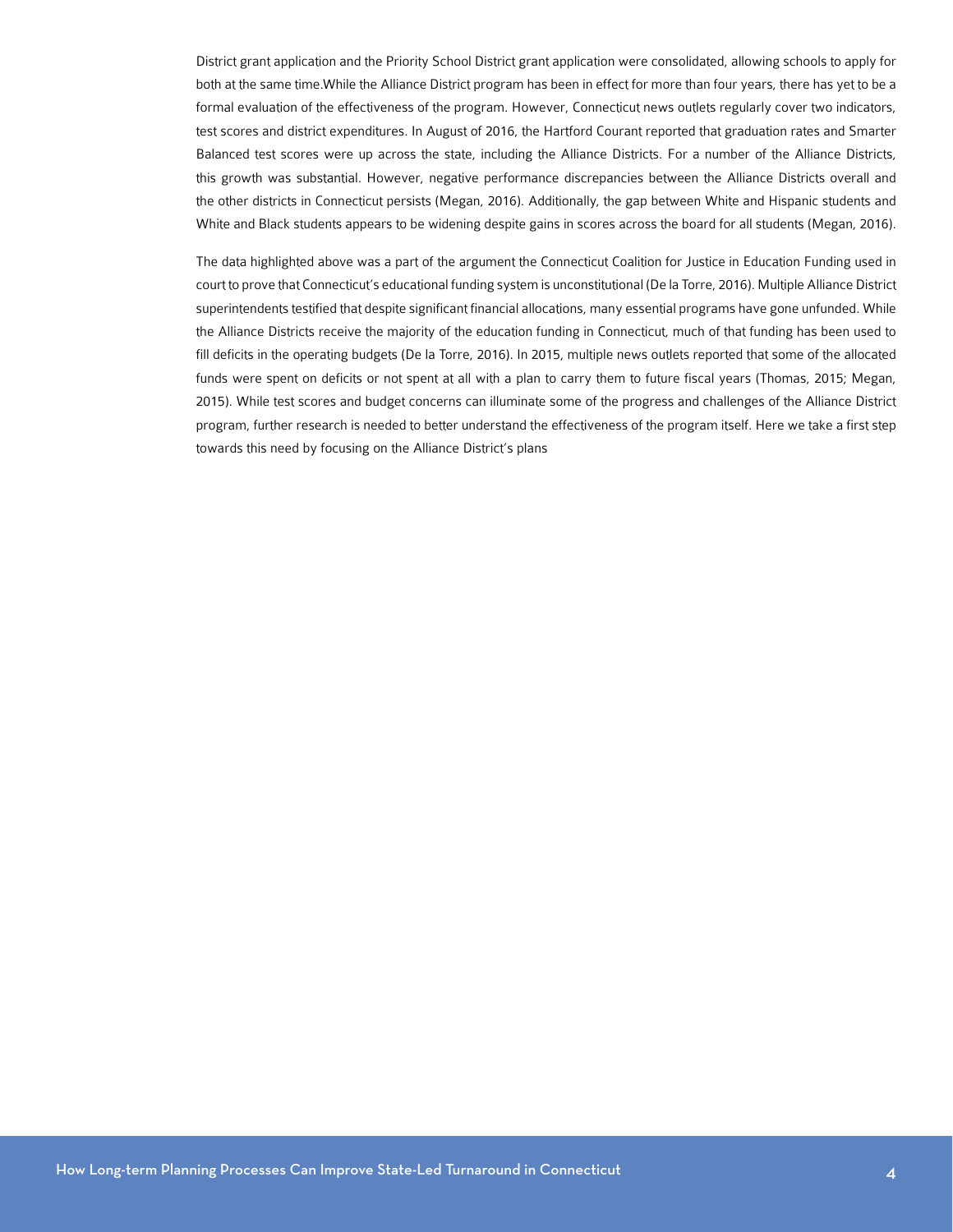# <span id="page-6-0"></span>Defining an "Effective" District Plan

As already discussed, though evaluating the effectiveness of a district plan seems to be a relatively straightforward task at first, it is actually quite difficult. To be precise, this study seeks to evaluate the plan separate from the outcomes it produced (e.g., it is **not** an evaluation of performance) and without taking a particular position on the state's intervention categories (e.g., extended day/year, early childhood literacy initiatives, etc.). In this way, we operate under the following assumptions: (1) improvement plans can vary along a continuum of effectiveness and utility separate from, but connected to, the particular interventions within them; and (2) plans that are more effective in terms of these elements are likely, given appropriate conditions, to produce better outcomes. These assumptions drove us to identify a framework to evaluate the plans.

There was not a lot of existing literature to address research on how an effective plan should look, in terms of formatting, structure, and conceptualization. Research on effective planning is distinguished from research on the content of such plans (e.g., the type of interventions that might be most appropriate, the goal making process etc.) One exception was the work by Lane, Bishop and Wilson-Jones (2005) that focused on how a district might create an effective strategic plan. In this piece, the authors introduce a 19 step framework to support effective planning. These steps ranged from "preparing to plan," in which the team identifies current resources and the leader assesses their sufficiency, to "Objectives are SMART," in which the team ensures that the objectives of the plan match Drucker's (1954) SMART goals. Although this framework was comprehensive in scope, it remains relatively untested, and, we argue, lacks some fundamental elements shown to positively impact district performance.

Existing research was also fairly sparse regarding what the district's role in school improvement should be. Much of the current work in this area tends to focus more on how districts can shift from a compliance orientation (Anderson et al., 2008; Hemmer, Madsen & Torres, 2013) to one focused on instructional improvement (Honig & Rainey, 2012). Therefore, in terms of thinking about planning, it becomes difficult to figure out what district leaders should include in their plans to make them more or less effective.

Given these gaps in the literature, the research team had to address both a framework for effective planning and the role of the district in improving district effectiveness. Based on our research, we identified some of the core attributes/foci of an effective plan, in order to develop a robust frame for understanding and assessing the Alliance District Plans. We recognize that there may be a number of other factors that are also important and would encourage others to continue this work.

Our framework for evaluating these plans includes the following components: coherence, maintaining an equity focus, capacity building, and logic modeling. We discuss each in turn including a short overview of the research behind it below.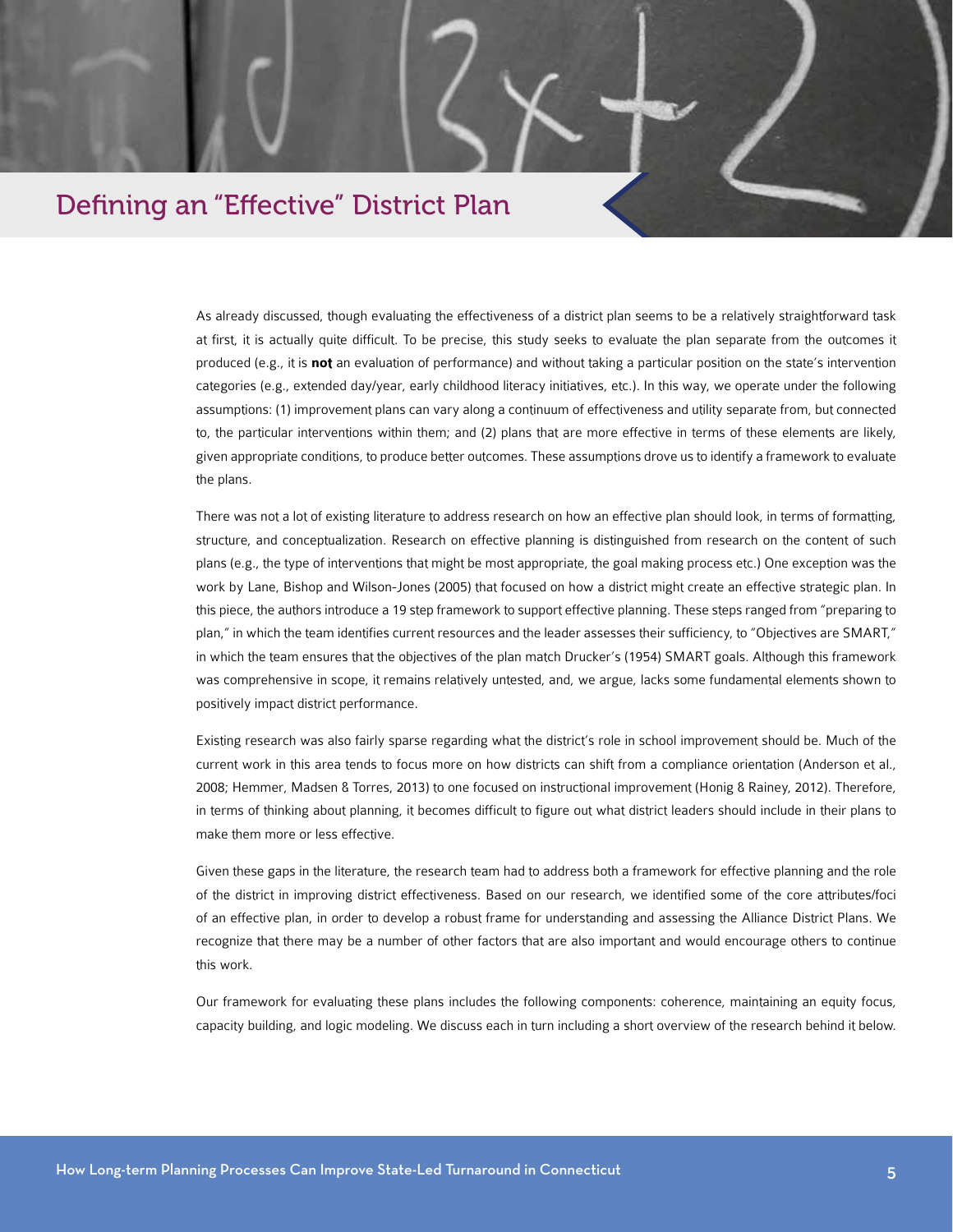### **COHERENCE**

Institutional coherence, defined here as the degree of connectivity and alignment across the system to help facilitate collective work for improvement over time, has long been viewed as an essential element of effective school improvement (e.g., Honig & Hatch, 2004; Childress, Elmore, Grossman, & Johnson, 2007; Newmann, Smith, Allensworth, & Bryk, 2001). Recent work by Trujillo (2013), looking across the literature on district improvement, found that when reforms are situated in districts with more coherent management systems that share common goals and aligned activities, they are more likely to produce student test gains. Other activities that bring coherence to district reforms include helping teachers interpret and implement interventions and advocating on their behalf to identify interventions best aligned with local context and needs (Anderson, 2003).

When creating improvement plans, districts also need to consider the degree to which schools within the district operate with coherence. In their work on school improvement, researchers from the Strategic Education Research Project (SERP) (2014) discussed the need to pay attention to a school's internal coherence as a key mechanism for reform. Defining internal coherence as "a school's capacity to engage in deliberate improvements in instructional practice and student learning across classrooms over time, as evidenced by educator practices and organizational processes that connect and align work across the organization," (p. 3), the researchers developed an internal coherence tool. This tool includes four domains ranging from "teacher efficacy beliefs" with indicators of teachers' collective and individual efficacy, to "leadership for instructional improvement" with indicators related to the leader's ability to create a psychologically safe working environment.

Taking these points together, we might then understand the manifestation of coherence as fairly broad and wide-reaching. For the Alliance District plans then, the challenge was to identify specific elements that could give some insights into these broader concepts. Thus, we focused on (1) the degree to which the selected interventions match the identified needs; (2) whether parts of the system work together to make these interventions possible (e.g., resource alignment, structure and policy alignment, etc.); (3) whether there were signs of connectivity over time—both across and within years; (4) the extent to which districts emphasized focus by undertaking a smaller number of interventions; and (5) whether interventions were based on evidence that they would be effective in addressing the specific context of the districts and schools.

### **MAINTAINING AN EQUALITY FOCUS**

As highlighted by Skrla et al. (2004) and Rorrer, Skrla, and Scheurich (2008), a focus on equity is instrumental in creating and sustaining meaningful change in a district and its schools. This may be particularly true in Connecticut, which persists in having one of the largest achievement gaps in the United States and a funding system that was recently ruled unconstitutional and "irrational" by a state Superior Court (Pazniokas &Phaneuf, 2016). Many of the Alliance Districts are the least resourced, serve the greatest number of at-risk students, and enroll the most minority students in the state. However, research shows both that districts have often, through their actions or inactions, served to create or reinforce inequity (Rorrer, Skrla, & Scheurich, 2008); and also that districts are capable of disrupting and displacing institutionalized structures and practices that perpetuate inequity in student achievement (p. 328). Equity should be an important focus of any effort to enhance the Connecticut education system whether in Alliance Districts or in the state overall.

There are varied conceptualizations of equity and approaches to create, cultivate and sustain it. However, in their work on using equity audits as a tool for school improvement, Skrla et al., (2004) use Scott's (2001) work to frame their definitions. In so doing, Skrla et al. (2004) focus on what they call "systemic equity," to change how systems and system actors behave to "ensure that every learner—in whatever learning environment that learner is found—has the greatest opportunity to learn enhanced by the resources and supports necessary to achieve competence, excellence, independence, responsibility, and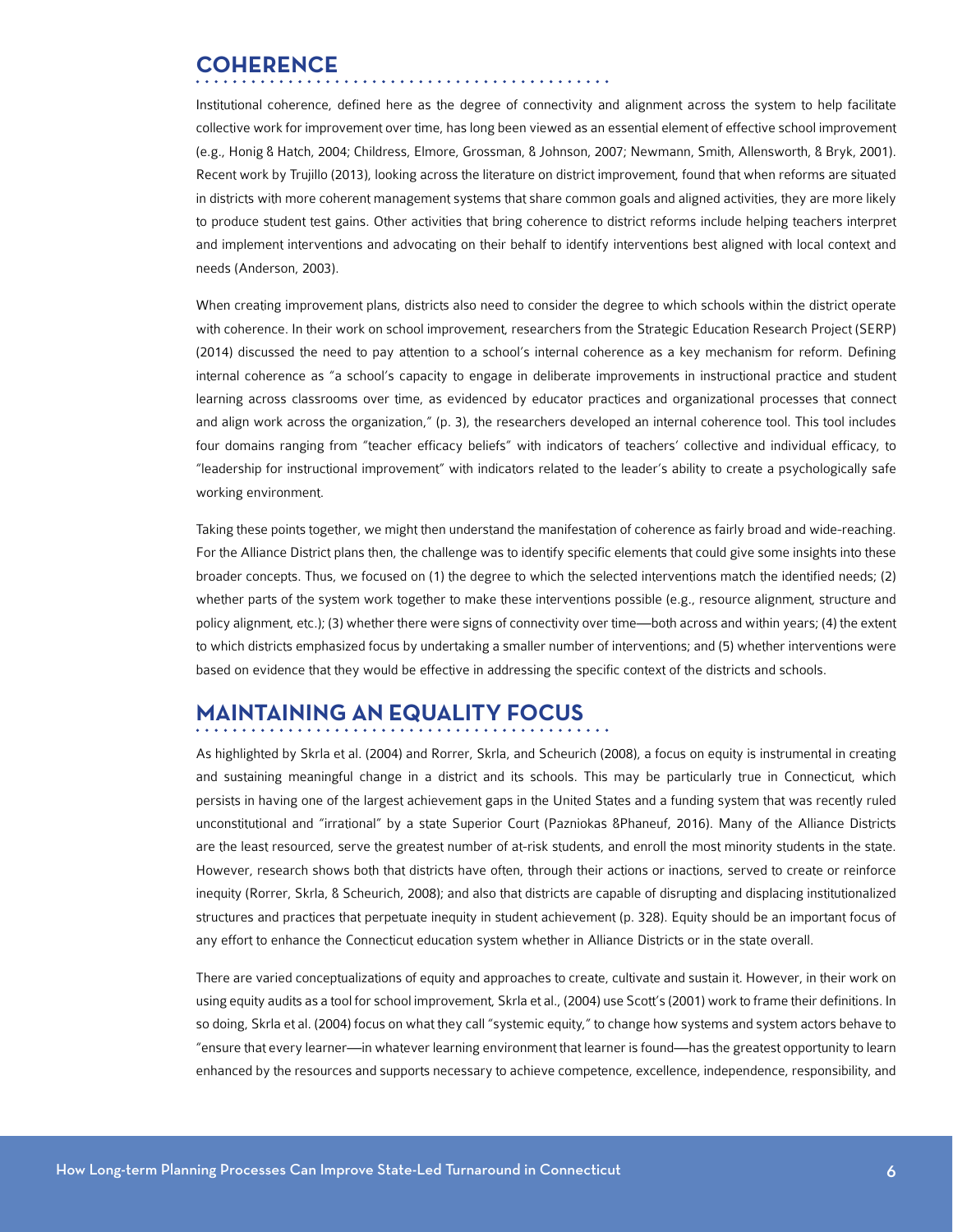self-sufficiency for school and for life. (p. 6). Rorrer et al. (2008) build on this conceptualization by providing two specific focal points for action: owning past inequity and foregrounding equity. While the former seems to be more situated in reflection and the latter in action, they are similar in that the focus for each is on the explicit naming of both the inequities and the efforts to address them. Citing a study by Skrla (2000), Rorrer et al, (2008) highlighted work that they believed was a paradigm of such an approach:

It is important to note that these superintendents [in the four study districts] did not choose to try to explain away the poor performance of groups of students. They did not endeavor to baffle their critics with confusing, jargon filled explanations of low achievement. They did not blame low performance on parents, social service agencies, or anyone outside the district. They did not attempt to finesse the system by finding quick-fix substitutes for real improvements in student learning. They responded both to the state accountability system and to their local constituents with a sincere commitment to improve the learning of all students (p. 20).

In terms of operationalizing this concept of equity focus in the Alliance District plans, one might expect to see explicit mention of both issues of inequity and interventions aimed directly at addressing them. This may include inequitable resource alignment and a move to ensure that school resources are adequate and fair (Rodriguez, 2004). This would include considerations of allocating or reallocating funds as well as technical expertise and human capital, where needed. Other interventions may include the introduction of explicit policies aimed at changing the district culture towards greater inclusivity, diversity and openness. As Rorrer et al., (2008) explained, this would include providing professional development on building high expectations for all students; and in regarding the professionalism of teachers as valuable. It may also contain policies toward bringing greater diversity to the district and to support teachers through professional development to embrace notions of cultural competency and sustainability. Therefore, in our coding schema, we identify any such practices as being equity focused.

### **CAPACITY BUILDING**

Firestone (1989) defined capacity as "the wherewithal to actually implement [a decision/intervention]. The capacity to use reform is the extent to which the [school] has the knowledge, skills, personnel, and other resources necessary to carry out decisions" (p. 157). Similarly, we think of capacity building as efforts taken to enhance the abilities of those within the system (e.g., district personnel, teachers, principals) to do their work effectively and efficiently in a sustainable manner to reach identified goals.

. . . . . . . . . . . . . .

Embedded in this concept of capacity building is the degree to which districts and schools have the structures and resources to allow productive practice to occur, what Peurach and Neumerski (2015) and others (e.g., Cohen & Moffitt, 2010; Spillane & Mehta, 2010) have defined as educational infrastructure. Educational infrastructure can be understood as "the structures and resources that are mobilized by local school systems (i.e., school districts in the US) to enable (and at times constrain) school leaders' and teachers' efforts to provide, maintain, and improve instruction" (Hopkins et al., 2013, p. 422).

Given this definition, we can understand educational infrastructure to exist at multiple levels of the educational system (e.g., classroom, school, district, state, federal policy, etc.). As Peurach and Neumerski (2015) point out, educational infrastructure is also constituted by the intertwined elements of culture (i.e., professional norms and beliefs guiding practice), capacity (i.e., the resources available at the individual and collective level to meet goals) and structure (i.e., the way work is organized to support instructional improvement). Therefore, we might understand capacity building as the active linking of these components to help facilitate larger changes in the system (e.g., professional development linked with changes to teacher schedules, linked with new curricular innovation, linked with different classroom resources, etc.).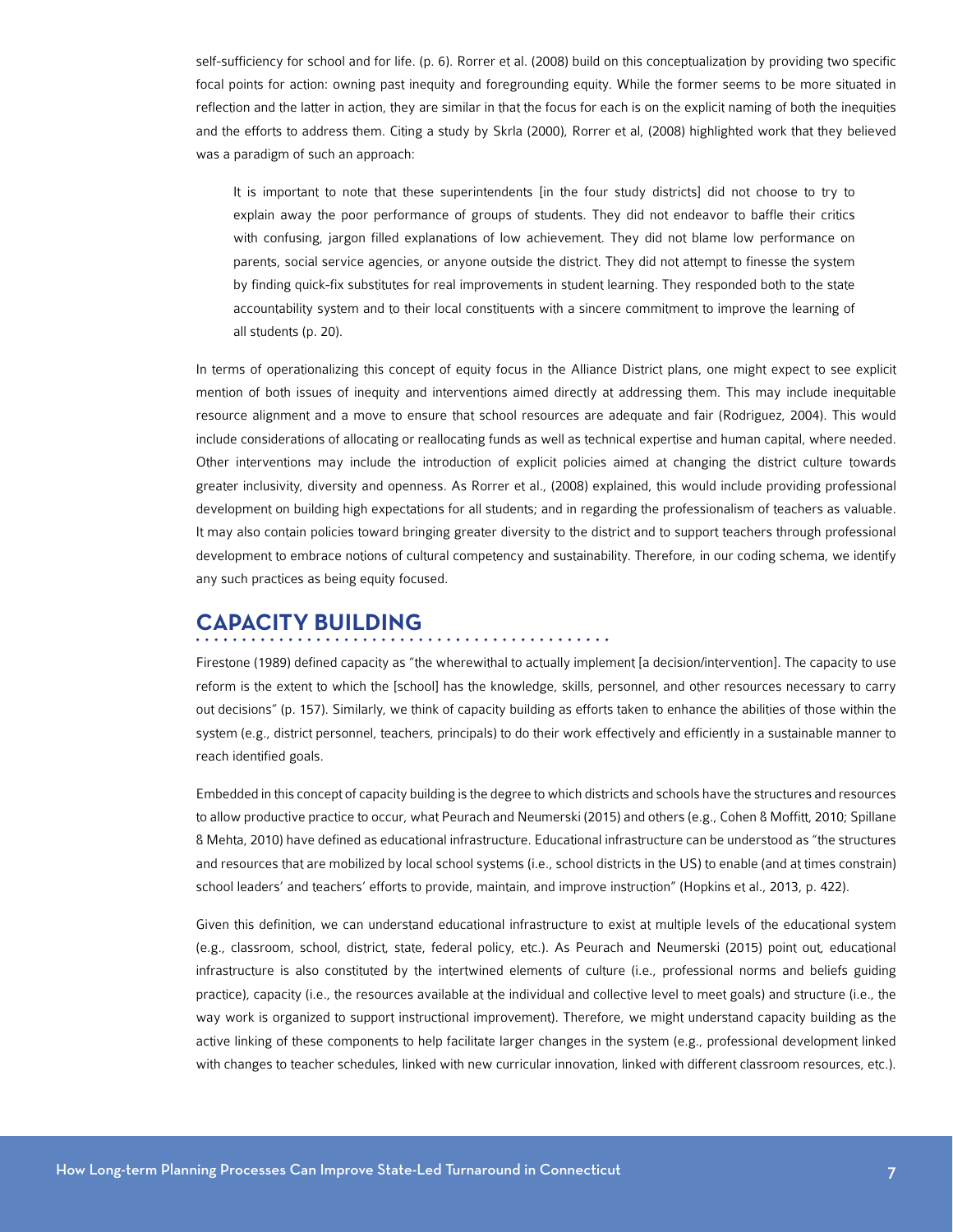We understand capacity building as the degree to which the interventions are focused on teachers' skills and knowledge, rather than focusing primarily on the introduction of new tools (e.g., curriculum, evaluation protocols, testing) or technologies (e.g., smart boards, laptop initiatives, new facilities) without such supports. This may also include building community relationships and resources over time.

### **LOGIC MODELING**

### . . . . . . . . . . . . . . **.**

Though not necessarily prevalent in the literature on district improvement or planning, recently logic modeling—long used in evaluation—has grown in popularity as a tool for school improvement efforts. According to a recent piece put out by the Institute of Education Sciences (IES) and the Regional Educational Laboratories (REL) on the power of logic modeling for improvement (Lawton et al., 2014), logic modeling is characterized by four components: resources (inputs), activities (aspects of implementation), outputs (observable products of the completed activities, and outcomes (short-, mid-, and long-term—effects or impacts within various timeframes). These components are then put together graphically to reveal their relationships, which provides opportunities to better understand how one element impacts the other and the intended outcomes. Indeed, in the same piece by IES, the authors (Lawton et al., 2014) point out that logic models can be helpful in three interrelated ways:

First, [logic models] guide program personnel in understanding the program's activities and intended outcomes more clearly and completely. They can also help program personnel who have experience writing program proposals or plans become more systematic in thinking through the details of the program and the relationships among its components at various stages. Second, having the program and its outcomes laid out in a logic model helps educators identify evaluation questions. With a budget for an evaluation in mind, educators can use logic models to decide which program features are most crucial and then develop evaluation questions that address the program features and their interrelationships.... Third, logic models allow for general evaluation questions to be fine-tuned into clear, specific, and actionable evaluation questions...(p.2).

As highlighted here, there are a number of potential benefits to logic modelling, all of which are aligned with the purposes of planning for improvement. For our purposes in assessing the Alliance Districts' plans and their effectiveness, we were particularly interested in the outputs and outcomes for which they would collect information. In particular, and due to plan requirements that such data be collected, we wondered the degree to which this information or data seemed to link to a larger model of improvement. We were also interested in whether and how the data being collected connected to the interventions and their trajectories. Therefore, our codes focused on these measures and their interrelationship to one another and practice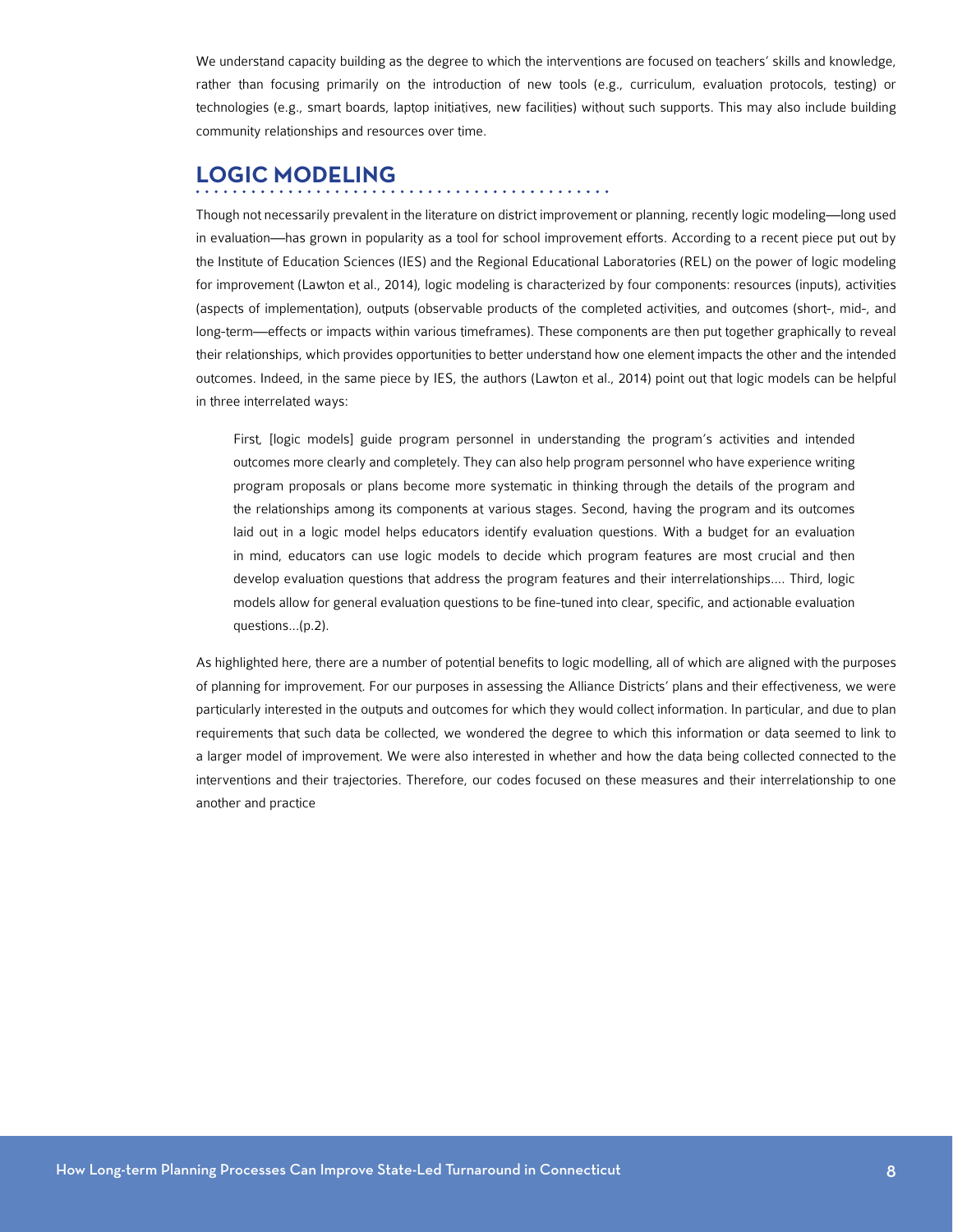# <span id="page-10-0"></span>Methods for Qualitative Analysis

### **ANALYTIC APPROACH**

To ascertain whether and to what degree the Alliance District plans met the framework criteria we identified, we engaged in a deductive coding process. To do so, we created a codebook that articulated the framework into specific and quantifiable components (See Appendix A). For example, we identified the specific interventions that were highlighted each year in a given district's plan and categorized them as pertaining to improvements in the instructional core, infrastructure, climate and culture, and equity—as well as their alignment with the menu of interventions designated by the CSDE. We also looked at the support structures that would be provided, who would provide them, when and how. Among a number of other elements, monitoring of the plans, including the stated outputs and outcomes, was a key focus. The full codebook is available in the Appendix of this piece.

The literature about planning processes suggests that strong plans have an early planning stage that includes "broad yet effective information gathering, development and exploration of strategic alternatives, and an emphasis on future implications of present decisions" (Bryson, 1995). We therefore structured the codebook in three segments: pre-plan, plan and cross-plan analysis. The cross-plan analysis was conducted after the other analyses occurred, and the process is discussed in greater detail below.

### **SAMPLE**

### 

The sample for this analysis were all 30 Alliance District's plans, from the 2012-13 school year to the 2015-16 school year, inclusive. Although budget information was used as a means of checking which of the interventions described were, in fact, part of the Alliance efforts (and which were funded through other identified or unidentified sources), we did not conduct a formal budget analysis. Future work in this area would be useful and is recommended.

. . . . . . . . . . . . . . . .

### **CODING PROCESS**

Once the codebook was developed, the research team, consisting of three professors and four research assistants, engaged in deductive coding. To begin, the entire team coded all four years of plans for two of the Alliance Districts, in order to support intercoder reliability and to ensure the codebook could be used effectively and consistently by all coders. Our efforts here were largely guided by Hruschka et al.'s (2004) process of building intercoder reliability that includes similar parameters regarding codebook creation, coding, assessment of reliability, codebook modification, and final coding. We continued to meet together with two team members overlapping their efforts for particular years of each plan to ensure both continued intercoder reliability and that details of each plan were appropriately identified and categorized.

Once all the plans were coded, the head researcher on the team, Dr. Jennie Weiner, created a matrix aligned with each of the categories of the framework and conducted the within and across plan analysis. This was more inductive in nature,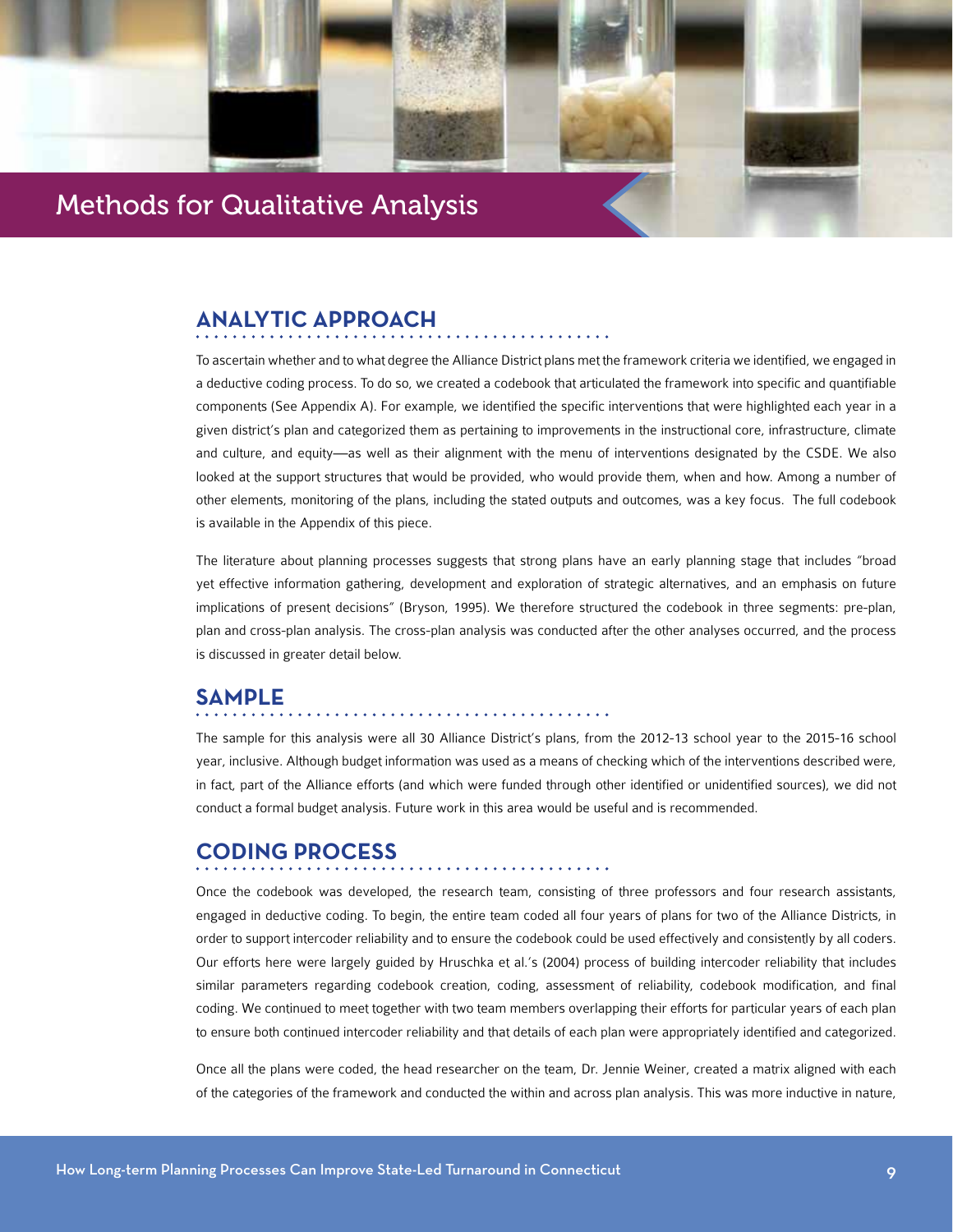and the researcher looked for emergent themes from the coding. The resultant analyses were then sent back to the team members who had conducted the original coding to ensure that the conclusions were appropriate and make edits, if needed. These matrices were then used to look for themes and patterns across the districts and helped to inform the findings that we describe in the next sections of this report. Finally, CCER identified a smaller group of districts with success in various academic measures on which to focus further attention. We discuss the selection process and associated findings for this research question in Section 3.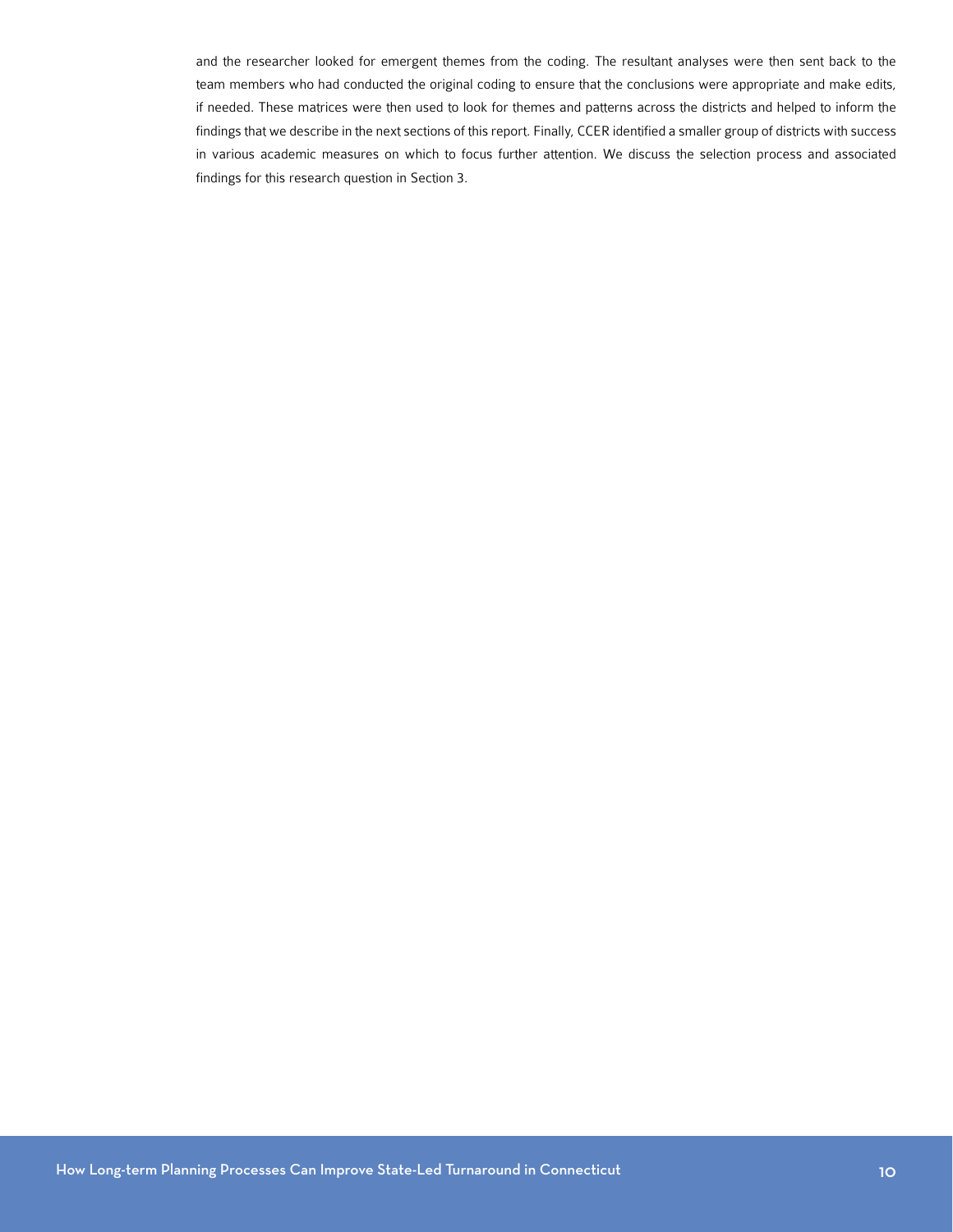# <span id="page-12-0"></span>Section 1: Findings on Plan Structure

The goal of this project was to analyze the Alliance Districts' plans and how their content matched particular principles of effective planning and change processes. However, as the research team engaged with the plans, it became clear that there were structural elements of the Alliance District program (e.g., what the state was asking for and in what format) that impacted whether and to what degree the principles (i.e., equity, coherence, capacity and logic modeling) were present. In this section, we highlight these elements and how they might support more effective plan development and implementation in the future. We find that:

- The format of the plan, as mandated by the Connecticut State Department of Education, differed year to year.
- The required scope and parameters of the plans also varied so that (1) similar or the same interventions were resubmitted year to year and/or (2) many plans included information tangential to the plan.
- There was uneven compliance regarding structural requirements (e.g., including monitoring processes for each intervention) across and within plans.

#### IMPLICATIONS

• A guiding framework on effective planning may be needed.

### **VARYING FORMATS, SCOPES AND PARAMETERS**

One aspect of the plans that made longitudinal and even year to year analysis difficult was that its required format changed fairly dramatically each year. While undoubtedly intended to improve the usefulness of the plans and their quality, the changes appeared to have some unintended consequences<sup>4</sup>. Below we provide some of the key attributes of the plans in terms of their required format, scope, and parameters each year, how these shifted over time, and potential impacts of these shifts.

The format for first year of the plans (2012-13) was fairly open in that most of the prompts were general (e.g., "What is your district's overall approach toward improving student performance and closing the achievement gap?") and asked for narratives in response. As such, it is perhaps not a surprise that the 2012-13 plans were far longer than in later years. As an extreme example of the general pattern, in 2012-13, Hartford's plan was 103 pages long. (The approximate average length of the plans that year was 58 pages). In 2015-16, Hartford's plan was only 22 pages. Such findings bring to the foreground questions of the utility of plans that are so long as to be become potentially onerous to create or interpret. (It took the research team nearly 40 hours to evaluate Hartford's plans.) Conversely, plans that are too short can potentially

<sup>4</sup> Through feedback conversations with Superintendents after the completion of the analysis, the team was

also made aware that the state contacts for Alliance Districts also frequently changed year to year. This may also explain some of the lack of uniformity in the plan structure and requirements over the course of the program.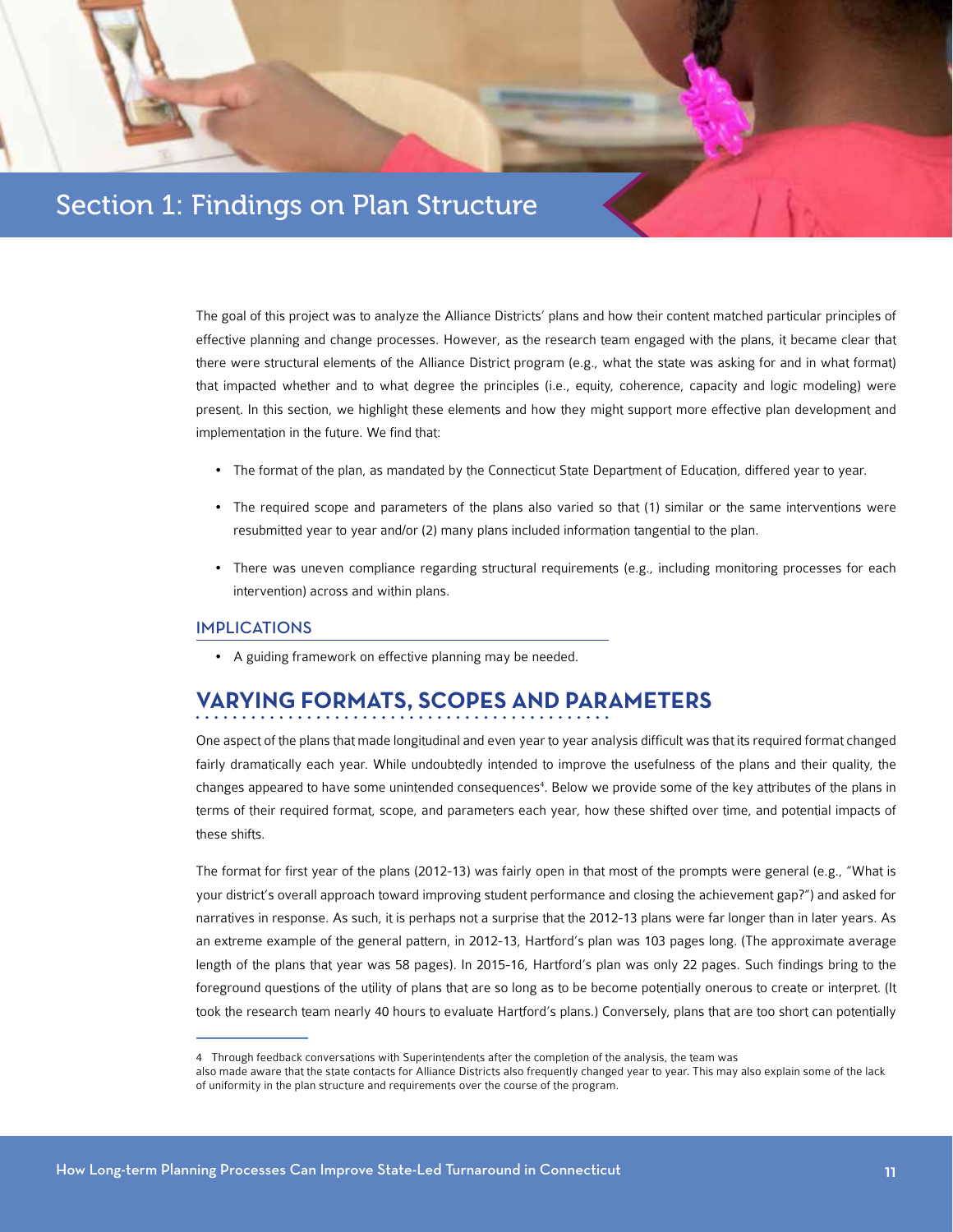lack critical information about the implementation process. To be clear, we do not mean to suggest that there is a given length that would be most appropriate for these plans. Rather, we argue that these fluctuations are important because they suggest a lack of clarity about what should be asked of districts or how the plans might be used over time to improve implementation and outcomes.

In year two, the plan format shifted to include what might be considered more direct questions. This included asking the districts to speak directly to their theory of action for improvement and to provide details of successes and continued areas for growth regarding the interventions they had proposed, and presumably implemented, the prior year. Additionally, the format for district responses was more controlled, in that the Connecticut State Department of Education (CSDE) used templates to solicit bulleted responses, rather than lengthy narratives. In some of the prompts there were also requests for specific evidence to back up districts' conclusions regarding implementation. Finally, templates were created for districts to fill in regarding the strategies, progress metrics, and timelines for each category of intervention. Interpreting the introduction of these elements together, it suggests that the CSDE may have desired to tighten alignment of these elements, to better facilitate districts' tracking of interventions over time, and to enable districts' use of this information to inform practice.

And yet, despite what seemed to be some important moves in 2013-14 to enhance coherence in the planning process, in 2014-15 another round of changes were introduced. The biggest of these was the introduction of the CSDE Turnaround Framework as a means of guiding the planning process. Specifically, districts were asked to describe how each proposed intervention fell into one of the four areas of the framework: talent, academics, culture and climate, and operations. Simultaneously, the choice of interventions was also more explicitly controlled with templates for each part of the framework and associated interventions including forced choices. For example, the planning template for the talent section stated, "the CSDE will require all Alliance Districts to pursue strategies to strengthen district and school talent systems." Supporting teachers' transition to and use of Common Core Standards was also explicitly stated as a required focus under academics, while the framework areas of climate and culture and operations did not have mandatory interventions associated with them.

Even with the variability in requirements across the framework elements, each framework category served as template heading into which districts were to put their specific interventions. Moreover, there were no other headings under which districts could categorize interventions. In response to these new parameters, some districts reframed existing interventions into these categories—reshuffling the grouping or renaming existing approaches—but not necessarily altering their substance. Others added to or subtracted from prior interventions to move towards interventions closely aligned with the new framework. While this may have been the intended consequence (The mandatory nature of some of the interventions suggests it was.), a possible negative effect was that the shift again made it difficult to track interventions over time. Additionally, it may have also moved a district that was having success with an intervention to discontinue it or to pick up something less needed but mandated.

Finally, in 2015-16 the plan was changed once again, this time to a template that included only what were deemed the priorities (i.e., intervention) for each of the elements of the turnaround framework introduced the prior year, a SMART goal associated with that priority and a budget. While this was a streamlined approach and likely provided quick information regarding the nature of the interventions and associated finances, it was very hard to know what exactly was being implemented or how. It was also difficult to assess how such interventions built on, extended or were different from prior efforts or why.

Finally, despite the increasingly narrow scope and shortened length of the plans, the research team found that, no matter the year, there were often portions of the plans and templates that were either not filled out or done only minimally. As we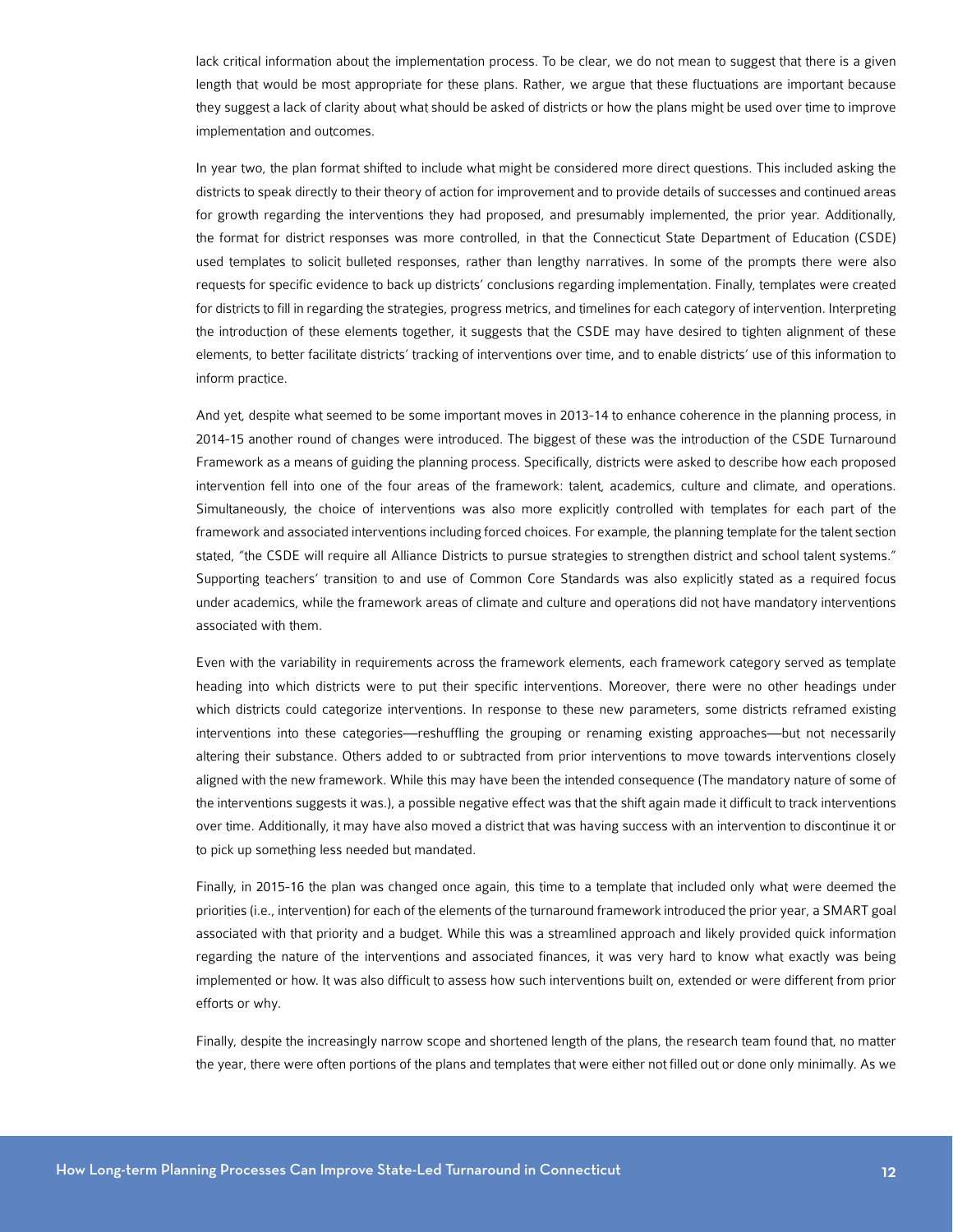will discuss later, one of the elements most often missing was a comprehensive district monitoring plan—despite explicit requests for monitoring plans in three of the four years. There was also a good degree of variability in non-mandated elements and, in particular, the details regarding the stated interventions and implementation steps. While the research team acknowledges there may have been communication between the CSDE and the districts, which was not recorded in the plans but helped to fill in gaps for districts that provided fewer details, it does suggest some looseness regarding which plan elements the district would truly be held accountable for including and implementing.

#### IMPLICATIONS

Together, the yearly changes to the format, scope, and parameters of the plans, coupled with what seemed to be somewhat loose accountability for compliance, suggest a lack of an explicit guiding framework for the management of the Alliance District process. Such a framework should be differentiated from content expectations. It was clear from the plans that the CSDE had some strong and persistent views regarding what content should be included in the plan and these may be completely appropriate and effective. But it appears that the CSDE did not have a framework for the grant application process. It also appears that many of the CSDE's efforts to change the process were designed to make it less burdensome for districts.

It was less clear which attributes of the plans (e.g., monitoring, clear outcomes, coherence, etc.) were important to the CSDE. For example, what was the underlying purpose of having the district articulate the underlying theory of action relative to having an effective plan? If it was important for planning, why have it one year and not another? Similarly, it was often unclear whether and to what degree the plans were aiming to be more than compliance documents. As already stated, the constant changes to the plan format and structure made tracking interventions over time very difficult, and the frequent lack of clear outcomes and monitoring process in the plans reinforced a sense that the plans' core function was not necessarily usability. In response to these findings, we suggest that, moving forward, the CSDE and districts consider building or adopting a planning framework to support strong planning principles and explicitly translate these principles to end users.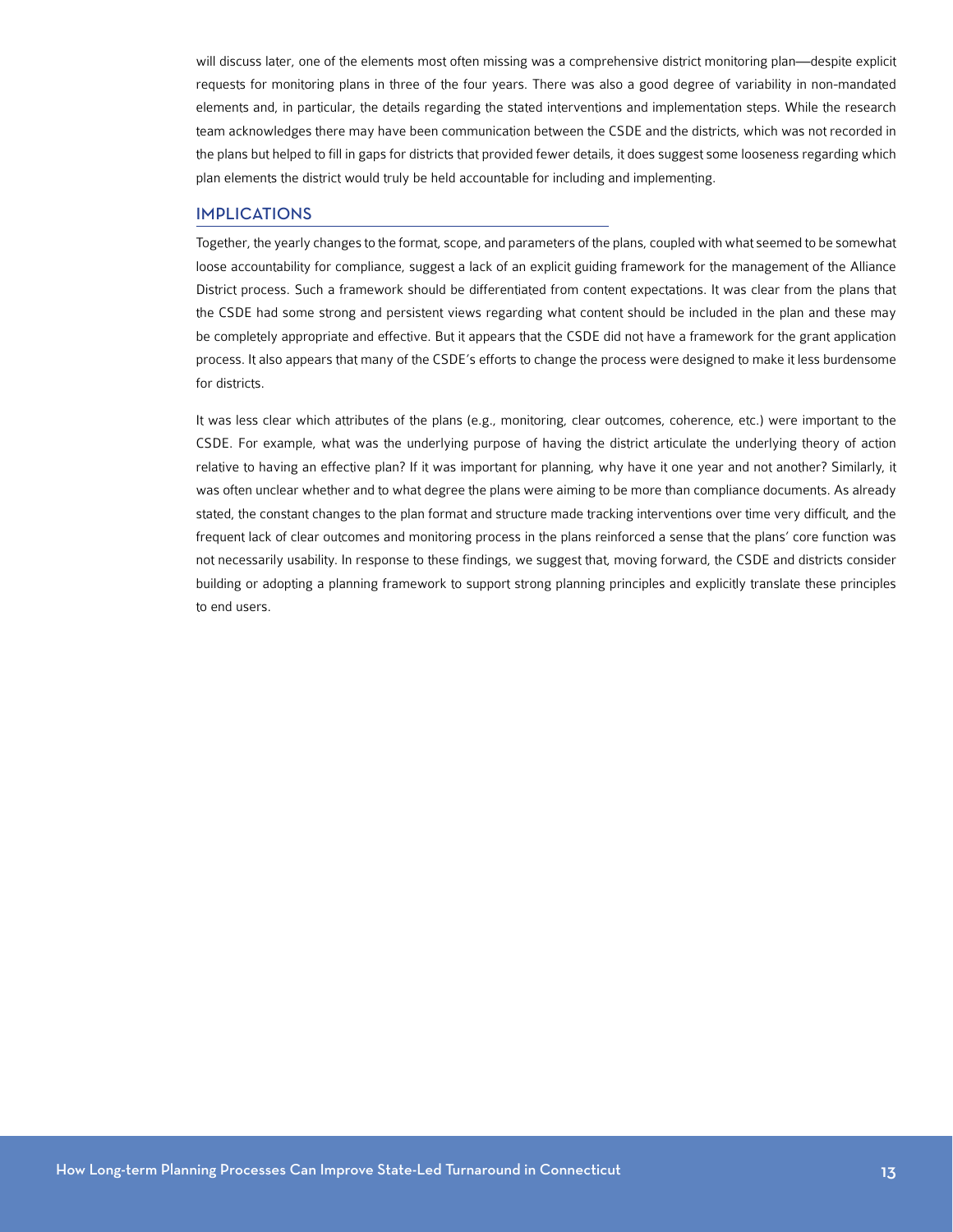<span id="page-15-0"></span>

This section shifts from the structure of the plans to whether and to what degree elements of the researcher developed framework on effective planning were incorporated into the plans. These findings are descriptive in nature. Again, they do not provide information regarding the efficacy of implementation or results. We highlight overarching themes within each plan for the four components of the framework (i.e., Coherence, Maintaining an Equity Focus, Capacity Building and Logic Modeling).

### **PLAN COHERENCE**

We define coherence as the degree of connectivity and alignment across the system to help facilitate collective work for improvement over time. In particular, we focus primarily on: (1) the degree to which the selected interventions match the identified needs; (2) whether parts of the system work together to make these interventions possible (e.g., resource,, structure and policy alignment, etc.); (3)whether there were signs of connectivity over time—both across and within years; and (4) the extent to which districts emphasized focus by undertaking a smaller number of interventions based on evidence that they would be effective in addressing the specific context of the districts and schools. We find that:

For each year, the identified needs, the stated overarching goals of the interventions, and the interventions themselves were generally aligned.

Though more so in later years, the interventions reflected the CSDE's priorities and most districts focused on a smaller number of interventions.

It was hard to identify the source of particular interventions in terms of whether they reflected best practice.

Year to year connections between the plans were generally loose and it was difficult to assess how one year of implementation informed the next.

#### IMPLICATIONS

Plan coherence may require strengthening and could be achieved through the development and support of longitudinal planning. Greater focus on the source as well as substance of interventions may also be needed.

#### FINDINGS

As we discussed earlier, the degree to which districts were asked, via the plan template, to articulate their needs and areas for growth varied across years. At the same time, the degree of specificity regarding these needs, and how they were identified (e.g., surveys, anecdotal data, state exams, etc.) also varied. For instance, in some districts, such as Naugatuck, the needs were quite precise and well-articulated. The authors of Naugatuck's plan stated that one of their needs was to enhance the leadership capabilities of assistant principals. The selected intervention, implementing an administrative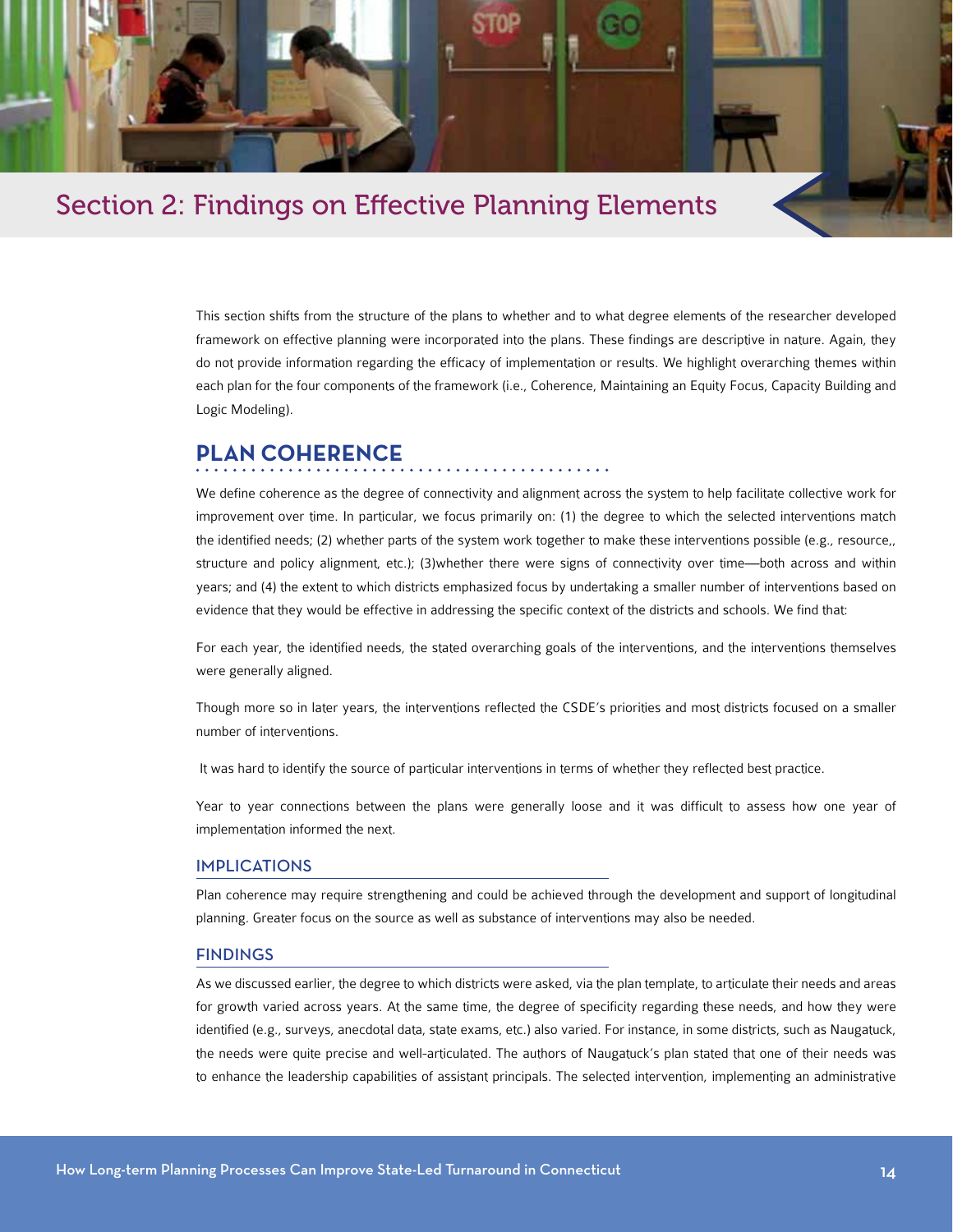internship program, directly addressed this need. In contrast, Bridgeport's plan stated more general needs (e.g., the achievement gap and accountability), and hence, it was slightly more difficult to draw straight lines between these needs and the proposed interventions.

While needs were articulated and evidenced with variability, the stated goals for the interventions tended to be quite similar across the plans. When asked to include goals, districts tended to provide a limited number of student performance and behavioral metrics (e.g., CMT, CAPT, DRAs, attendance, graduation rates, etc.). Most often, these goals also included what were presumed to be state-generated growth targets. Since the goals were fairly broad, they could be considered aligned to most interventions oriented towards enhancing school performance. This is not to say that the goals were inappropriate. They might be exactly what was needed to get the districts moving and were likely based on robust projections of future performance. At the same time, however, it is also possible, that these general goals may be seen as somewhat arbitrary or even unattainable by those on the ground (e.g., teachers and administrators) and hence served to diminish their motivation (Weiner, Donaldson & Dougherty, 2016).

Whether broad or specific, in general, the interventions identified by the districts aligned with the needs identified. Of course, such alignment was easier for districts with more generally stated needs. Unsurprisingly, many districts had more broadly defined interventions (e.g., restructure high schools, improve instruction for all students, develop and/or expand PreK programs, etc.). Nonetheless, in terms of coherence between needs, goals and solutions (i.e., interventions), it was rare to find a district introducing an intervention that had seemingly little or no connection to district needs or goals.

One pervasive exception to this rule occurred the 2014-15 school year in which technology interventions, and often large purchases of new technological equipment (e.g., smartboard, laptops, etc.) were introduced into many of the plans. These patterns might easily be explained by external forces (e.g., a push from the state to include technology). There was little precedent in terms of the plans themselves regarding their appearance. Very few of the districts had identified technology as a need prior to 2014-15 and those that did tended to emphasize it as a tool for data collection and management, rather than embedded in daily instruction. As such, it seems important, once again, to consider whether and to what degree state pressures may have affected the coherence and impact of the plans.

Connected to this issue of the selection of particular interventions, and again aligned with earlier findings about forced choices embedded in the plan template in later years, we find that districts tended to narrow the number and scope of their interventions over time. One might consider such narrowing to be positive; research regarding institutional improvement and turnaround suggest that greater coherence and impact come from doing a few things well (Leithwood, Harris & Strauss, 2010). On the other hand, this research is likely based on the assumption that interventions are selected in response to identified needs. In the case of the Alliance Districts, this sometimes appeared to be the case and sometimes less so. As such, it might be worth considering whether a system in which the state increasingly controls goals and interventions is ideal for improvement efforts.

Regardless of whether the interventions, in terms of focus and scope, appeared to align with stated areas of need and goals, the plans generally lacked data on whether such interventions were research-based. Instead, it seemed that any selected intervention, if aligned with need and/or CSDE areas of focus, was appropriate<sup>5</sup>. This would be in contrast to districts stating explicitly why, vis-a-vis research including results of pilot testing, the selected intervention was the most appropriate for the task at hand. It is important to note, that the plans did not necessarily ask districts to provide the criteria for how they selected the interventions that they did. However, a number of districts (e.g., Naugatuck, Norwich, Stamford, Vernon, etc.) did include such information without being asked, suggesting that data regarding the prior effectiveness

<sup>5</sup> We make the determination of appropriateness based on the assumption that those at the CSDE approved the plan with the intervention as stated.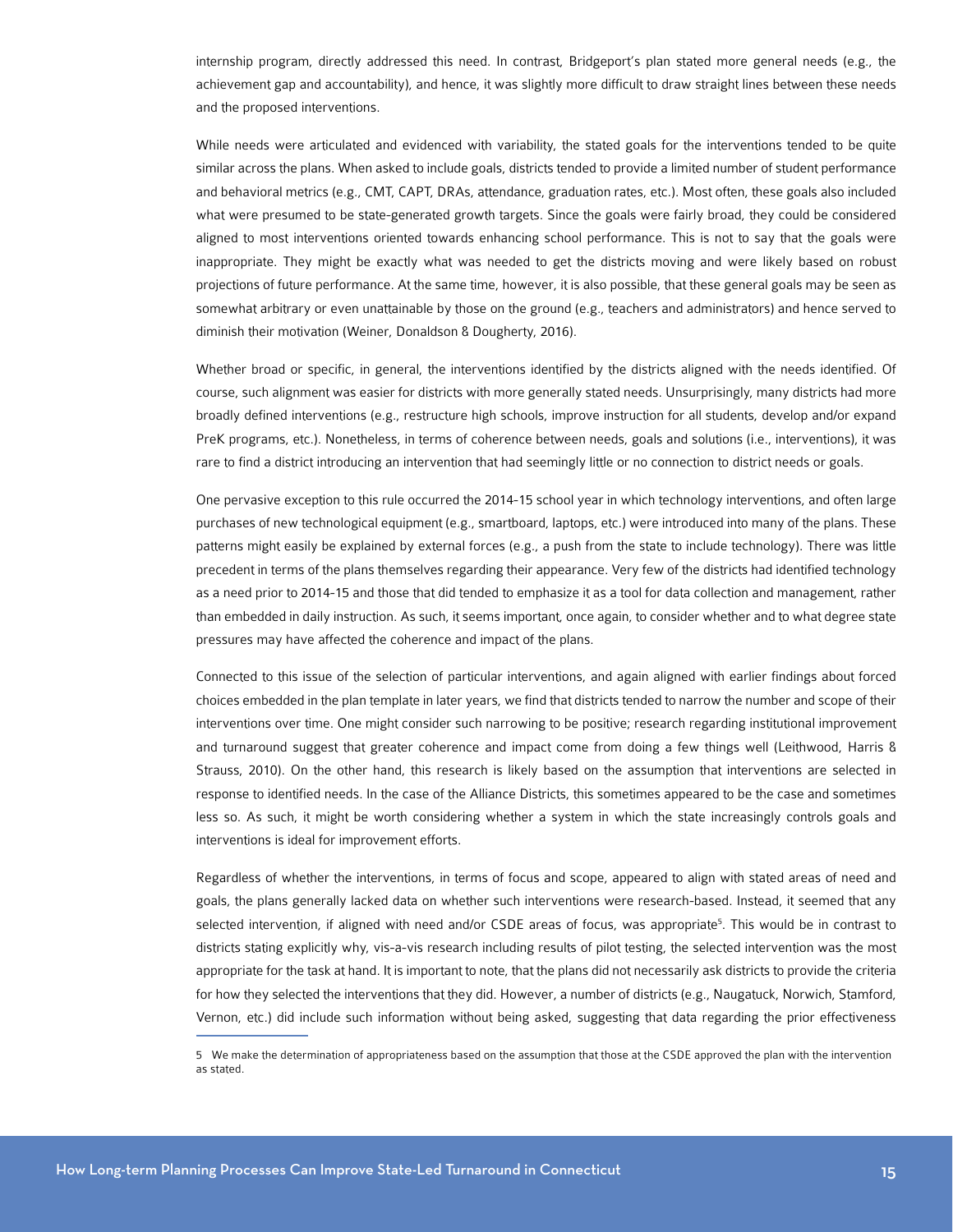of particular interventions informed decision-making at the ground level. At the same time, there were a great deal more districts that provided little information about where the interventions had come from or their prior success when using Alliance funds to extend current practices. While such decision-making is not in and of itself flawed (e.g., current interventions may indeed be working to enhance practice and performance), it does seem reasonable that it would ideally be coupled with evidence that the district is doubling down on practices that work.

Finally, though as discrete documents, the Alliance Districts' plans were, in a given year, often fairly coherent regarding needs, goals and focus of interventions, the same was not true across years. It was unclear how one year of implementation impacted the next or how those creating the plans saw their work as situated across the five years of the program. When the research team looked at the plans, we found that, despite rhetoric of incrementalism and taking a stepwise approach to implementation, the actual plans suggested a floodgate approach in which districts would, as stated, implement all aspects of an intervention in a given year. As we discuss relative to the logic modeling, one issue with such an approach is that it makes it difficult to know how or when to intervene in the system when things go awry or when one wishes to replicate success. In terms of coherence, it also makes it hard to ensure that there is consistency over time or that when changes are made, they are connected to current and pressing needs.

#### IMPLICATIONS

Together, these findings suggest that district plans could benefit from greater coherence. In particular, it seems there is a need to support districts in considering how interventions in a specific year might be connected over time to build momentum and address ongoing needs or roadblocks to enhanced performance. One possible support would be to use the same planning document for all years of an intervention and build on/modify it over time. This may include, as the CSDE did in 2013-14 and 2014-15, explicit questions meant to solicit information from the districts about what parts of implementation are working well and where needs persist. Indeed, if designed appropriately, such a document could be used at different points across a year for monitoring purposes. Finally, it may also be useful to include questions about the source of the proposed interventions and their grounding in evidence.

### **MAINTAINING EQUITY FOCUS**

As a reminder, research suggests that districts can act as powerful forces in disrupting inequity, even as, historically, many district activities and structures served to institutionalize it within schools (Rorrer et al., 2008). Moreover, they can achieve this disruption through policies aimed at naming and explicitly addressing issues of equity (i.e., putting it front and center). We find that:

Issues of equity were generally subsumed in larger and important questions regarding students' access to high-quality schools and resources as well as the opportunities and achievement they had within such schools.

When issues of equity were called out more explicitly, they tended to be in reference to talent pipelines and recruiting more minority teachers, improving instructional rigor, better engaging community and student engagement, and/or targeting the academic and social needs of traditionally underserved groups (ELL students, students designated as needing special education services).

A smaller group of districts included further interventions aimed at addressing issues of institutional racism or bias to support larger equity goals including student access, opportunity, and achievement.

#### IMPLICATIONS

Equity may need to be more explicitly put "front and center" in planning processes. One tool to facilitate this process may be Equity Audits (Skrla et al., 2004).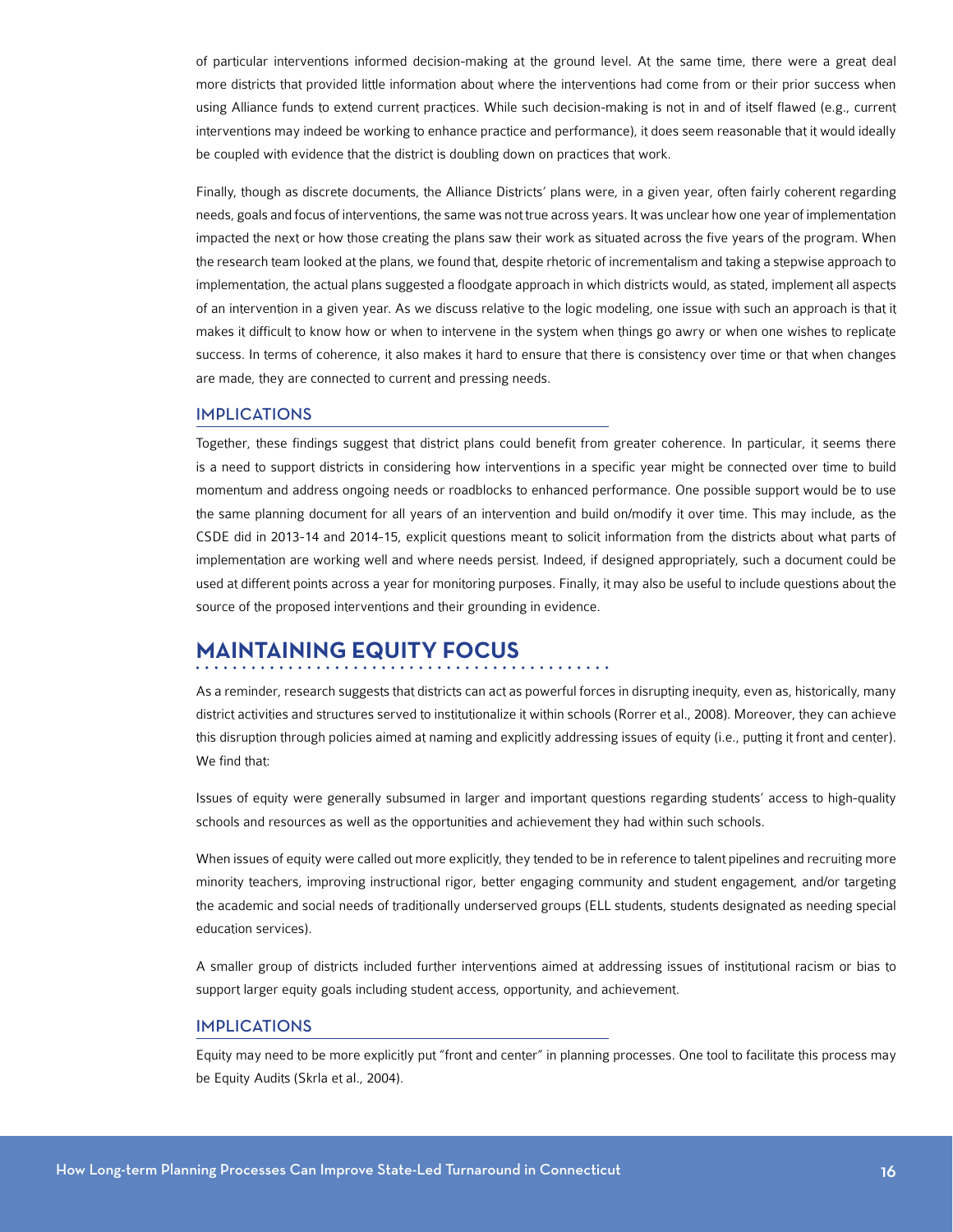#### FINDINGS

It is important to note that neither the identification nor articulation of equity issues was explicitly called for in any of the planning documents required by the state. Similarly, the menu of interventions from which districts were meant to choose, or those mandated in later years, were often not explicitly framed in terms of equity. At the same time, a number of the Alliance Districts face an ongoing struggle to provide students with an adequate educational experience in terms of resources and opportunity to learn. Indeed, a number of districts (e.g., Bridgeport, Hartford, New Haven, etc.) spoke to these needs directly in their plans. For example, in reviewing district needs, the Hartford plan stated that a lack of resources kept them from properly maintaining school buildings, leading to their decline and a lack of safety for students. In the context of limited resources and great student needs, one might consider any focus on improving educational access, opportunity, and outcomes as equity work. As such, in this section we focus less on whether specific interventions themselves promote equity and more on the degree to which equity was an explicit focus of these interventions.

On this note, for most of the districts, whether they be large and urban or smaller and/or more rural (e.g., Bridgeport, East Hartford, Hamden, Meriden, Naugatuck, New Haven, Windsor, etc.), issues of inequity were more implicit than explicit. These plans did often, but not always, highlight disparities in student achievement by race, language status, special education, and/or socio-economic status. Additionally, when they did so, they tended to use general language (e.g., "We have a persistent achievement gap"). When it came to interventions, these districts often focused on the need for "higher expectations" or more "rigorous classes," the suggestion being that current offerings lacked or could be improved in these arenas. For instance, Killingly highlighted a need to increase student access to rigorous courses in middle and high school. East Haven emphasized high school redesign, including the introduction of an International Baccalaureate program and a STEM school. These were generalized approaches to raising achievement across all groups, rather than identifying specific groups of students needing particular assistance or dismantling institutionalized inequity.

For another and smaller group of districts, the plans were more explicit regarding equity as a driver for interventions. Many of these districts (e.g., Manchester, New London, Norwich, Waterbury, etc.) stated a need to diversify their teaching force, with efforts being directed towards the recruitment of more minority teacher candidates. There were also often interventions aimed to better serve traditionally underserved students through interventions like enhanced SRBI processes as well as an emphasis on enhancing family and community engagement. While all of these interventions can be considered to be explicit regarding equity, most of the interventions for this group of districts focused on building new systems to enhance practice, rather than deconstructing systems that may have produced such inequity in the first place.

In contrast, the final and smallest group of districts (e.g., Hartford, Norwalk, Norwich, Stamford, etc.) were explicit about issues of equity, both as they pertained to motivation for particular interventions and explicitly referenced how such interventions were aimed at addressing institutionalized inequity. For example, Norwich's plan spoke explicitly about the need to infuse culturally relevant literacy materials into literacy initiatives to "support all students to high academic achievement." In response, the plan included ongoing trainings over the course of five years, with the aid of a professor from the University of Connecticut to help enhance teachers' cultural competency. This is not to suggest that Norwich is somehow more oriented towards equity than other districts or that they necessarily implemented these interventions effectively. However, if Skrla et al. (2004) and others are correct in identifying explicitness as being linked to more effective outcomes, then perhaps greater emphasis on explicitness is needed.

#### IMPLICATIONS

If it is agreed that equity is a key motivator of the Alliance District program, it may need to be more explicitly put "front and center" in planning processes. This may include everything from reconsidering how the program is framed to what information is asked of districts in their plans. Of course, increasing the focus on equity may also require supporting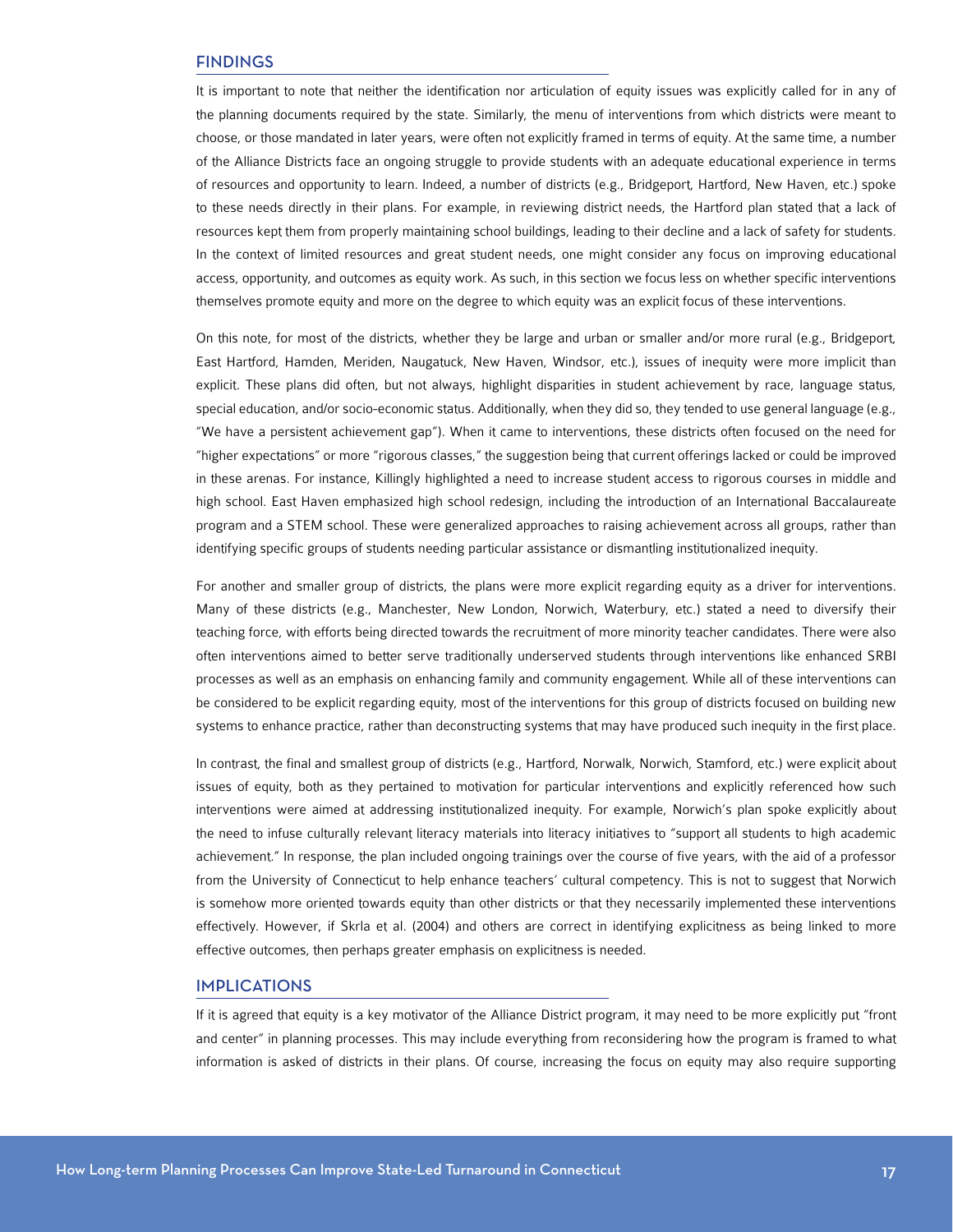districts in developing greater knowledge of the inequity within their own district and how current practices and structures may serve to reinforce inequity. One tool to facilitate such a process may be Equity Audits (Skrla et al., 2004), which provide users with a set of key indicators to audit equity at the school and potentially district levels.

. . . . . . . . . . **.** 

### **CAPACITY BUILDING**

Alliance District plans, we find that:

As we define it here, capacity building can be understood as the efforts taken to enhance the abilities of those within the system (e.g., district personnel, teachers, principals) to do their work effectively and efficiently in a sustainable manner to reach identified goals. Specifically, we focus on whether and to what degree: (1) school-level interventions that are focused on changing teacher practice are coupled with growth in infrastructure to support implementation (e.g., enhanced math instruction coupled with the hiring and training of district math coaches); (2) professional development was oriented towards ongoing, sustainable changes in practices; and (3) the monitoring process (when included) was used to engage those implementing the interventions in reflecting critically on their effectiveness. In analyzing capacity building within the

Many Alliance District plans included interventions to build additional infrastructures and enhance instructional practices and outcomes.

Fewer plans matched instructional changes with aligned infrastructures (the exception being professional development).

Most interventions included professional development, and the approach was often to provide it on-site and embedded in teachers' practice.

Monitoring processes seemed more oriented towards compliance than assisting those implementing the reforms with reflecting on current practice or enhancing future practice.

#### IMPLICATIONS

Continue to engage districts in considering how they can build educational infrastructure to support larger performance objectives. This may include revisiting the number and scope of interventions districts are asked or choose to implement as well as reframing the monitoring process from compliance to development and growth.

#### FINDINGS

In keeping with some of the CSDE priority areas for Alliance District reform (e.g., enhancing human capital and district talent pipelines), most district plans included improvements to educational infrastructure<sup>6</sup>. For a number of districts, this meant building up and/or out the district's human resources department and overhauling the hiring and induction process for new teachers. As already mentioned in the context of equity, these human resources efforts often included aggressive recruitment of minority teachers and administrators. Other popular reforms aimed at enhancing educational infrastructure included extended learning opportunities (also a state priority), data management systems to support formative assessment and analysis, Common Core-aligned curriculum, and other resources and structures to enhance teacher and community decision-making (e.g., instructional leadership teams and leadership councils). These findings suggest that plan creators understood capacity building as a necessary component of reform.

While investing in educational infrastructure is undoubtedly beneficial to districts and schools, particularly those most strapped for resources, our findings raised questions about whether the infrastructure would maximize the impact of the

<sup>6</sup> As a reminder we are using the definition of educational infrastructure as presented by Hopkins et al.(2013), "the structures and resources that are mobilized by local school systems (i.e., school districts in the US) to enable (and at times constrain) school leaders' and teachers' efforts to provide, maintain, and improve instruction" (p. 422).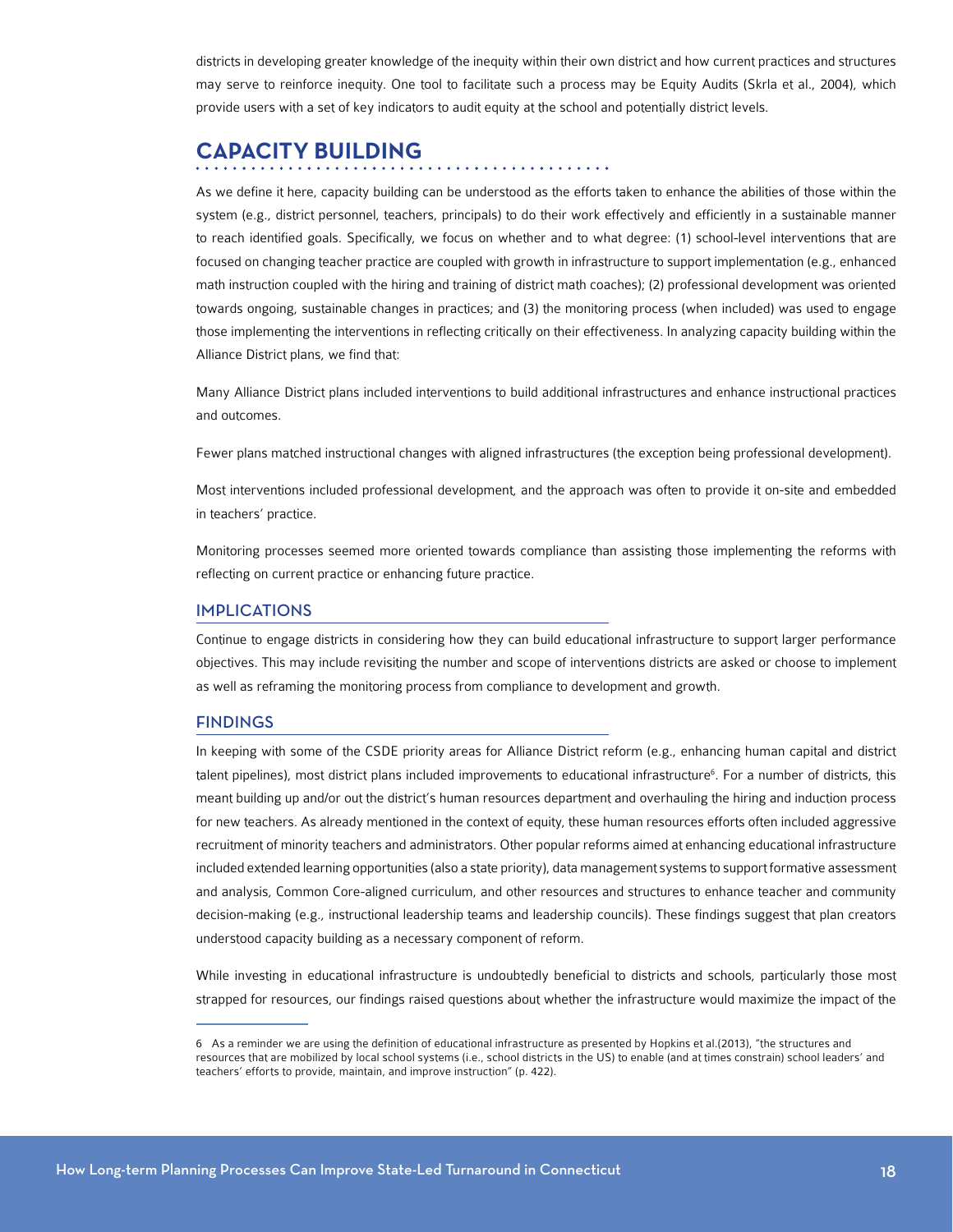interventions. Indeed, though virtually all of the plans included infrastructure initiatives that would support implementation (e.g., new data systems, curricular materials, extended day/year, etc.), few put many or most of these elements in conversation with each other. The exceptions were districts like East Hartford, where the district's work to increase "highly effective instructional practices aligned to the CCSS that support and challenge all learners" were tightly coupled with a newly designed curriculum review process, time for curriculum mapping, and the hiring of instructional coaches. Another example of tighter connections between interventions was when, in addition to introducing new curriculum, districts hired new personnel (e.g., literacy coaches, additional ELL teachers, etc.) and provided trainings for such personnel. Such coupling occurred more often in plans with fewer interventions and more coherence overall.

As hinted to above, while high-level coordination of multiple educational infrastructure supports was not in all of the plans, districts did frequently include professional development as a mechanism to support school-level interventions and particularly those aimed at instructional practice (e.g., implementation of Common Core standards). These efforts were said to be regularly occurring and embedded in the school day and/or existing teacher collaborative structures (e.g., PLCs, data teams, common planning time, etc.). The professional development models identified in the plans might be understood as more aligned with best practice than workshops or pull out sessions. However, it was sometimes unclear how these multiple professional development efforts would be integrated with current prerogatives and/or daily needs.

Finally, with some exceptions, the district monitoring plans for interventions, when present, generally appeared to be oriented towards compliance rather than capacity building. First, in many of the plans, the monitoring process often focused solely on the collection and review of data. Specifically, districts said they would monitor schools' implementation of their plans by collecting data associated with the state-approved growth goals. While it is, of course, appropriate for districts to monitor school data, most of the student achievement measures were summative in nature and occurred only once a year. Additionally, as discussed in the context of coherence, these goals were also quite broad and therefore may fail to provide clear information regarding daily practice. Second, the collection of data is a unidirectional means of monitoring. It does not, for example, provide opportunities for personnel to better understand how their actions impact the associated outcomes. This is in contrast to a process that includes data associated with specific interventions and personnel discussing implementation and engaging in inquiry about how best to proceed as a result.

#### IMPLICATIONS

The findings suggest that districts are incorporating educational infrastructure and capacity building into their planning processes. They also suggest that understandings regarding the importance of effective professional development (i.e., embedded, ongoing, and applied) are well developed. At the same time, there are opportunities for growth in terms of helping districts more tightly connect their various efforts together. This implies a need for fewer interventions with a more holistic approach towards building capacity. On this note, reframing the planning process may also be an opportunity to emphasize the purpose and function of monitoring these plans, shifting from compliance to learning. Rhode Island went through a process similar to this a few years ago to positive result and may serve as a model moving forward<sup>7</sup>.

### **LOGIC MODELING**

#### . . . . . . . . . . . . . . . .

As a reminder, logic modeling is a tool for program evaluation and planning and is characterized by four components: resources (inputs), activities (aspects of implementation), outputs (observable products of the completed activities) and outcomes (short-, mid-, and long-term effects or impacts within various timeframes) (Lawton et al., 2014). These components are graphically organized to reveal their relationship and thus, provide opportunities for individuals to better understand how the elements impact each other and the intended outcomes. This hypothesized causal chain then allows

<sup>7</sup> For more information on Rhode Island's approach, see: [http://sites.ed.gov/progress/2015/03/rhode-island-partners-with-low](http://sites.ed.gov/progress/2015/03/rhode-island-partners-with-low-performing-schools-to-help-them-improve/)[performing-schools-to-help-them-improve/](http://sites.ed.gov/progress/2015/03/rhode-island-partners-with-low-performing-schools-to-help-them-improve/)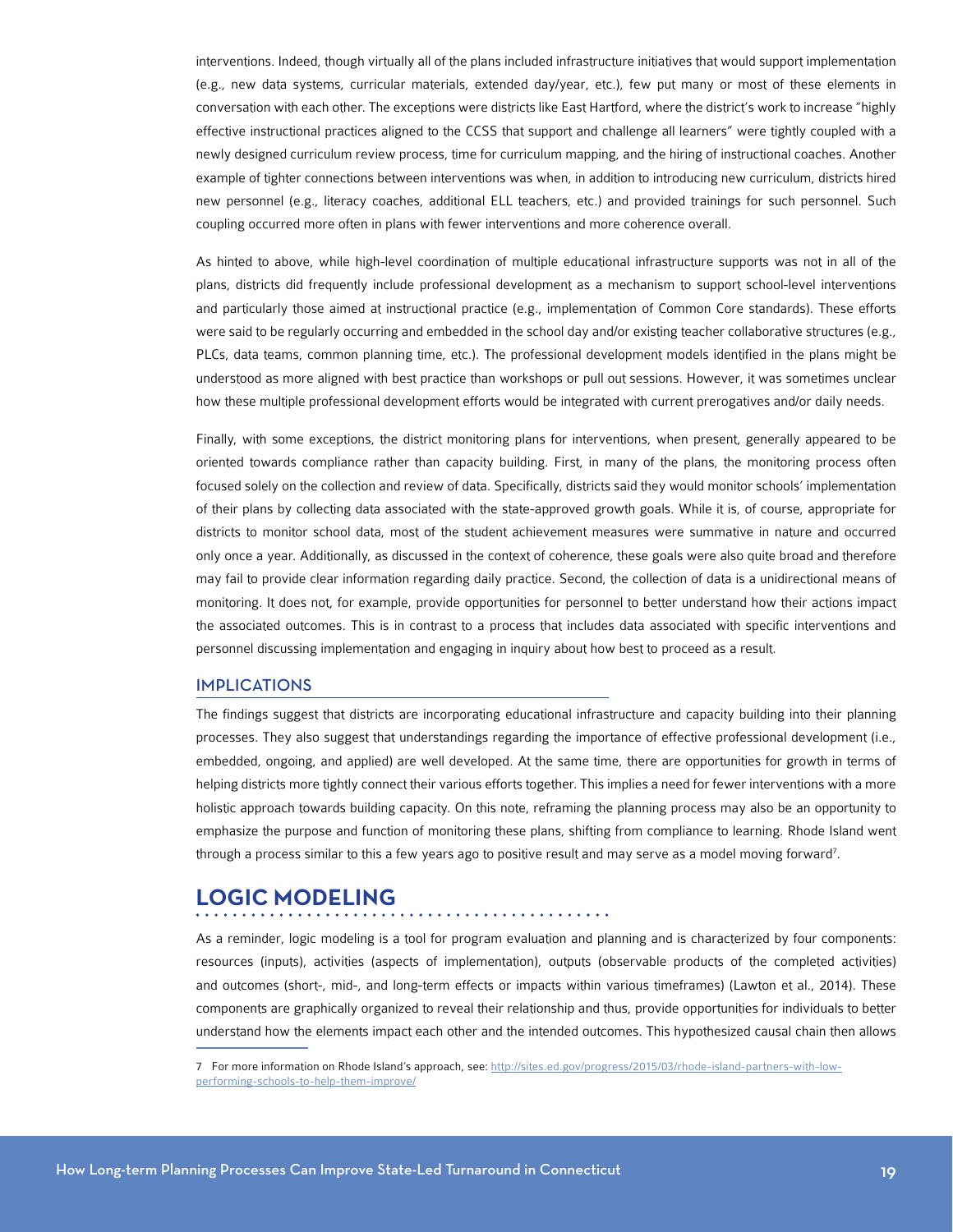individuals to collect data across the implementation trajectory and intervene where needed. As the plans' inputs and activities were adequately addressed by the other framework elements, the logic modeling analysis focused on the types of outputs and outcomes districts identified in their plans and how they were associated with particular interventions. We also looked at whether there seemed to be a progression of outcomes (short-, mid- and long-term) and, if so, whether the order was logical. In analyzing logic modeling within the Alliance District plans, we find that:

Approximately  $\frac{2}{3}$  of the Alliance District plans included both outputs and outcomes, often explicitly aligned with the specific intervention of interest. Another 1/3 focused primarily on outputs with generic outcomes.

When present, outcomes often existed at multiple levels (e.g., changes to adult behaviors and student learning).

There was little evidence that the connection between these different types of outcomes was considered nor was there a clear temporal quality to these outcomes (e.g., what came first, second etc.).

#### IMPLICATIONS

Districts may need additional support in disentangling the difference between outputs and outcomes. Additionally, the findings suggest that districts might benefit from support in articulating the underlying hypotheses of the interventions and specifically what changes they expect to see as a result across time.

#### FINDINGS

As districts articulated the substance of their plans, virtually all included outputs regarding their proposed interventions and aligned activities. Outputs are the observable products of the completed activities and would include things like hiring a new coach, approving a new teacher evaluation rubric, buying new textbooks or providing professional development for a particular group of teachers. Outputs can help us to understand whether the intervention has been delivered. They allow you to answer questions like "Did teachers receive the professional development associated with the intervention?" and "Did the policy on school discipline get created and approved?" What outputs cannot answer is the impact or effectiveness of these interventions. Put simply, they can tell us if teachers received a training but not if they learned anything or if they transferred that knowledge to their classroom (e.g., fidelity of implementation).

In contrast, outcome measures provide information regarding learning and growth (i.e., change). They allow us to consider what type of changes we might expect from whom and when. For example, a short term outcome associated with the output of receiving training on Common Core might be that teachers learn about and better understand a given standard. A mid-term outcome might be that teachers incorporate this understanding into their classrooms and instructional practice, with a long-term outcome focusing on changes to students' learning as a result of these efforts. The combination of outputs and outcomes helps us understand whether an intervention was delivered as intended, is being implemented with fidelity and is working. That said, only about  $\frac{2}{3}$  of the plans included both of these elements (i.e., outputs and outcomes) in relation to specific interventions. The group that did include outcomes used generic outcomes associated with every intervention. As such, much of the nuance of the interventions, including shifts in adults' perceptions and behaviors, were hidden from view.

Even among the districts that included outputs and outcomes specific to each intervention, each outcome sometimes felt more like a discrete means of considering the intervention's effectiveness rather than part of an integrated whole. In such cases, an intervention might have various outcomes but not necessarily in a way that suggested a causal and temporal chain. For example, a number of the plans listed interventions that were oriented towards enhancing school climate and culture. Many included improved student and parent climate surveys as outcome data as well as decreased absenteeism and referrals. At the same time, they excluded what might be considered the shorter-term but necessary outcome of teachers learning about how to more effectively interact with students and parents and the application of this knowledge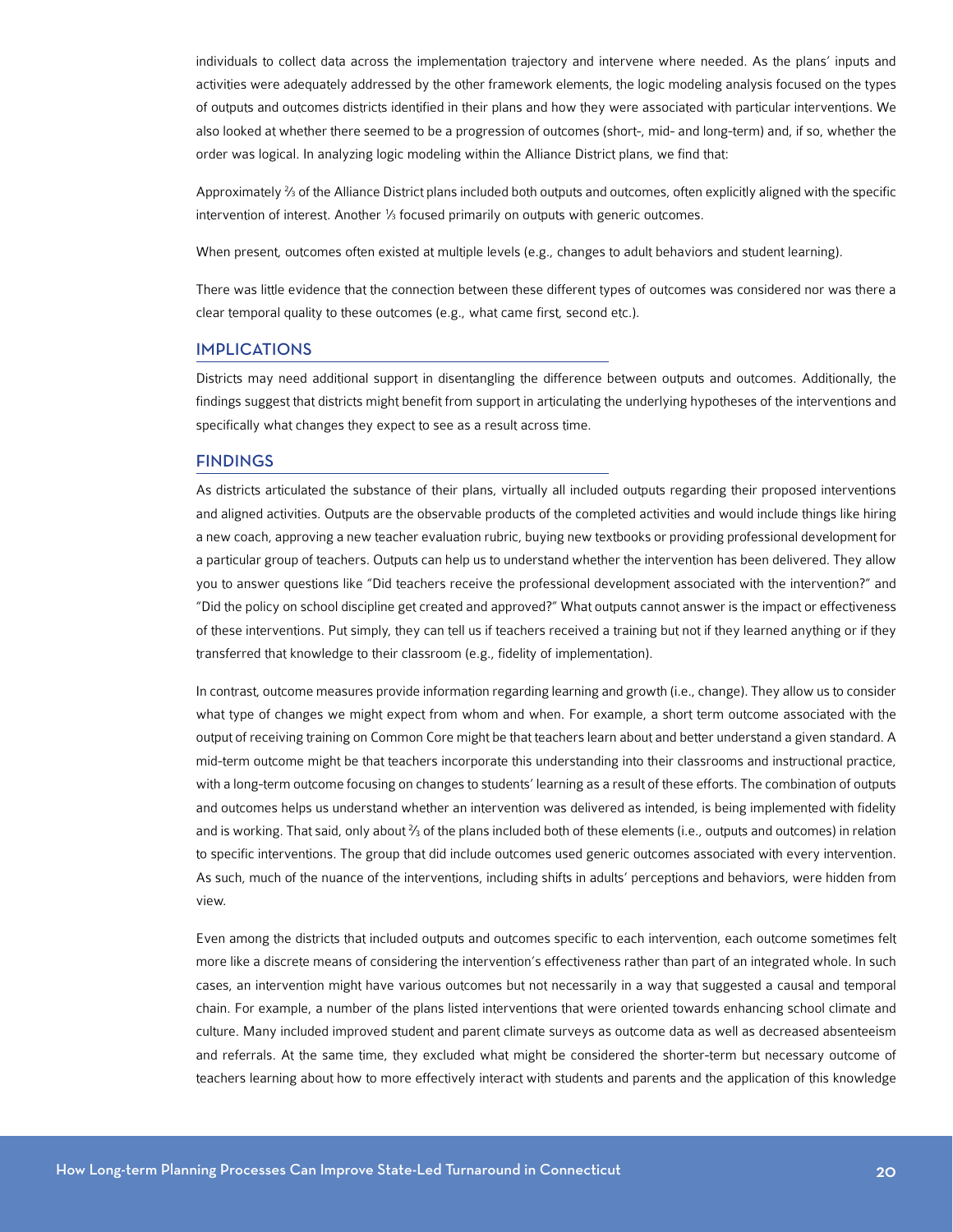to their work in classroom and with families. Such information can be extremely useful in determining why an intervention is or is not working in a particular context. Equally importantly, when the temporal aspect of the outcomes is considered, it also allows for investigation regarding the underlying theory or hypothesis of why the intervention will work. Therefore, the lack of such elements in the plans may suggest larger gaps in reasoning around why and how particular interventions may work.

### IMPLICATIONS

Though a powerful tool in program evaluation, logic modeling is not often used in district and school planning process. Given that some of its key concepts regarding outputs and outcomes and improvement over time could be extremely beneficial in planning but are not naturally occurring, it may be worthwhile for the CSDE to consider how logic modeling might be explicitly built into the planning process. This may include direct support for district leaders in articulating the underlying hypotheses of the interventions and specifically what changes they expect to see as a result across time. Using logic modeling is likely to not only improve the plan and implementation, but also the district's ability to communicate the plan to the larger community.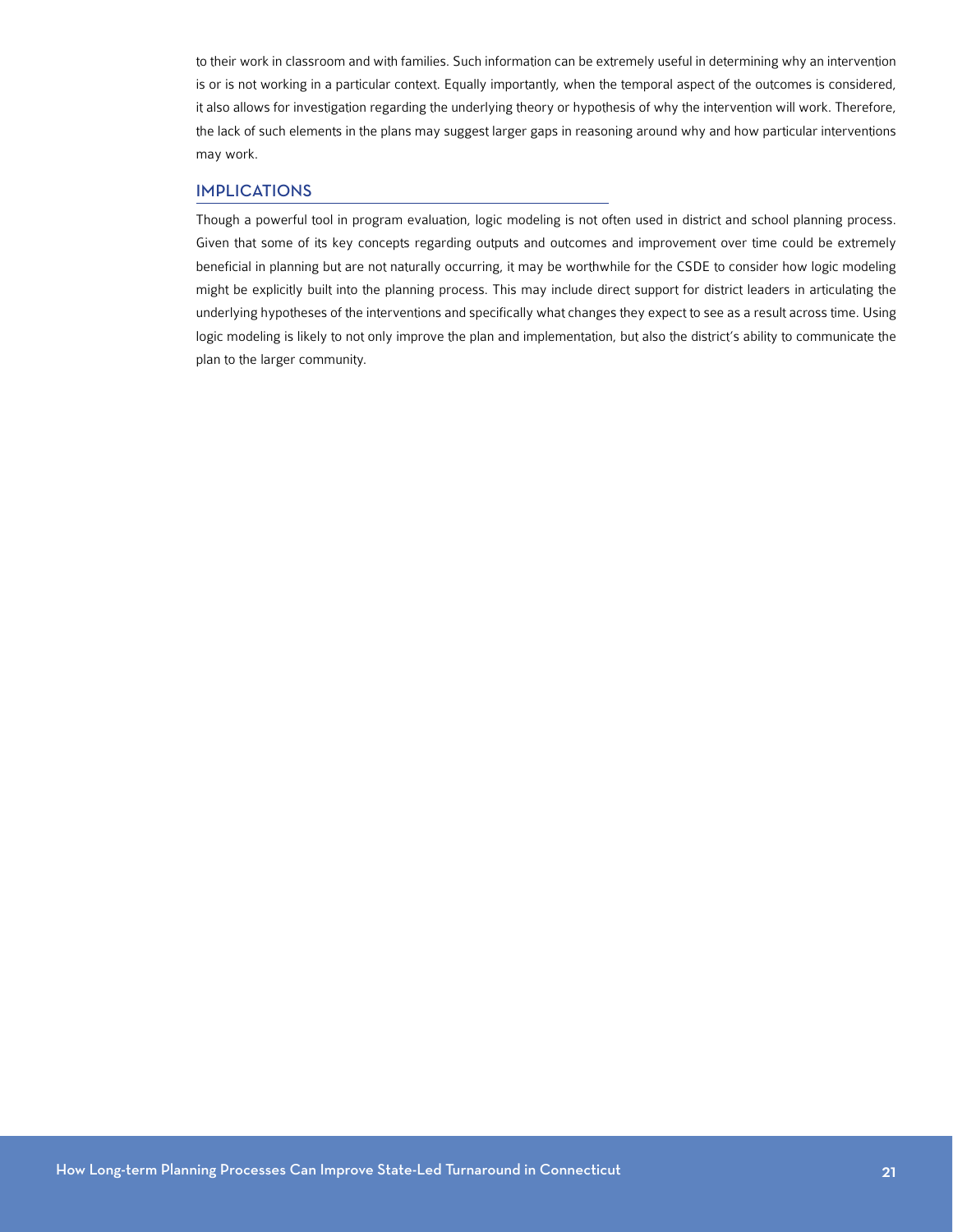<span id="page-23-0"></span>

# Section 3: Findings on Common Themes in the Plans of Districts Showing Improvement

This section shifts from a discussion of the general trends across all of the Alliance District plans to focus more specifically on those districts showing improvement on different academic performance measures. As such, this section reveals our findings in response to our third research question:

• Are there any trends or patterns in plan effectiveness among districts that showed improvements on a variety of performance measures? If so, what are they?

To answer this question, we first identified a number of publicly-available, academic, and assessment-based<sup>8</sup> performance indicators based on components of the state of Connecticut's Next Generation Accountability system. These measures included:

- Change in district-wide SBAC math and ELA scale scores from school year (SY) 2015 to SY 2016.
- Change in districtwide Math and ELA T-scores<sup>9</sup> from SY 2012 to SY 2016.
- District level SBAC Math and ELA growth scores for the 2016<sup>10</sup> school year to capture academic growth.

In most cases, the magnitude of change in each district for a given metric was calculated using data from the 2012 school year<sup>11</sup> and the most recent SY in which data was made available.

Once the indicators were identified and calculations made, we focused our attention on the top three performances in each category<sup>12</sup>. This gave us a list of eight Alliance Districts (some were in the top three in multiple performance categories). These Alliance Districts are (listed alphabetically): East Haven, Killingly, Meriden, New Britain, Putnam, West Haven, Windham and Windsor Locks.

<sup>8</sup> In earlier versions of this report, assessment and non-assessment based indicators of performance (e.g., in school suspension rates, chronic absenteeism, etc.) were utilized to describe performance. Additionally, rather than simply select all districts that had performed in the top three for each indicator, as we do now, we made determinations for inclusion based on performance across indicators. However, in discussions with various stakeholder groups, it became clear that doing so sent confusing messages regarding the nature of improvement and the relative weight of different indicators. As such, the research team chose to focus attention solely on the assessment measures as they were deemed most straightforward. We acknowledge that this decision also has limitations, but, as our aim was to be as clear and transparent as possible, we felt such trade-offs were warranted.

<sup>9</sup> T-scores, or transformed scores, were computed by converting the Smarter Balanced Assessment (SBAC) ELA and Math scale scores to a common scale with the Connecticut Mastery Test Math and Writing/Reading scores.

<sup>10</sup> 2016 is the first year in which the Connecticut State Department of Education (CSDE) made growth scores available.

<sup>11</sup> The 2012 school year is used as a base year because it is the last year prior to the disbursement of Alliance District grants. Calculations based only on SBAC scores, are calculated using changes in values from SY2015 to SY2016.

<sup>12</sup> Graphical representations of the data can be found in "Appendix B—Tables for Quantitative Descriptive Metrics." Appendix B also contains a description of the "Assessment Metrics" addressing the specific indicators explored and the sources for those data points.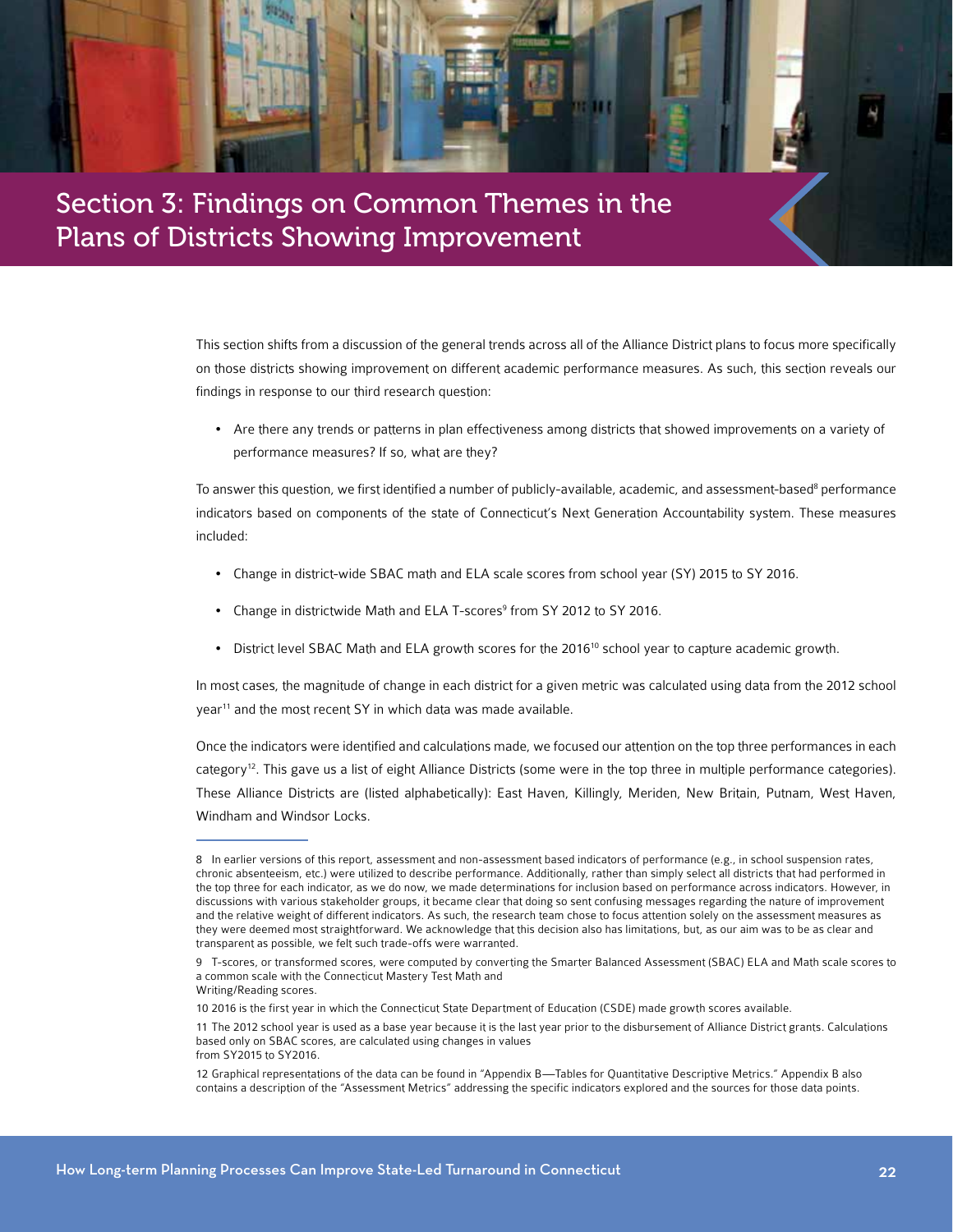Once the eight districts were identified, we used the same coding process as for the previous section to conduct a deeper dive into whether patterns existed across these districts in terms of the elements of our framework for effective planning.

### NOTE ON THE QUANTITATIVE DATA

While we wish to remind readers that this data is solely descriptive in nature (i.e., we make no claims regarding effectiveness of implementation re: Alliance District interventions), we also acknowledge that there are a number of limitations utilizing them even for this purpose. In particular, we used only publicly available data and hence were limited by what was currently accessible. In particular, we had limited access to data on high school outcomes spanning multiple years. For this reason, this analysis is necessarily limited in scope, focusing primarily on elementary grades. We acknowledge this limitation regarding the pool of districts on which we focus. The choice to focus on assessment-based indicators and to calculate them as we did also has limitations (e.g., there are undoubtedly Alliance Districts improving in a variety of non-assessment measures that justify acknowledgement and celebration). However, as our main focus is to use this descriptive data to help to better understand the power of an effective planning framework, we felt this data was sufficient as a first step. This data cannot and should not be used to draw conclusions regarding the effectiveness of Alliance District interventions. Such conclusions would require data regarding implementation as well as far more sophisticated analytical techniques.

With the recognition that we can neither say with certainty that these plans were implemented with fidelity, nor assert that there is a causal relationship between these plans and their performance outcomes, we find that:

Districts showing improvements in the identified metrics mirrored the general trends across all Alliance Districts with regard to **Maintaining an Equity Focus**. Plans included generalized statements regarding interventions meant to increase access to rigor, programming and quality instruction to raise achievement across all groups. There was an explicit discussion neither of inequity nor interventions aimed at the dismantling of institutionalized inequity.

All eight districts had a high level of **Plan Coherence**. In contrast to general trends among the other Alliance Districts, these districts' plans seemed to build over time, with a small and consistent group of core interventions being implemented each year. While the sources of the interventions were not always explicitly stated, it was also clear (not so for the general trends) that current practice and the associated results were informing plan choices and modifications over time.

**Capacity Building** components were also quite strong in these eight districts' plans, with emphasis on coupling professional development and structures at the school and district levels to enhance effectiveness (e.g., data teams, new coaches, lesson study, instructional rounds, etc.). Moreover, interventions tended to touch multiple parts of the learning process, such that efforts were holistic and each part of the intervention was tightly coupled with the next. Monitoring processes, though not necessarily always linked to specific interventions, were comprehensive, focused on building deep knowledge of implementation and assisting those implementing the reforms with reflecting on current practices or enhancing future practice.

**Logic Modeling** components were more fully articulated in the plans of these identified districts than in the other Alliance District plans, on average. Most of these districts' plans included both outputs and outcomes, and these were often explicitly aligned with the specific intervention of interest. Additionally, in some cases there were outcome measures that addressed both changes to adult behavior and student results in ways that suggested a strong, underlying theory of action that drove decision-making.

Again, the emphasis on these eight districts' plans is not meant to imply that other plans were missing these particular components. What it does reveal is the patterns among the plans of districts that showed growth in the specific academic indicators of interest. These insights suggest potential areas of importance in developing district plans. They also provide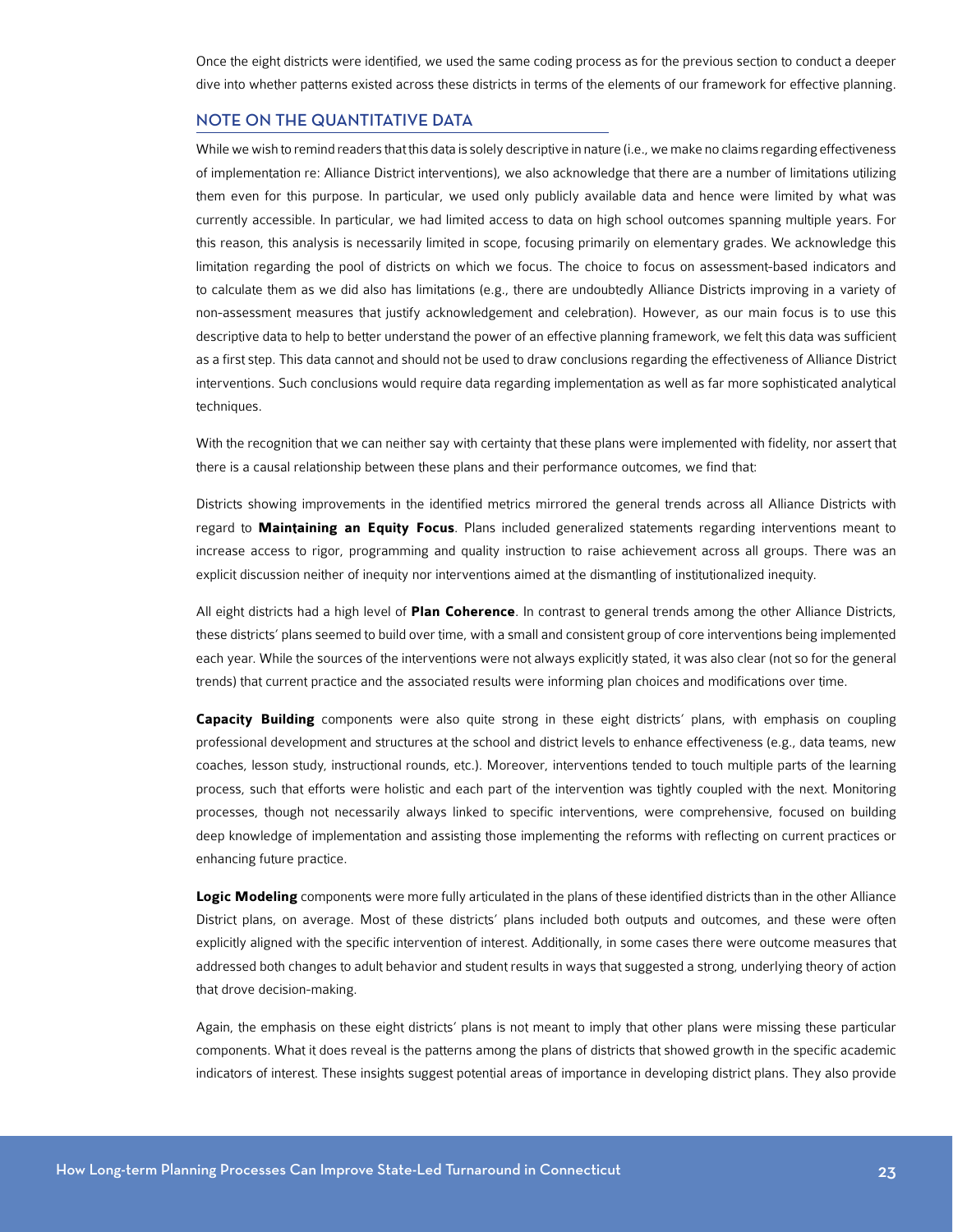a firm foundation from which to conduct further investigations into the fidelity of implementation and/or other factors that contributed to these districts' success in given areas.

As already stated, the strengths of the plans from the identified districts lay in their coherence and focus on capacity building. As such, rather than focusing on the areas in which they were similar to the plans in general (e.g., in maintaining an equity focus), we instead highlight differences. Specifically, we look at the ways in which these plans were particularly strong in their coherence and capacity building.

### **PLAN COHERENCE**

To begin, utilizing the research team's coding process and evaluative plan framework, the plans from the identified districts can be considered more coherent than those representing the average trend. First, each plan focused on a small number of interventions that were often tightly connected to one another and consistently implemented (with modifications) over time (e.g., Windsor Locks' tight focus on going to scale with extended day and year). Additionally, though some of the interventions were district-wide, many were specific to a small number of particular schools or school (e.g., Windham and Killingly's focus on the high school and student access to AP courses). This finding brings up questions regarding the role of district size in improvement efforts including whether the number of underperforming schools in the district may play a role (among other things) in the likely degree of success.

Second, these narrowly constructed interventions were also tightly aligned with the needs articulated by the districts in their plans. According to the plans, these needs were informed by multiple data sources, coming often from the prior year's interventions.

For example, in both East and West Haven, one of the key interventions associated with enhancing teachers' instruction and student learning around the Common Core State Standards (CCSS) was the institution of a curriculum review process. The decision for implementing these reviews was due to evidence regarding a lack of curriculum aligned to CCSS in particular grades/subjects as well as uneven implementation of this curriculum (i.e., the need informed the intervention). As written in the plans, these review processes involved district personnel, administrators and teachers across the system. Additionally, they were to be ongoing and serve to continually inform curriculum alignment and teacher needs. Information gleaned from this curriculum review process was then folded into each district's progress review to directly impact the following year's plans. A similar process occurred in Windham with the advent of a new literacy program for which the district was selected for pilot testing. As part of its participation, the district would go through an "extensive data review process" to ensure the program's effectiveness. Looking across this group of plans, it seems that the districts worked to build structures to facilitate informed decision-making regarding their interventions over time.

It is noteworthy that these district plans were similar to the average trends among Alliance Districts, in terms of explicitly mentioning where they had derived their interventions (e.g., whether they were research-based, pilot-tested, etc.). That said, these districts seemed to show a heavier emphasis on information from the prior year as a means to inform current implementation. Most of these districts used at least some of the Alliance funds to extend current reform efforts they deemed successful. This evidence suggests that these districts were engaging in pilot-testing and using data to enhance implementation, even if they did not explicitly refer to these actions in these exact terms.

Another mechanism that supported coherence in these plans was the emphasis on teacher voice, particularly as it pertained to professional development needs. As we discuss next via capacity building, professional development was a centerpiece in each of these plans. The plans were also written in such a way as to suggest that teachers played a role in identifying their professional needs and, thus, the interventions themselves. For example, Putnam's plan included a leadership academy aiming to bring 10-15 teachers nominated by their principals to meet and discuss district initiatives,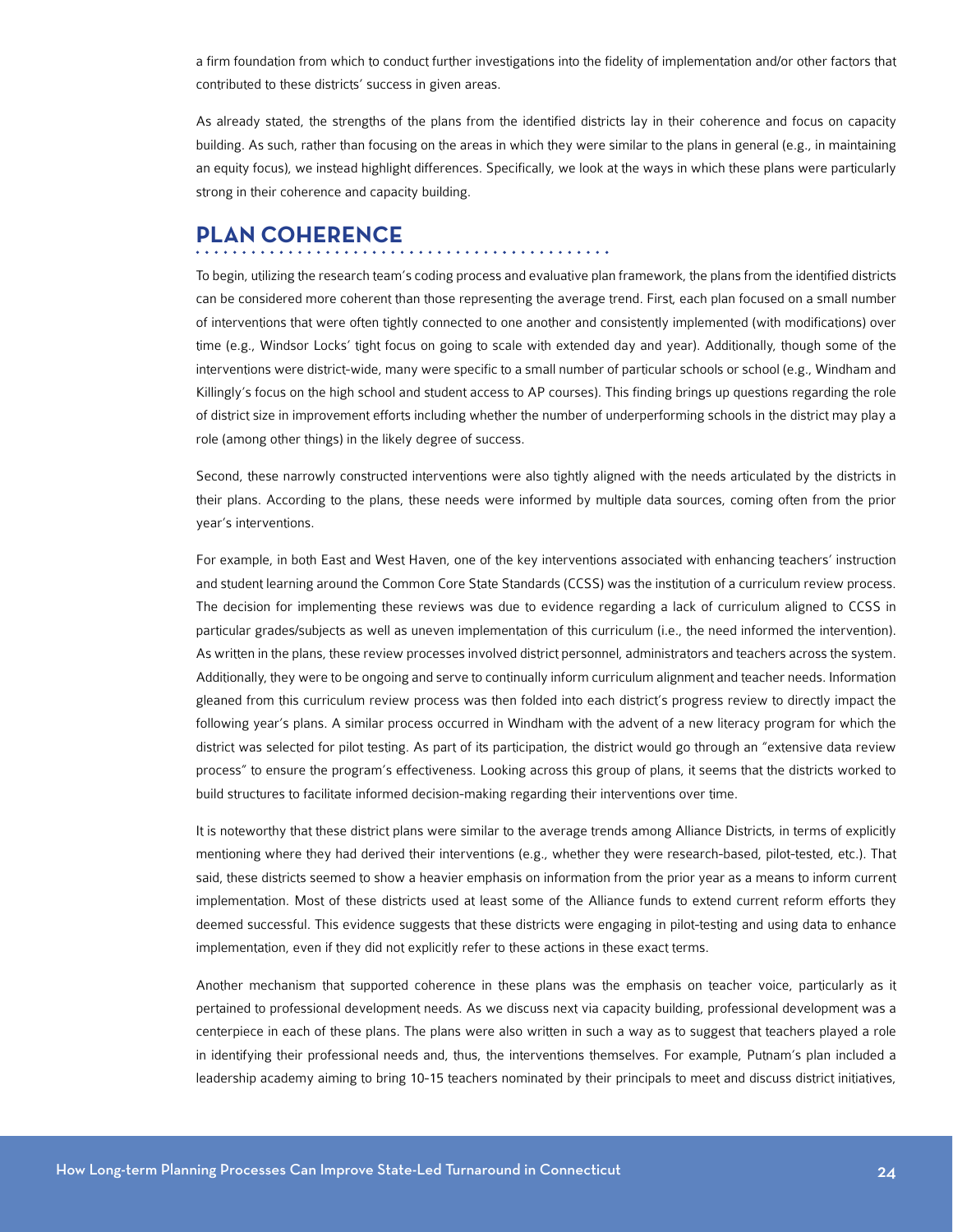effective teaching, review data, etc. This was meant, as written, to encourage teachers to lead district initiatives. In the other districts, teachers' role in identifying needs was less structured, though equally emphasized in the plans. The plans often alluded to information gleaned from site visits, walk-throughs, teacher surveys, etc. that was then used each year to monitor and enhance performance.

### **CAPACITY BUILDING**

The second area in which these eight districts' plans were strong was in their focus on capacity building. First, as already mentioned in terms of coherence, all five of these districts' plans heavily emphasized professional development. All included professional development as a key initiative, often listed as distinct from other interventions—rather than serving as pieces of other interventions. This was true in New Britain's plans, which focused a great deal on literacy instruction and enabling teachers to improve through mechanisms such as PD workshops, data teaming, and analyzing results in PowerSchool (a new K-12 technology platform adopted by the district). Other interventions associated with literacy instruction included increasing administrators' ability to support teachers in these areas and the hiring and deployment of curriculum information teachers to, "support the interoperability of the data systems and provide professional development to ensure teachers are using the new tools to implement the curriculum and improve instruction."

Similarly, Windham introduced a means of developing teacher leaders to serve as coaches and mentors to new and novice teachers via the "Windham Transformative Teachers Talent Academy". Additionally, through its implementation of a new reading program, the district also highlighted that each school would have on-site mentors to coach and support ongoing implementation of the program. East Haven's plan also made clear that the district saw professional development as the key mechanism for enhancing student achievement. It said that the main goal of their efforts was to help, "teachers become instructional leaders and decision makers in order to best support the youngsters within their school building and for our leaders to be better able to support them in this effort, rather than relying on outside experts to control classroom performance."

In what seemed to be a strong effort to make good on these statements, the plans included infrastructure at the district and school levels to enhance professional development and ensure teachers had the resources (time, human capital, physical space, etc.) necessary to engage in these activities. Such efforts included a heavy emphasis on district administrators actively engaging in inquiry regarding schools', administrators', teachers', students' and community members' needs. It also included the introduction of district-level data teams and structures for teachers and district administrators to meet and share decision-making. An emphasis on hiring and cultivating strong administrators, teachers, and instructional coaches (e.g., Windham hired a full-time talent coordinator) to support current initiatives as well as resources for teachers and administrators to extend leadership functions and capabilities were also often present. Moreover, in Killingly, these efforts were combined with the less glamorous, but equally essential, review of current busing plans and whether it was feasible and/or preferable to relocate the high school.

These more holistic efforts around simultaneously building human capital and educational infrastructure for the purpose of capacity building were also apparent in the multifaceted approach these districts took to meeting school-level goals. For example, in Windsor Locks, efforts towards district-wide extended day and school year were coupled with infrastructure supports like co-teaching and more time for differentiation as well as human capital interventions. In contrast to the average trend among the Alliance Districts, the eight identified districts' plans included a multipronged approach to identified problems such that the building of infrastructure, human capital, and climate were planned to work in concert toward addressing a specific need. This is somewhat different from many of the other district plans, in which the interventions touched multiple aspects of educational infrastructure (e.g., human resources, extended day/time, technology), but the ways in which these efforts would work together to enhance a shared outcome or goal were not necessarily explicitly stated.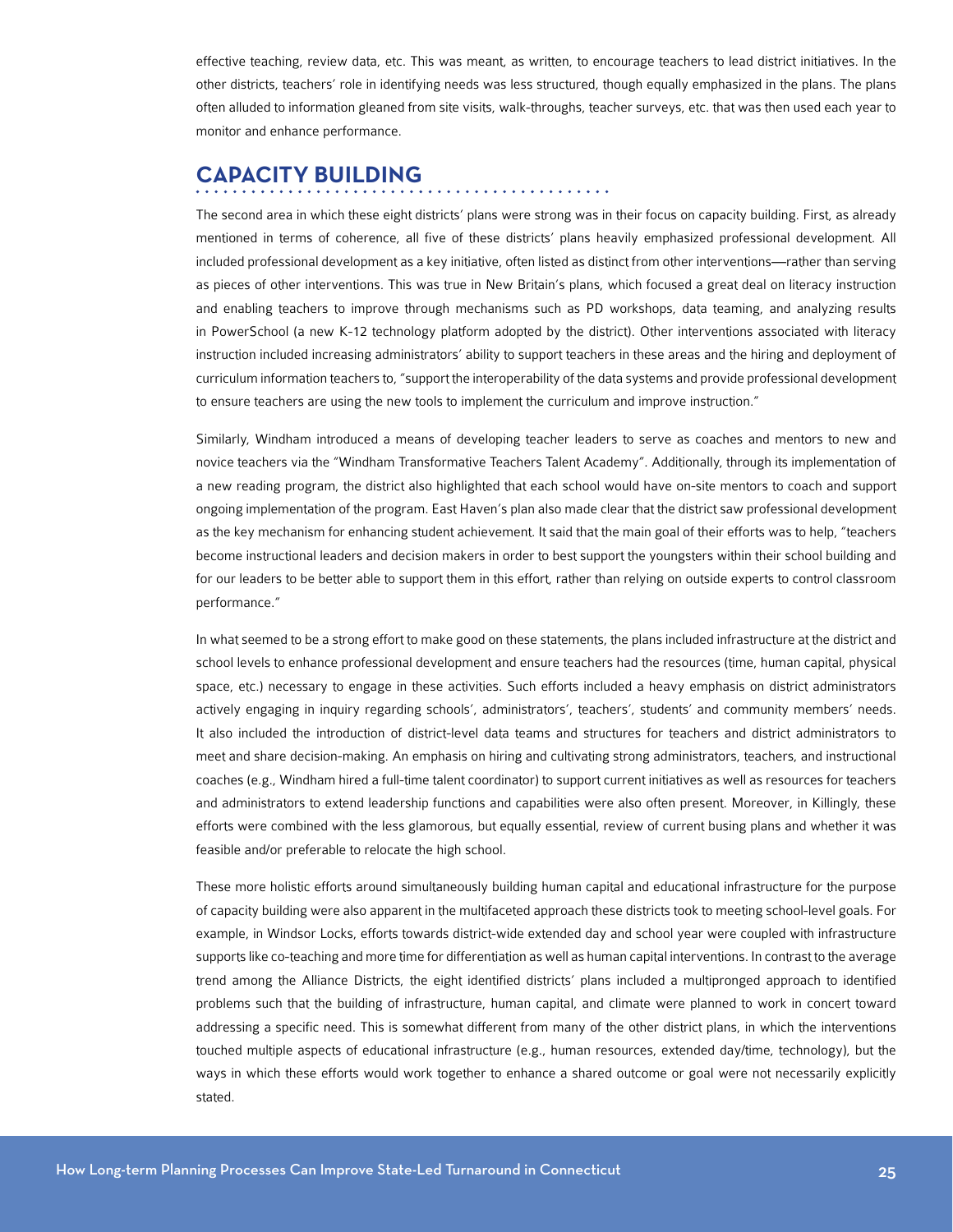An example of the more synergistic nature of these districts' plans can be found in Killingly, where the focus of the district plan was largely on enhancing student achievement at the high school. While the plan heavily emphasized what might be considered the more direct influencers of student achievement (e.g., instructional techniques, curriculum), it also included interventions around school climate, access to coursework, new afterschool and summer initiatives and the introduction of district-level content coaches. Similarly, in Putnam, the early literacy efforts were coupled with parent engagement initiatives to, "provide parents training on behavioral management, early literacy and child development." These efforts were further bolstered by the hiring of a social worker for PreK/Kindergarten dedicated to these efforts. New Britain also highlighted the comprehensive nature and intent of their initiatives stating, that despite previously, "attempting to reform our district for many years without the foundational tools necessary for success," they were now shifting to "implement the foundation... by first reducing elementary class sizes to a reasonable level, then we will provide a CCSS aligned core program, a systematic approach to interventions, and an assessment system that enables us to identify and direct us to intervene early and provide research based interventions." While these are only a few examples, all eight districts showed multi-faceted approaches to reform.

Finally, as hinted to in terms of coherence, the monitoring processes for these districts were quite robust. They all took what might be considered a "heavy touch" approach in which district personnel were scheduled to visit schools frequently, collect various forms of data and engage with those on the ground in observation and reflection about the results. This included Meriden, in which instructional rounds were introduced as a monitoring and improvement mechanism. Additionally, in describing their monitoring process, the East Haven plan talked about having a district data team that would collect evidence of effective practice, including conducting walkthroughs and providing schools' feedback. Their proposed processes also included a mid-year review conference with all administrators and teachers who were to provide evidence related to the outcomes metrics identified for each stated Alliance priority. Similarly, in New Britain and Killingly, the plans referenced a number of tools to monitor implementation fidelity. In New Britain, the main tools were Powerschool and the introduction of a variety of formative assessments that would facilitate real-time school and district access to student data that could be coupled with administrator reports to ensure school progress. In Killingly, the approach was less technologyoriented but equally robust. As they described in the plan, "All teachers participate in data teams and are required to submit minutes to their administrator. Teachers and administrators are expected to align new evaluation goals to our district improvement plan, which reflects our Alliance District grant focus areas. Each school continues to utilize classroom walk-throughs, instructional rounds, and school data teams to monitor teacher practice and student achievement."

While these robust monitoring systems were not often tied to a particular intervention, it does seem clear that if these plans were carried out with fidelity, these and the other districts in this sample would have a strong and authentic view of school-based implementation and needs. As discussed earlier, there is some sense that the year-to-year plans appeared to be informed by the data collected via these monitoring processes and other structures built into the plan (e.g., the curriculum review process). It also suggests that there may have been smaller, frequent and context-specific revisions to the interventions based on each site's evolving needs that were not necessarily captured in the plan but undoubtedly contributed to the relative success of their reform efforts.

### **DISCUSSION**

### . . . . . . . . . . . . . . . .

Looking across the plans from the districts that showed particular improvement in various academic measures, we find that, in regards to the effective plan framework, they were fairly similar to the average trends in Maintaining an Equity Focus, slightly stronger in Logic Modeling, and much stronger in both Coherence and Capacity Building. Such findings suggest that the combined effect of these two interconnected elements (i.e., Coherence and Capacity Building) may be important in the creation of effective plans and transference to quality implementation. At the same time, it is important to note that the more average adherence to Logic Modeling and Equity Focus does not necessarily suggest that these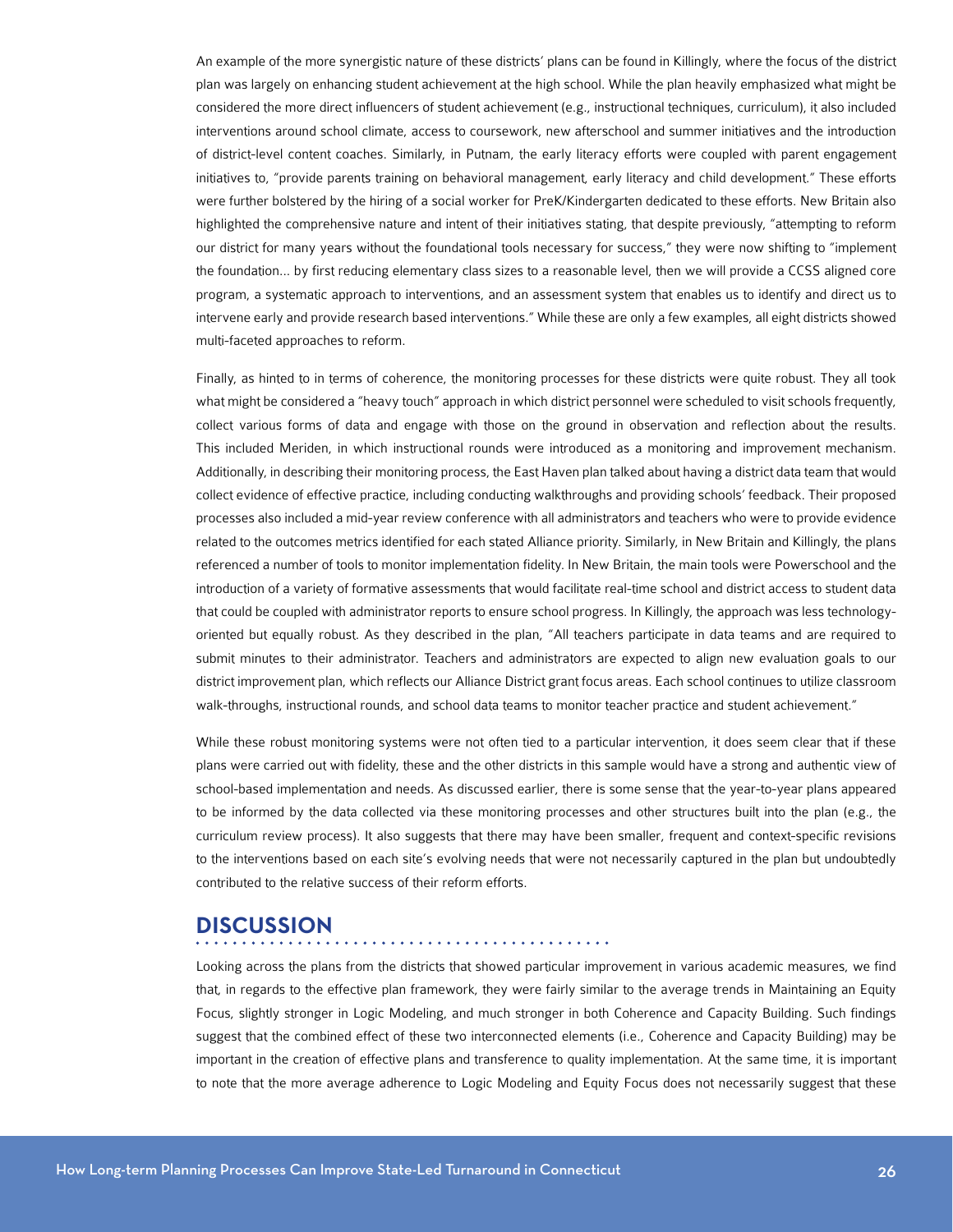components are unimportant to effective planning or implementation. Rather, it may be that these districts could be far more effective by enhancing these aspects of their plans. More research would be needed to make either claim.

Another takeaway from these findings is the districts showing various academic improvements, through different data collection mechanisms and infrastructures (e.g., teacher leadership initiatives, administrator training, district data teams, etc.), clearly created a number of opportunities to engage in conversations about reform efforts with those responsible for implementing them (e.g., administrators, teachers, parents, community etc.). Relatedly, the interventions were often multi-pronged and holistic in approach. As such, the interventions were more likely to directly meet school and district needs and were linked together in ways that could create the greatest and deepest impact. Finally, the monitoring systems these districts used served to reinforce the above activities and, if implemented as stated, served to provide information to support continuous, improvement of current interventions and to fill in gaps where needed. As a result, there were strong connections in the plan across interventions and time--connections that may have been a determinant in their ongoing success. Together, these findings may also have some implications for district-level functioning. In particular, it is clear that for a district to implement its plans with fidelity would require a high degree of thoughtfulness and understanding of the continuous improvement cycle, data use, collaborative decision-making, and perhaps a number of other elements of change and effective management. Implementation of these plans would also require a great deal of time, person power, and energy.

As such, it is unsurprising that most of these districts had, on average, smaller numbers of schools that needed interventions. These findings might also provide an opportunity to reflect on whether and to what degree some of these conditions are transferable to other Alliance Districts and likely require further study. For example, could other districts benefit from support around how to use data to support continuous improvements to interventions? Or to think differently and perhaps more holistically about linking interventions together to build steam? Indeed, these findings bring up a number of important questions worthy of future study and discussion.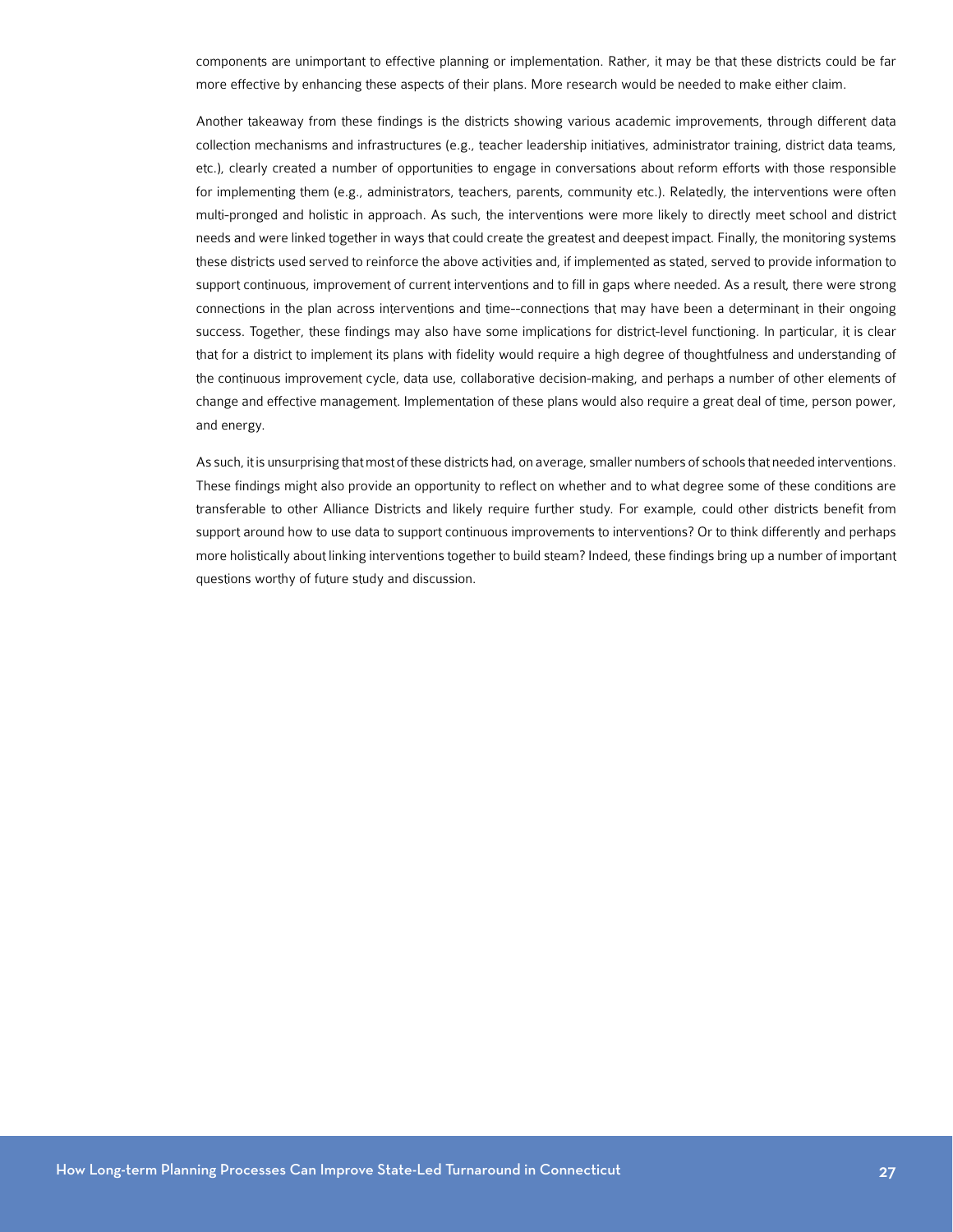# Study Discussion and Implications

<span id="page-29-0"></span>Background on Alliance Districts

This report reveals patterns across Alliance Districts' plans from 2012 to 2016. In particular, the study provides insights into how Connecticut's 30 Alliance District articulated their yearly improvement plans and how these different articulations may relate to performance. Over this time period, the study finds that the CT State Department of Education changed the format and substantive requirements for these plans. These changes meant that districts shifted the design and focus of plans several times--with implications for the depth and continuity of reforms. On this note, plan coherence, particularly as it pertained to the development and monitoring of improvement efforts over time, was frequently underdeveloped. Capacity building too, despite emphasis on professional development and new district-level supports, needed strengthening, including additional focus on the relationship between and utilization of different parts of the educational infrastructure to support improvement. And, although most districts incorporated reform strategies with the objective of addressing pernicious opportunity gaps, the study finds that few plans explicitly centered upon deliberately equity-oriented principles and activities. Finally, the report finds that district plans tend to indicate gaps in logic modeling, especially with regard to identifying and tracking outputs and outcomes in ways that drive continuous improvement.

退退退

Yet the report also reveals that, among the higher performing districts, coherence and capacity building were strong features of their plans and potentially important factors in their success. Therefore, one may conclude that, though currently under-, or perhaps ineffectually, utilized, Alliance Districts plans (and perhaps district improvement plans more generally) could serve as a useful and important tool in improvement efforts—with support and reinvention. In the following, we provide some suggestions regarding how this outcome might be achieved.

## **IMPLICATIONS FOR POLICY AND PRACTICE**

This study's findings have implications for policymakers, reformers, and educational leaders across Connecticut. In addition, our findings reveal areas for further inquiry to better support leaders' work to drive systemic improvements in a research-aligned manner.

#### IMPLICATIONS FOR POLICY

Our findings on the structure of plans and the organization of the planning process point to implications for state policymakers related to the design and implementation of improvement plans as an element of state education policy. Our major implication is that policymakers should thoughtfully and creatively consider the resources needed for complex, ambitious reforms to improve outcomes in underperforming districts. This means grappling with the fiscal and human capital needed to advance reforms and programs over time.

We also assert that state policymakers should analyze the capacity and resources of CSDE administrators. It is possible that CSDE needs additional resources, including technical support, on how to facilitate and monitor plans. It is also possible that facilitators with experience in other states could engage with CSDE administrators to design the planning process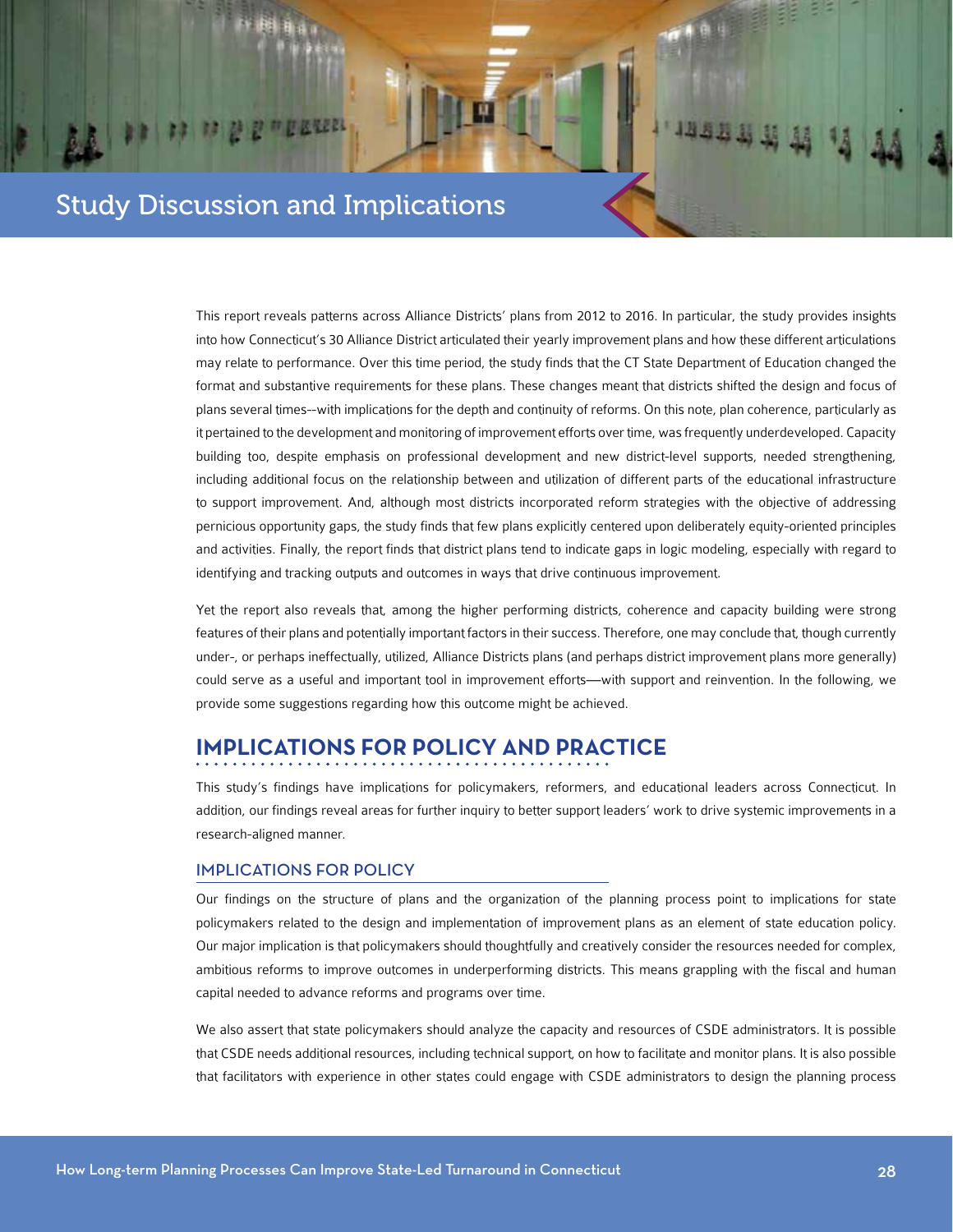(Coburn, 2005). On a similar note, policymakers should attend to the timeline for, and number of, reforms expected for schools and districts to implement, since providing time for decision-making, planning, and thoughtful ongoing evaluation of current practice can promote learning and better outcomes. Furthermore, we note that vital collaboration between state administrators, district leaders, and other educational actors to assess needs, and select and enhance interventions requires time.

Last, state policymakers should realize the power inherent in the planning structures and requirements. Changes in Alliance District application forms and plan requirements changed districts' submissions, sometimes substantially. CSDE administrators should debate the pros and cons of changing requirements over time and, if they choose to alter requirements, put in place processes to ensure that districts build on prior work while meeting new prescriptions. Such a commitment may also mean the development of a guiding framework for planning to which the CSDE would consistently adhere.

### IMPLICATIONS FOR CONNECTICUT STATE DEPARTMENT OF EDUCATION (CSDE) ADMINISTRATORS

Findings on districts' plans also have implications for CSDE administrators. In particular, state administrators should bolster systems for the improvement planning process and should engage in further capacity building for district leaders. Retooling state systems for improvement planning to clarify and strengthen the Alliance District process will be an important first step. The CSDE should develop systems for improvement planning that are clear, consistent, and stable over time to encourage efficient planning processes and learning. This could include menus of options with evidence supporting various strategies or programs. The state could also leverage technology (e.g., data bases, online programs, apps) to guide district leaders' planning routines, streamline plans themselves, and enable feedback cycles between the state and districts (Pentland & Feldman, 2008). These shifts could simultaneously reduce the burden on district administrators and increase the nature/quality of district plans.

Moreover, the CSDE should realize the power inherent in the Alliance District planning structures and requirements. Changes in Alliance District application forms and requirements changed districts' submissions, sometimes substantially. CSDE administrators should debate the pros and cons of changing requirements over time and, if they choose to alter requirements, put in place processes to ensure that districts build on prior work while meeting new prescriptions.

Second, the CSDE should devote time and resources towards developing district leaders' knowledge and skills in planning, including attention to formulating logic models, in order to raise the capacity of district leaders to design and implement Alliance District plans. The state's efforts could play a role in developing the capacity of district leaders to approach improvement planning in an adaptive, rather than compliance-oriented, manner. We propose adopting a coaching model to deliver targeted, contextualized feedback to district leaders on their Alliance District plans. The coaching of district leaders should aim to develop the capacity of district leaders to maintain an equity focus and use multiple forms of evidence throughout the stages of improvement planning. We also suggest that the CSDE continue to promote interdistrict collaboration throughout plan development and implementation so that district leaders can access and disseminate ideas about programs and practices. Such conversations should keenly focus on creating opportunities for inter-visitation and joint problem-solving around specific challenges of implementation and improvement. It is plausible that the CSDE's support for district leadership teams could mitigate the negative effects of turnover in district leadership on Alliance District plan implementation (e.g., district leaders could continue to support implementation even as district leadership transitions), with benefits for district and schools.

Last, we recommend that the CSDE require that teams of district administrators participate in Alliance District planning. Turnover in district administrators seemed to change the focus and nature of plans, sometimes leading to a lack of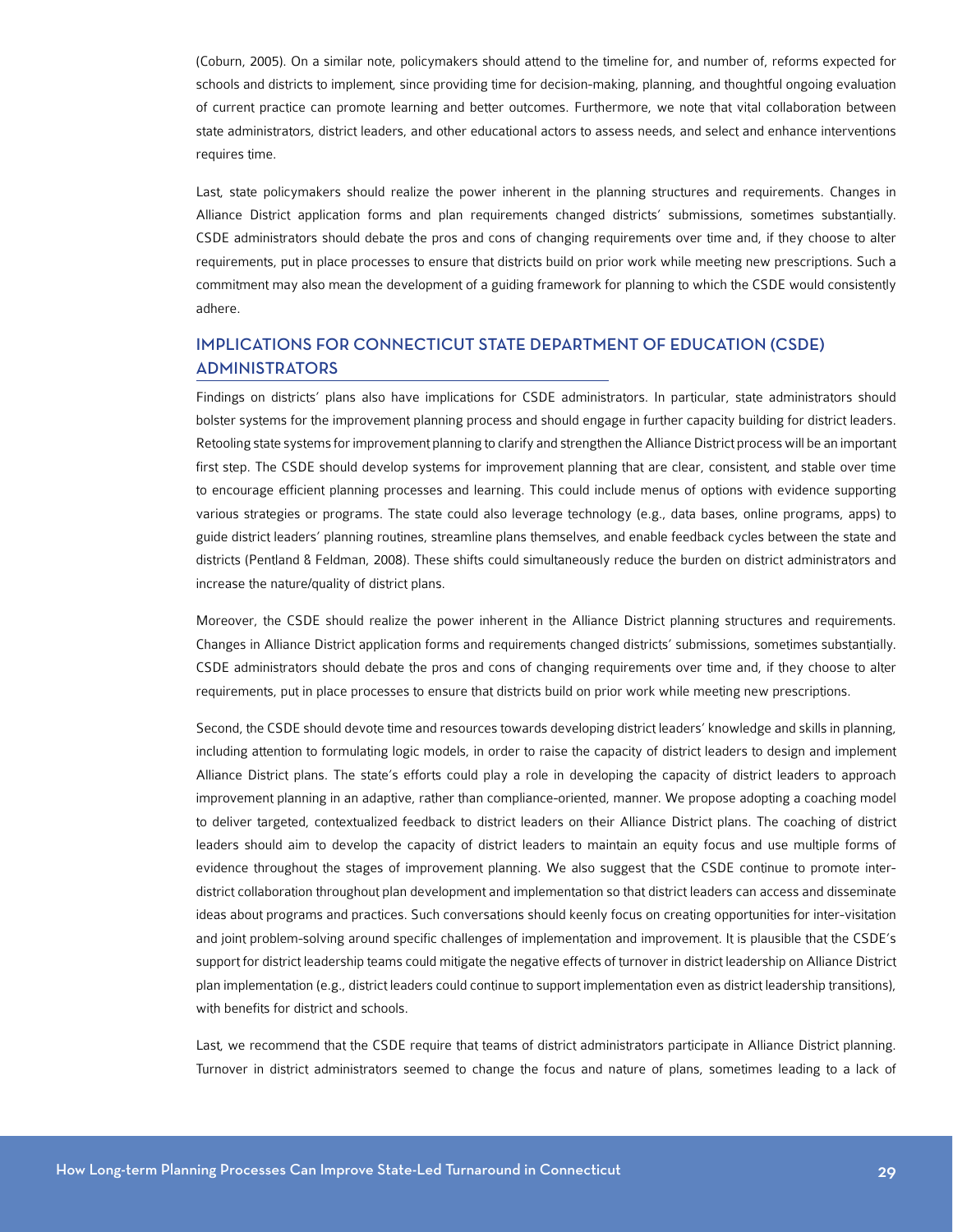coherence in plans across time in the same district. The CSDE should expect turnover among district leaders in Alliance Districts and plan to support the implementation of Alliance plans to ensure coherence and continuity over time.

#### IMPLICATIONS FOR DISTRICT ADMINISTRATORS

Though much of our investigation sought to answer questions about state education policy, structures, and activities, we also learned about district planning processes. As a result, this report has several implications for how district leaders undergo Alliance planning. First, district leaders should use evidence of successes and challenges in their context. They should remain cognizant of existing strengths/resources in the district to build upon, as opposed to layering new, additional practices without regard to the district's current assets. Related to this point, district leaders should strategically consider how various elements of an improvement plan fit together as well as how to leverage one area in the service of other areas. For example, a district leader could advance an equity-oriented (Rigby, 2014) frame while reforming approaches to talent management, instruction, and family-community engagement.

District leaders should map improvement efforts in a longitudinal manner and should articulate, for educators at various levels, the ways in which the work of one year will build or shift in subsequent years. In effect, district leaders can check whether and how the puzzle pieces of interventions fit together to form a coherent whole. In addition, district leaders should engage in framing of the big picture objectives and central interventions of the Alliance District effort (Coburn, 2006; Woulfin, Donaldson, & Gonzales, 2016). This is likely to be especially critical in districts that experience a high degree of educator turnover, regardless of the specific level. Finally, we suggest that districts should expand their evaluations of programs/initiatives in order to determine which interventions are working in what contexts. This organizational learning would benefit the enactment of various interventions in addition to the planning/design process (Cook & Yanow, 1993).

#### IMPLICATIONS FOR RESEARCH

This study yielded findings on Alliance District plans over a four-year period, but, as acknowledged above, many questions remain about the planning process, substance of plans, and the enactment of these plans, including their impact on adult practices and student outcomes. In particular, our inquiry suggests the need for further research on the strategies and leadership practices of state and district administrators. The study raises questions regarding state administrators' roles and responsibilities in plan development and monitoring.

Additionally, questions were raised about district leaders' activities/routines to develop improvement plans, such as: Who works on drafting improvement plans? What types of expertise do they bring/provide? What examples and evidence do they draw upon when creating their plan? How are different forms of research/evidence used while creating these plans? Who or what do district leaders turn to for advice on improvement planning? To what extent do leaders focus on topics, interventions, or initiatives recommended by different state role-players? These types of questions about district leaders' routine and repeated work could shed light on precisely how planning and, even more importantly, the enactment of plans occurs (Pentland, et al., 2012; Spillane, et al., 2011).

A separate branch of policy research should compare the types of strategies/programs adopted by different types of districts (urban, rural) and could analyze the costs of various strategies in plans. A cost-benefit analysis could reveal efficient options for improving educational outcomes in Alliance districts. It would also be important to study the subsequent steps in Alliance Districts after the plan gets created, in order to more concretely address how the plan gets translated into implemented initiatives. What are the conditions and resources enabling or constraining the efficient and efficacious enactment of interventions as stipulated in Alliance Plans? Finally, an important area for further study is the trends in the selection/adoption of specific interventions. This research would deepen our understanding of the structure and substance of plans across contexts. It would generate applicable findings for educational leaders at the state, district, and school levels so that resources expended benefit students in low-performing districts.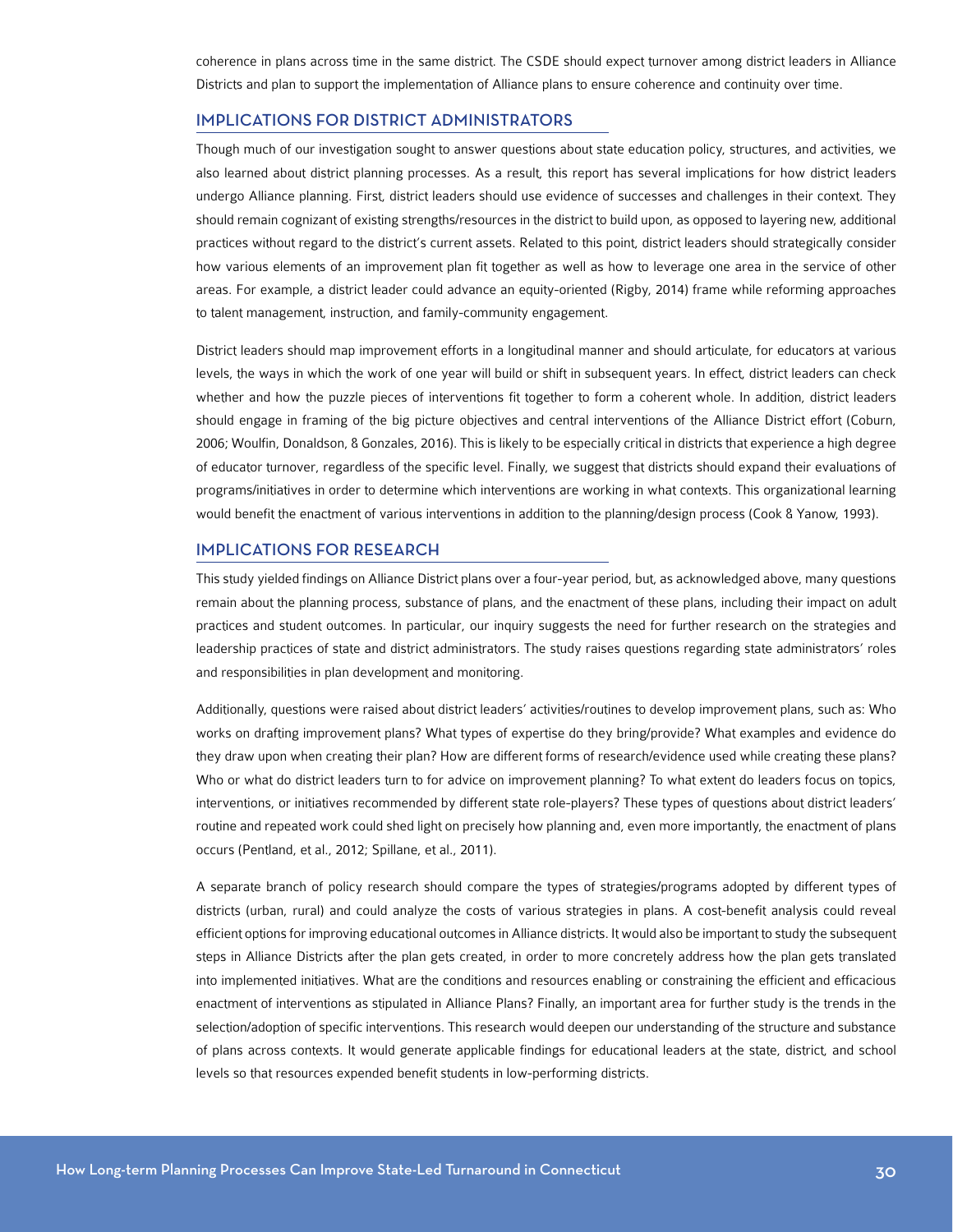# References

<span id="page-32-0"></span>Background on Alliance Districts

- Alliance District Applications 2012-2013, 2013-2014, 2014-2015 Anderson, S. E. (2003). The school district role in educational change: A review of the literature. International Centre for Educational Change.
- Anderson, S.E., Louis, K.S., Rodway, J. and Thomas, E. (2008), "How do states influence district leadership?" Paper presented at the International Congress for School Effectiveness and School Improvement, Auckland.
- Childress, S., Elmore, R. F., Grossman, A., & Johnson, S. M. (2007). Managing school districts for high performance: Cases in public education leadership (Vol. 88, No. 06-004, pp. 314-064). Cambridge, MA: Harvard Education Press.
- Coburn, C. E. (2001), Collective sensemaking about reading: How teachers mediate reading policy in their professional communities, Educational Evaluation and Policy Analysis, 23 (2), pp. 145-170.
- Coburn, C. E. (2005). The role of nonsystem actors in the relationship between policy and practice: The case of reading instruction in california. Educational Evaluation and Policy Analysis, 27(1), 23-52.
- Coburn, C. E. (2006). Framing the problem of reading instruction: Using frame analysis to uncover the microprocesses of policy implementation. American Educational Research Journal, 43(3), 343-79; 343.
- Cohen, D. K., & Moffitt, S. L. (2010). The ordeal of equality: Did federal regulation fix the schools?. Harvard University Press.
- Connecticut Council on Educational Reform. (n.d.). Who we are. Retrieved October 22, 2016 from [http://](http://ctedreform.org/who-we-are/) [ctedreform.org/who-we-are/](http://ctedreform.org/who-we-are/)
- Connecticut State Department of Education. (n.d). Connecticut district performance report for school year 2012 13 Manchester school district. Retrieved from: [http://www.csde.state.ct.us/public/performancereports/](http://www.csde.state.ct.us/public/performancereports/Reports/Dist_077.pdf) [Reports/Dist\\_077.pdf](http://www.csde.state.ct.us/public/performancereports/Reports/Dist_077.pdf)
- Connecticut State Department of Education. (2012, June 6). State Board of Education Approves New London schools resolution, adopts guidelines for Alliance Districts and Commissioner's Network Schools. Retrieved from [http://www.sde.ct.gov/sde/lib/sde/pdf/pressroom/](http://www.sde.ct.gov/sde/lib/sde/pdf/pressroom/stateboardofedapprovesnewlondonalliance.pdf) [stateboardofedapprovesnewlondonalliance.pdf](http://www.sde.ct.gov/sde/lib/sde/pdf/pressroom/stateboardofedapprovesnewlondonalliance.pdf)
- Connecticut State Department of Education. (2016, September 27). Alliance Districts. Retrieved from http://www. sde.ct.gov/sde/cwp/view.asp?a=2683&Q=334226
- Cook, S.D., & Yanow, D. (1993). Culture and organizational learning. Journal of Management Inquiry, 2(4), 373- 390.
- De la Torre, V. (2016, August 10) In final arguments, state acknowledges challenges but defends school financing system. Hartford Courant. Retrieved from [http://www.courant.com/news/connecticut/hc-ccjef-state](http://www.courant.com/news/connecticut/hc-ccjef-state-closing-argument-0810-20160809-story.html)[closing-argument-0810-20160809-story.html](http://www.courant.com/news/connecticut/hc-ccjef-state-closing-argument-0810-20160809-story.html)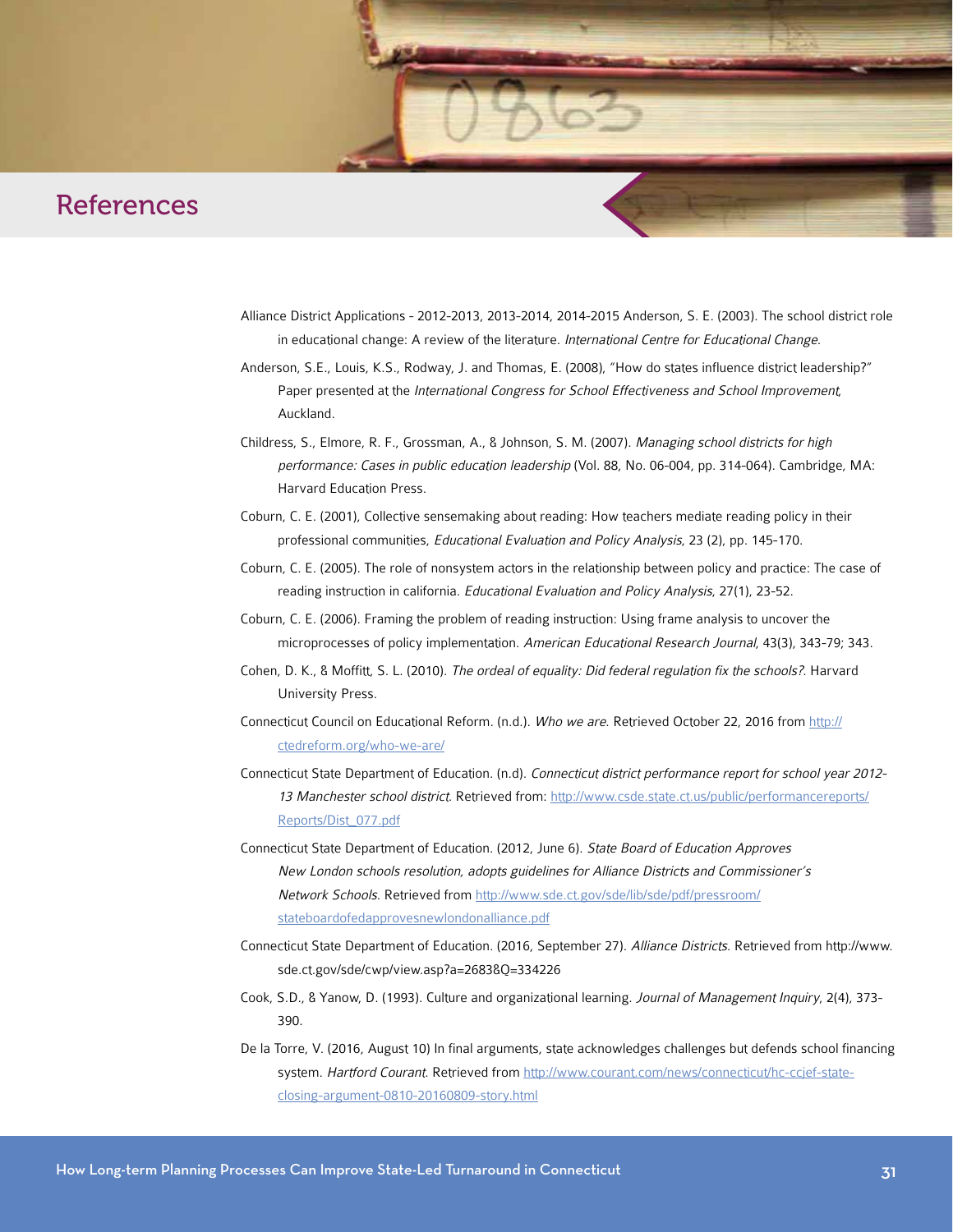- Drucker, P. F. (1954). The Practice of Management: A Study of the Most Important Function in America Society. Harper & Brothers.
- Elmore, R. F., Forman, M. L., Stosich, E. L., & Bocala, C. (2014). The Internal Coherence Assessment Protocol & Developmental Framework: Building the Organizational Capacity for Instructional Improvement in Schools. Research Paper. Strategic Education Research Partnership.
- EdSight. (n.d.) Connecticut education at a glance. Retrieved December 12, 2016 from [http://edsight.ct.gov/SASPortal/](http://edsight.ct.gov/SASPortal/main.do) [main.do](http://edsight.ct.gov/SASPortal/main.do)
- Firestone, W. A. (1989). Using reform: Conceptualizing district initiative. Educational Evaluation and Policy Analysis, 11(2), 151-164.
- Hemmer, L. M., Madsen, J., & Torres, M. S. (2013). Critical analysis of accountability policy in alternative schools: implications for school leaders. Journal of Educational Administration, 51(5), 655-679.
- Honig, M.I., & Hatch, T.C. (2004). Policy coherence: How schools strategically manage multiple, external demands. Educational Researcher, 33(8), 16-30.
- Honig, M. I. and Rainey, L. R. (2012), "Autonomy and school improvement: What do we know and where do we go from here?", Educational Policy, Vol. 26 No. 3, pp. 465-495.
- Hopkins, M., Spillane, J. P., Jakopovic, P., & Heaton, R. M. (2013). Infrastructure redesign and instructional reform in mathematics. The elementary school journal, 114(2), 200-224.
- Hruschka, D. J., Schwartz, D., John, D. C. S., Picone-Decaro, E., Jenkins, R. A., & Carey, J. W. (2004). Reliability in coding open-ended data: Lessons learned from HIV behavioral research. Field Methods, 16(3), 307-331.
- Knopf, R.A. (2012, June 18). Alliance Districts: A Powerful Improvement Strategy for Connecticut Schools. Retrieved from<http://ctedreform.org/2012/06/alliance-districts-a-powerful-improvement-strategy-for-connecticut-schools/>
- Lane, R. J., Bishop, H. L., & Wilson-Jones, L. (2005). Creating an effective strategic plan for the school district. Journal of Instructional Psychology, 32(3), 197.
- Lawton, B., Brandon, P. R., Cicchinelli, L., & Kekahio, W. (2014). Logic models: A tool for designing and monitoring program evaluations. REL 2014-007. Regional Educational Laboratory Pacific.
- Leithwood, K., Harris, A., & Strauss, T. (2010). Leading school turnaround: How successful leaders transform lowperforming schools. John Wiley & Sons.
- Megan, K. (2015, October 7). Some struggling districts using state grant for unintended purposes. Hartford Courant. Retreived from <http://www.courant.com/news/connecticut/hc-alliance-district-1008-20151007-story.html>
- Megan, K. (2016, August 19). Gov. Malloy touts Smarter Balanced scores. Hartford Courant. Retreived from [http://www.](http://www.courant.com/education/hc-smarter-balanced-governor-0820-20160819-story.html) [courant.com/education/hc-smarter-balanced-governor-0820-20160819-story.html](http://www.courant.com/education/hc-smarter-balanced-governor-0820-20160819-story.html)
- Megan, K. (2016, August 19) Student scores improve on Smarter Balance test. Hartford Courant. Retrevied from [http://](http://www.courant.com/education/hc-smarter-balanced-test-scores-0818-20160818-story.html) [www.courant.com/education/hc-smarter-balanced-test-scores-0818-20160818-story.html](http://www.courant.com/education/hc-smarter-balanced-test-scores-0818-20160818-story.html)
- McDonnell, L. M., 8 Elmore, R. F. (1987). Getting the job done: Alternative policy instruments. Educational evaluation and policy analysis, 9(2), 133-152.
- Mehta, J., & Spillane, J. (2010). Unbundling promises and problems: Deconstructing schools and the education system as we know it may offer some enormous challenges and great pitfalls. Phi Delta Kappan, 92(3), 48.
- Newmann, F. M., Smith, B., Allensworth, E., & Bryk, A. S. (2001). Instructional program coherence: What it is and why it should guide school improvement policy. Educational evaluation and policy analysis, 23(4), 297-321.
- Panzniokas, M. (2014, August 21). Malloy celebrates Pryor, but makes gesture to union critics. The Connecticut Mirror. Retrieved from <http://ctmirror.org/2014/08/21/malloy-celebrates-reforms-as-his-reformer-prepares-to-exit/>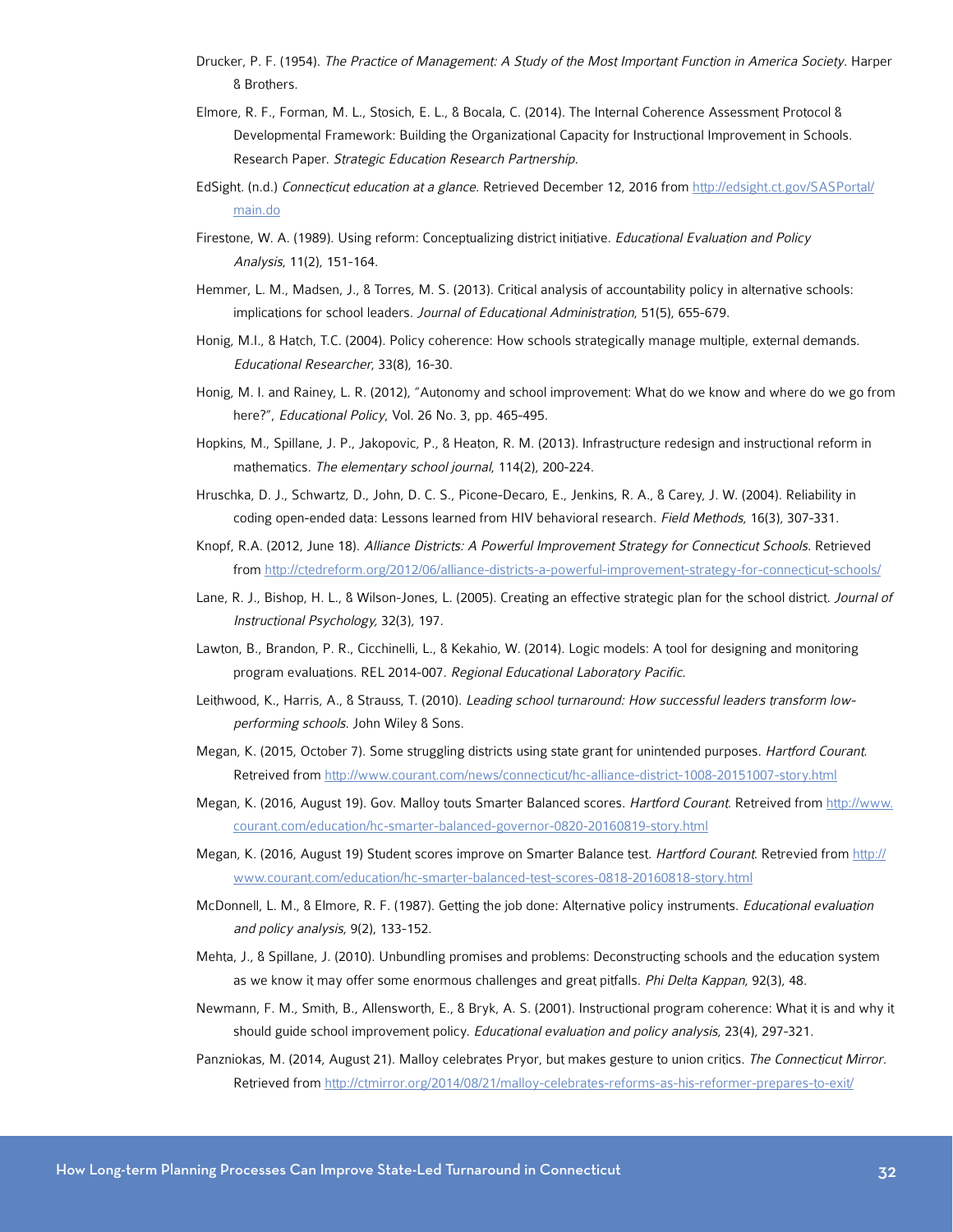- Pazniokas M. and Phaneuf, K.M. (2016, September 7). Judge strikes down state education aid choices as 'irrational'. The CT Mirror. Retrieved from [http://ctmirror.org/2016/09/07/judge-strikes-down-state-education-aid-choices-as](http://ctmirror.org/2016/09/07/judge-strikes-down-state-education-aid-choices-as-irrational/)[irrational/](http://ctmirror.org/2016/09/07/judge-strikes-down-state-education-aid-choices-as-irrational/)
- Pentland, B. T., & Feldman, M. S. (2008). Designing routines: On the folly of designing artifacts, while hoping for patterns of action. Information and Organization, 18(4), 235-250. doi:[http://dx.doi.org.ezproxy.lib.uconn.edu/10.1016/j.](http://dx.doi.org.ezproxy.lib.uconn.edu/10.1016/j.infoandorg.2008.08.001) [infoandorg.2008.08.001](http://dx.doi.org.ezproxy.lib.uconn.edu/10.1016/j.infoandorg.2008.08.001)
- Pentland, B. T., Feldman, M. S., Becker, M. C., & Liu, P. (2012). Dynamics of organizational routines: A generative model. Journal of Management Studies, 49(8), 1484-1508. doi:10.1111/j.1467-6486.2012.01064.x
- Peurach, D. J., & Neumerski, C. M. (2015). Mixing metaphors: Building infrastructure for large scale school turnaround. Journal of Educational Change, 16(4), 379-420.
- Rigby, J. G. (2014). Three logics of instructional leadership. Educational Administration Ouarterly, 50(4), 610-644. doi:10.1177/0013161X13509379
- Rorrer, A. K., Skrla, L., & Scheurich, J. (2008). A theory of districts: The districts' role as an institutional actor in improving achievement and advancing equity. Educational Administration Quarterly, 44(3), 307-358.
- Schneider, A., & Ingram, H. (1990). Behavioral assumptions of policy tools. The Journal of Politics, 52(02), 510-529.
- Skrla, L. (2000). The social construction of gender in the superintendency. Journal of Education Policy, 15(3), 293-316.
- Skrla, L., Scheurich, J. J., Garcia, J., & Nolly, G. (2004). Equity audits: A practical leadership tool for developing equitable and excellent schools. Educational Administration Quarterly, 40(1), 133-161.
- Spillane, J. P., Parise, L. M., & Sherer, J. Z. (2011). Organizational routines as coupling mechanisms: Policy, school administration, and the technical core. American Educational Research Journal, 48(3), 586-619. doi:10.3102/0002831210385102
- Spillane, J. P., Reiser, B. J., & Gomez, L. M. (2006). Policy implementation and cognition: The role of human, social, and distributed cognition in framing policy implementation. In M. I. Honig (Ed.), New directions in education policy implementation: Confronting complexity (pp. 47–64). Albany: State University of New York Press.
- State of Connecticut. (2012, May 14). Senate Bill No. 458, Public Act No. 12-116, An Act concerning educational reform [Government publication]. Retreived from: [https://www.cga.ct.gov/2012/act/pa/pdf/2012PA-00116-R00SB-00458-](https://www.cga.ct.gov/2012/act/pa/pdf/2012PA-00116-R00SB-00458-PA.pdf) [PA.pdf](https://www.cga.ct.gov/2012/act/pa/pdf/2012PA-00116-R00SB-00458-PA.pdf)
- Thomas, J.R. (2012, June 6). Commissioner, I'll take 'substantial majority' for \$39.5 million. The Connecticut Mirror. Retrieved from <http://ctmirror.org/2012/06/06/commissioner-ill-take-substantial-majority-395-million/>
- Thomas, J.R. (2015, October 7). Schools redirecting money intended for reforms, officials say. The Connecticut Mirror. Retrieved from <http://ctmirror.org/2015/10/07/schools-redirecting-money-intended-for-reforms-officials-say/>
- Trujillo, T. (2013), The reincarnation of the effective schools research: rethinking the literature on district effectiveness, Journal of Educational Administration, 50(3), pp. 264-286.
- Weiner, J., Donaldson, M., & Dougherty, S. M. (2016). Missing the boat–Impact of just missing identification as a highperforming school. Leadership and Policy in Schools, 1-26.
- Woulfin, S. L. (2016). Vehicles of Logics: The role of policy documents and instructional materials in reform. Educational Research for Policy and Practice, 1-14.
- Woulfin, S. L., Donaldson, M. L., & Gonzales, R. (2016). District leaders' framing of educator evaluation policy. Educational Administration Quarterly, 52(1), 110-143. doi:10.1177/0013161X15616661Definitions and Sourcing: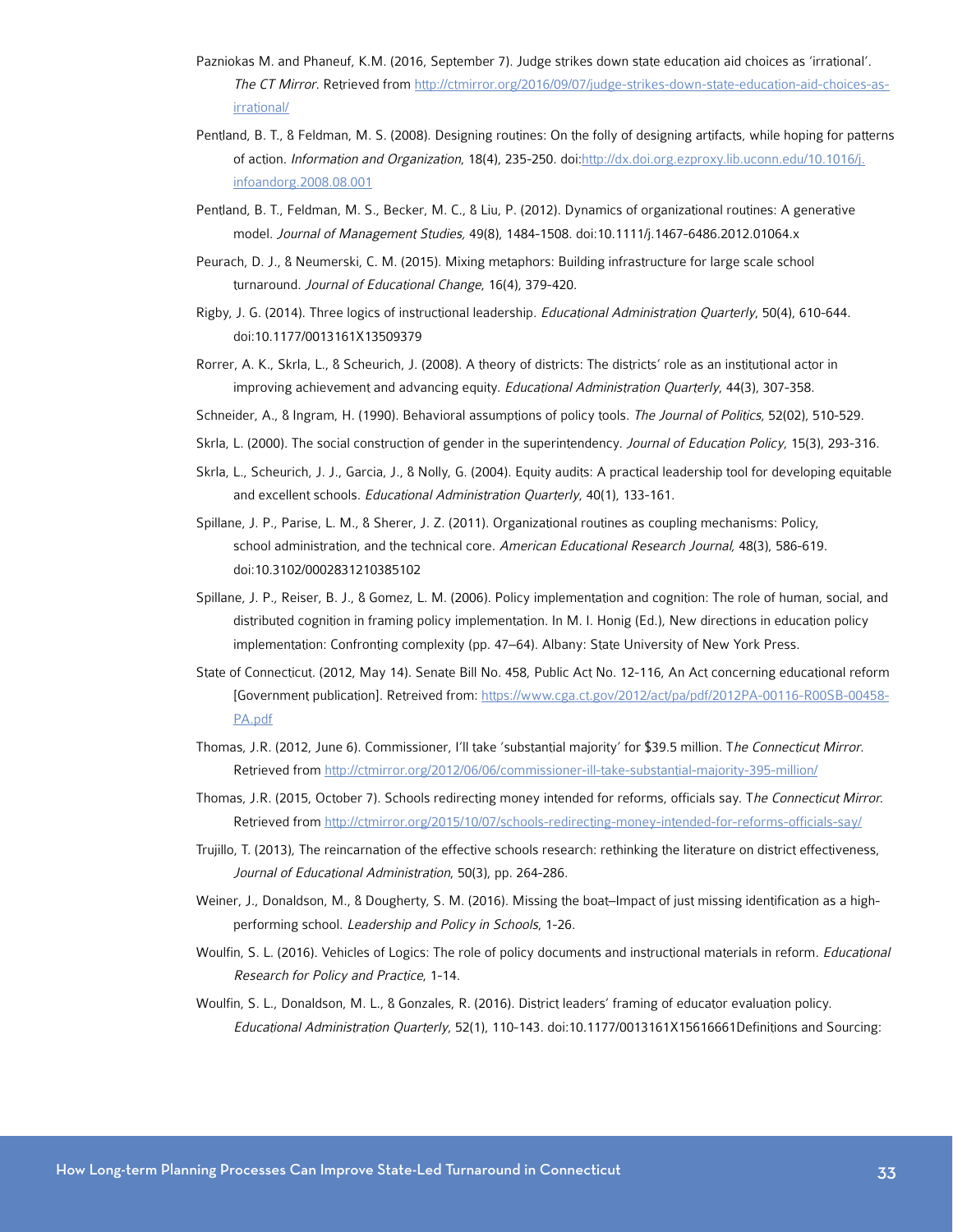<span id="page-35-0"></span>Appendix A – Codebook for Plan Section

### **SEGMENTS OF PLANS ASSOCIATED WITH THE IDENTIFICATION OF INTERVENTIONS, MONITORING AND SUPPORT OF THOSE INTERVENTIONS.**

| <b>TOPIC</b>                                                                                                          | <b>CODE</b>                                                                                                                                                                                                                                                       | <b>EXAMPLE</b>                                                                                                                                                                               |
|-----------------------------------------------------------------------------------------------------------------------|-------------------------------------------------------------------------------------------------------------------------------------------------------------------------------------------------------------------------------------------------------------------|----------------------------------------------------------------------------------------------------------------------------------------------------------------------------------------------|
| Intervention identification_substance:<br>substance and focus of each intervention as<br>defined by the plan writers. | <b>Instructional Core:</b> the intervention is related to and/or<br>articulated as associated with (a) instructional content, (b)<br>instructional delivery, (c) the student's interaction with the<br>material/instructional or (d) any combination of the above | Building teacher knowledge on literacy instruction Introduction of new<br>curriculumNew means of students' interacting with the content (i.e.,<br>computer based differentiated instruction) |
|                                                                                                                       | (sub code for Instructional core) <b>Discipline focus:</b> the<br>intervention has a specific discipline area                                                                                                                                                     | ELA, math, science                                                                                                                                                                           |
|                                                                                                                       | (sub code for Instructional core) Tier focus: The level of<br>need (Tier 1, Tier 2, etc.) is specified                                                                                                                                                            | Tier I ELA versus ELA intervention                                                                                                                                                           |
|                                                                                                                       | <b>Human Capital:</b> intervention to address current ability to<br>attract, retain or develop effective teachers/ administrators<br>etc.                                                                                                                         | New induction program for new teachers Changes to how district<br>recruits new teachers/administrators Programs to enhance principal<br>pipeline or leadership skills                        |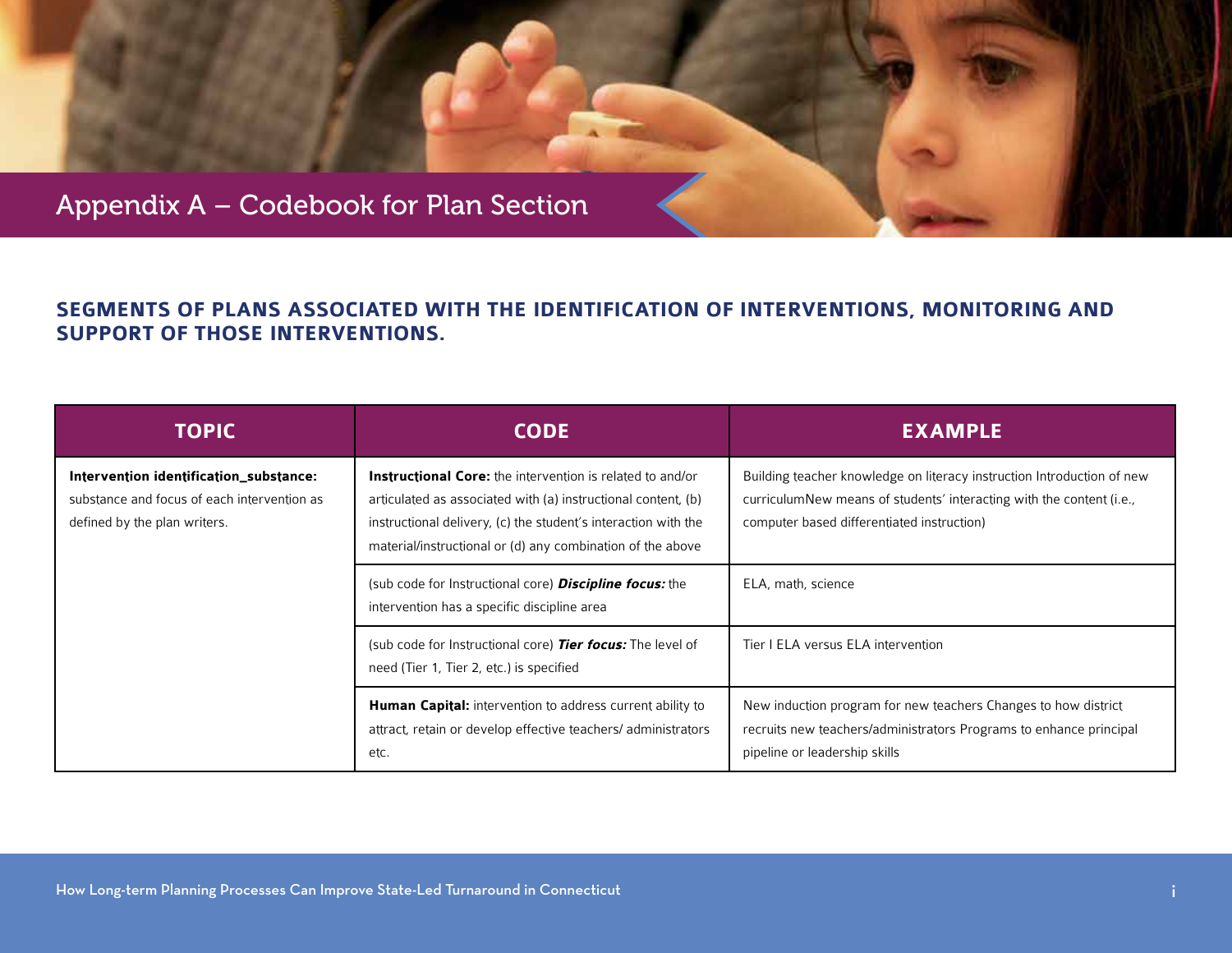| <b>TOPIC</b>                                                                                                          | <b>CODE</b>                                                                                                                                                                       | <b>EXAMPLE</b>                                                                                                                                                                                                                                                                                                                                                                                                                                       |
|-----------------------------------------------------------------------------------------------------------------------|-----------------------------------------------------------------------------------------------------------------------------------------------------------------------------------|------------------------------------------------------------------------------------------------------------------------------------------------------------------------------------------------------------------------------------------------------------------------------------------------------------------------------------------------------------------------------------------------------------------------------------------------------|
| Intervention identification_substance: substance<br>and focus of each intervention as defined by the plan<br>writers. | <b>Infrastructure:</b> interventions related to access to<br>technical resources, physical resources or time. May<br>include data use including storage and analysis.             | Infrastructure: interventions related to access to technical resources,<br>physical resources or time. May include data use including storage<br>and analysis.                                                                                                                                                                                                                                                                                       |
|                                                                                                                       | <b>Culture/climate:</b> interventions related to school<br>climate culture at student and/or adult level including<br>connections with community.                                 | Wraparound services for students New behavior management<br>approachesCultural competency focus                                                                                                                                                                                                                                                                                                                                                      |
|                                                                                                                       | Equity: interventions explicitly oriented towards<br>enhancing access of all students to quality and<br>rigorous opportunities and/or redistribution of<br>resources where needed | Desegregation efforts Rescheduling course trajectories to ensure all<br>students granted access                                                                                                                                                                                                                                                                                                                                                      |
|                                                                                                                       | Alignment to defined choices: identification of<br>specific state mandated intervention associated with<br>Alliance District designation                                          | • Ways to strengthen the foundational programs in reading to<br>ensure reading mastery in K-3 with a focus on standards and<br>instruction, proper use of data, intervention strategies, current<br>information for teachers, parental engagement and professional<br>development for teachers;<br>• Additional learning time, including extended school day or school<br>year programming administered by school personnel or external<br>partners; |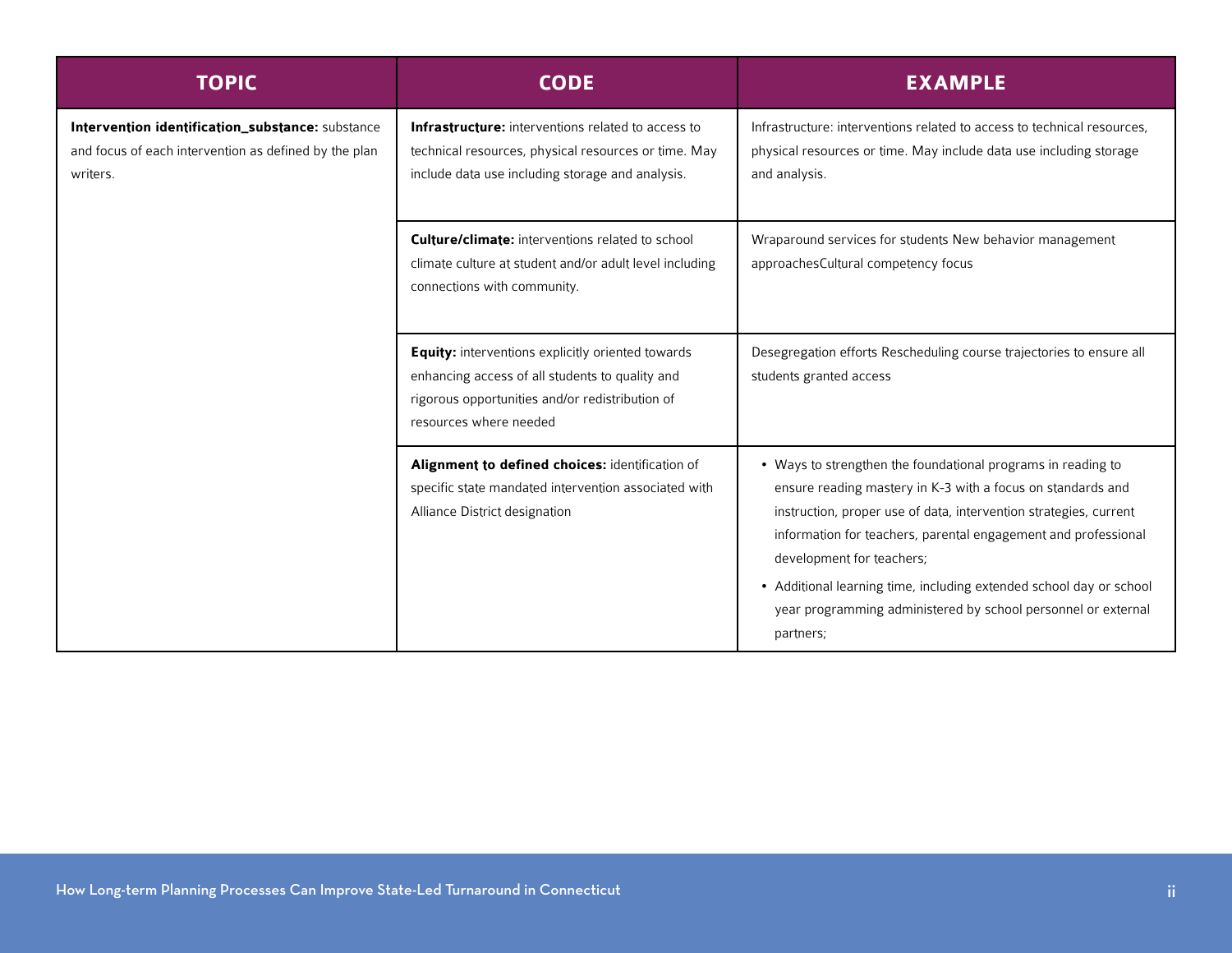| <b>TOPIC</b>                                                                                                          | <b>CODE</b>                                                                                                                              | <b>EXAMPLE</b>                                                                                                                                                                                                                                                                                                                                                                                                                                                                                                                                                                                                                                                                                                                                                                                                                                                                                                                                                                                                                                                                                                                                                                                                                                                                                                  |
|-----------------------------------------------------------------------------------------------------------------------|------------------------------------------------------------------------------------------------------------------------------------------|-----------------------------------------------------------------------------------------------------------------------------------------------------------------------------------------------------------------------------------------------------------------------------------------------------------------------------------------------------------------------------------------------------------------------------------------------------------------------------------------------------------------------------------------------------------------------------------------------------------------------------------------------------------------------------------------------------------------------------------------------------------------------------------------------------------------------------------------------------------------------------------------------------------------------------------------------------------------------------------------------------------------------------------------------------------------------------------------------------------------------------------------------------------------------------------------------------------------------------------------------------------------------------------------------------------------|
| Intervention identification_substance: substance<br>and focus of each intervention as defined by the plan<br>writers. | Alignment to defined choices: identification of<br>specific state mandated intervention associated with<br>Alliance District designation | • A talent strategy that includes, but is not limited to, teacher and<br>school leaders recruitment and assignment, career ladder policies<br>that draw upon guidelines for a model teacher evaluation program<br>adopted by the State Board of Education, pursuant to section<br>10-151b of the general statutes, and adopted by each local or<br>regional board of education. Such talent strategy will include<br>provisions that demonstrate increased ability to attract, retain,<br>promote and bolster the performance of the state in accordance<br>with performanceevaluation findings, and in the case of new<br>personnel, other indicators of effectiveness;<br>• Training for school leaders and other staff on new teacher<br>evalution models;<br>• Provisions for the cooperation and coordination with early<br>childhood education providers to ensure alignment with district<br>expecations for student entry into kindergarten, including funding<br>for an existing local Head Start program; Provisions for the<br>cooperation and coordination with governmental and community<br>programs to ensure that students receive adequate support and<br>wraparound servies, including community school models<br>• Any other programs of reform, subject to approval by the<br>Commissioner. |
| Intervention target group: comment on the<br>location or unit of analysis of the problem                              | Students: the target is a specific group or groups of<br>students (without identifying specific schools).                                | 7th graders<br>Special education students                                                                                                                                                                                                                                                                                                                                                                                                                                                                                                                                                                                                                                                                                                                                                                                                                                                                                                                                                                                                                                                                                                                                                                                                                                                                       |
|                                                                                                                       | Administrators: the target is administrators - again<br>not necessarily affiliated with a particular school.                             | Principals                                                                                                                                                                                                                                                                                                                                                                                                                                                                                                                                                                                                                                                                                                                                                                                                                                                                                                                                                                                                                                                                                                                                                                                                                                                                                                      |
|                                                                                                                       | Teachers: the target is teachers - again not<br>necessarily affiliated with a particular school.                                         | Prospective teachers<br>Middle school teachers                                                                                                                                                                                                                                                                                                                                                                                                                                                                                                                                                                                                                                                                                                                                                                                                                                                                                                                                                                                                                                                                                                                                                                                                                                                                  |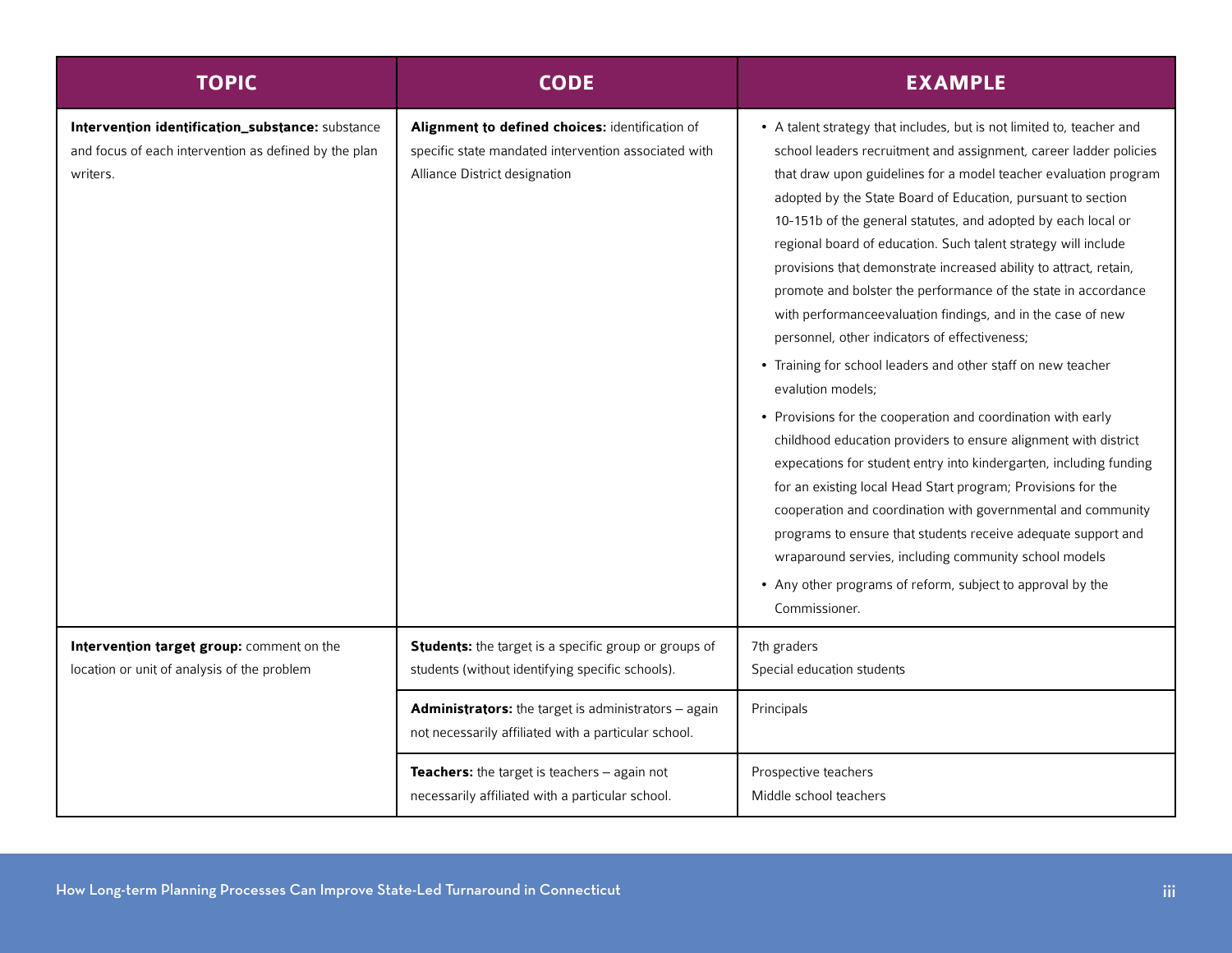| <b>TOPIC</b>                                                                                           | <b>CODE</b>                                                                                                                                                | <b>EXAMPLE</b>                                                                                                                            |
|--------------------------------------------------------------------------------------------------------|------------------------------------------------------------------------------------------------------------------------------------------------------------|-------------------------------------------------------------------------------------------------------------------------------------------|
| Intervention target group: comment on the<br>location or unit of analysis of the problem               | School or Schools: the target is a specific school or<br>schools                                                                                           | Elementary schools<br>Lincoln middle                                                                                                      |
|                                                                                                        | District wide: the target is the district                                                                                                                  | HR system                                                                                                                                 |
| Intervention precedent: the reasoning behind the<br>selection of the particular intervention is given. | <b>Research-based:</b> there is clear reference to<br>research that suggests the effectiveness of the<br>intervention in other contexts.                   | We plan to deploy Reading Is Great based on the work of (Smart &<br>Sense, 2016)                                                          |
|                                                                                                        | <b>Pilot tested:</b> there is reference to the intervention<br>being or previously having been tested with similar or<br>the same students                 | Last year we used this intervention in 2 classrooms in the same school<br>such that students all gained 2 reading levels over the semeste |
|                                                                                                        | Anecdotal: the intervention lacks a specific source<br>to verify its appropriateness beyond what appears to<br>be word of mouth.                           | Axiom learning has worked with us in prior interventions We identified<br>two CCSS curriculum and selected the second                     |
| Intervention length                                                                                    | Years for intervention process: the timeframe the<br>plan includes regarding intervention implementatio                                                    | We plan to implement this intervention over x years                                                                                       |
| Intervention progression                                                                               | <b>Incremental:</b> the process suggests different stages<br>to the intervention (building over time)                                                      | The first year we will build teacher expertise. The second year we will<br>coach them to deploy their new knowledge in the classroom      |
| Intervention progression                                                                               | Flood (all at once): The process suggested is not<br>differentiated over time and is full implementation<br>right away.                                    | Data teams were implemented.                                                                                                              |
| Support_provider                                                                                       | <b>External organization/partner</b>                                                                                                                       | UConn/ Khan Academy / YMCA                                                                                                                |
|                                                                                                        | <b>District</b>                                                                                                                                            | District instructional coaches will lead PLCs focused on X                                                                                |
|                                                                                                        | Internally oriented: the school is responsible for its<br>own support features with existing or new resources<br>like teacher leaders or principal led pd. | Teachers will implement PLCs Teachers will engage in book study and<br>institute instructional rounds                                     |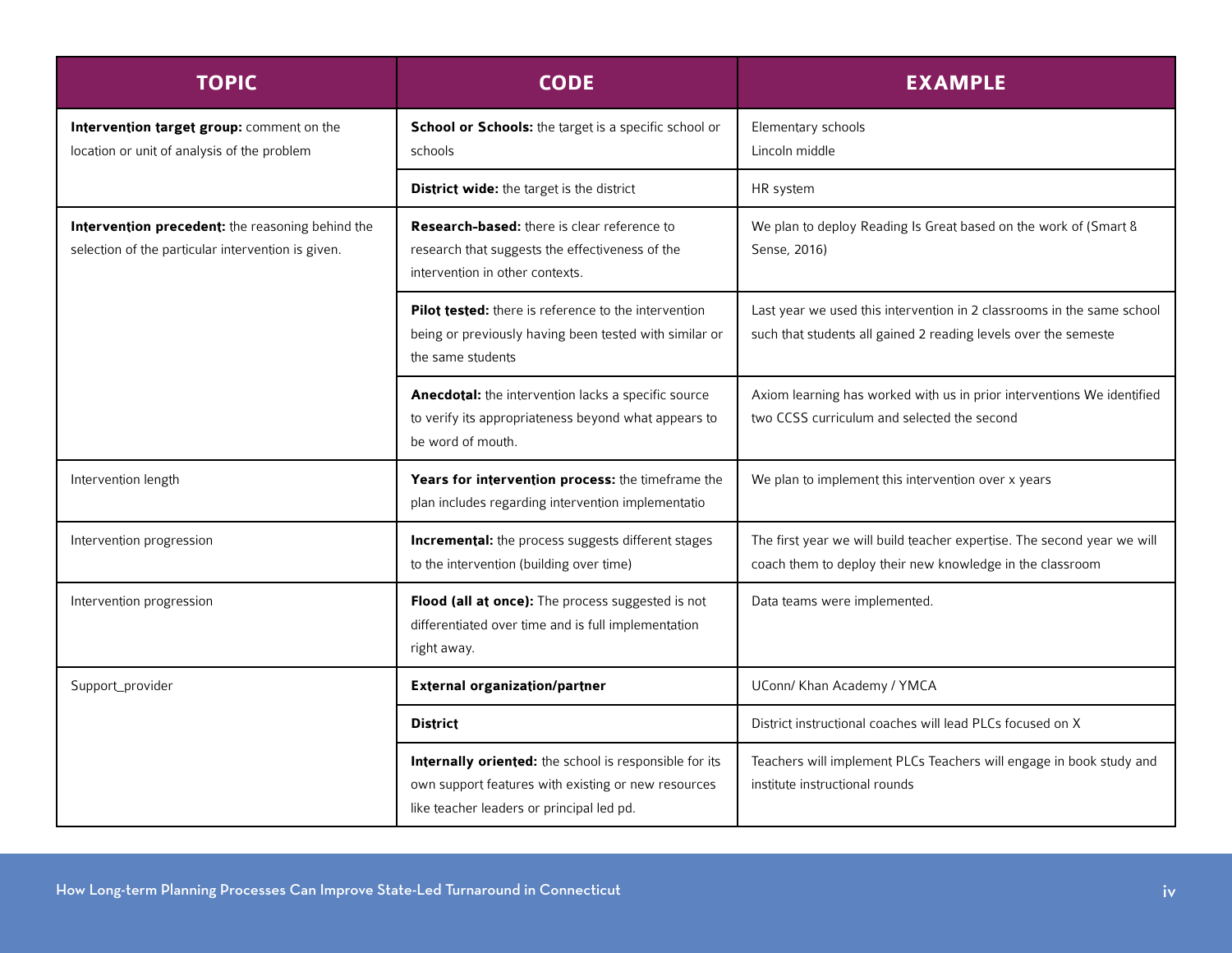| <b>TOPIC</b>                     | <b>CODE</b>                                                                                                                                                                                                                                             | <b>EXAMPLE</b>                                                                                                   |
|----------------------------------|---------------------------------------------------------------------------------------------------------------------------------------------------------------------------------------------------------------------------------------------------------|------------------------------------------------------------------------------------------------------------------|
| Support_mechanism                | On-site_embedded: support exists as part of the<br>daily practice of the school on an ongoing basis.<br>(only)                                                                                                                                          | Coaches regularly visit teachers' classrooms and provide feedback<br>Data team meetings are facilitated by coach |
|                                  | On-site_added: support occurs at school site but is<br>pull out and limited in scope. (only)                                                                                                                                                            | Teachers spend PD time in workshop on x                                                                          |
|                                  | Off-site_repeated: support occurs off site and<br>occurs more than once (only)                                                                                                                                                                          | Every Thursday teachers attend district level PD on X                                                            |
|                                  | Off-site_singular: support occurred once at an off-<br>site location (only)                                                                                                                                                                             | All teachers attended a workshop on de-escalation techniques                                                     |
| Monitoring Data sources_outputs  | System/provider outputs: the data focuses on<br>what is being provided to schools                                                                                                                                                                       | New curriculum was delivered Coaches spent X hours at the schools                                                |
|                                  | Adult level outputs: the focus is on whether there<br>was "take-up" of the support service provided. Such<br>measures are easily quantifiable and/or answered<br>with yes/no or percentages.                                                            | X% of teachers attended the workshop. 20 more parents came to<br>parent night. All teachers were trained.        |
| Monitoring Data sources_outcomes | Student level outputs: (see above for students)                                                                                                                                                                                                         | Students received workshop on restorative justice practices Students<br>received new manuals on course options   |
|                                  | <b>District_behavioral:</b> measures capturing changes<br>to how those working in the district behave                                                                                                                                                   | District provides ongoing data support to all schools                                                            |
|                                  | School Admin_affective: These measures look to<br>assess change and quality in administrator beliefs,<br>knowledge and attitudes. They are less easily<br>quantifiable and often include complex questions and<br>answers. Should be coupled with data. | Administrators enhanced coaching skills as evidenced by teacher<br>interviews                                    |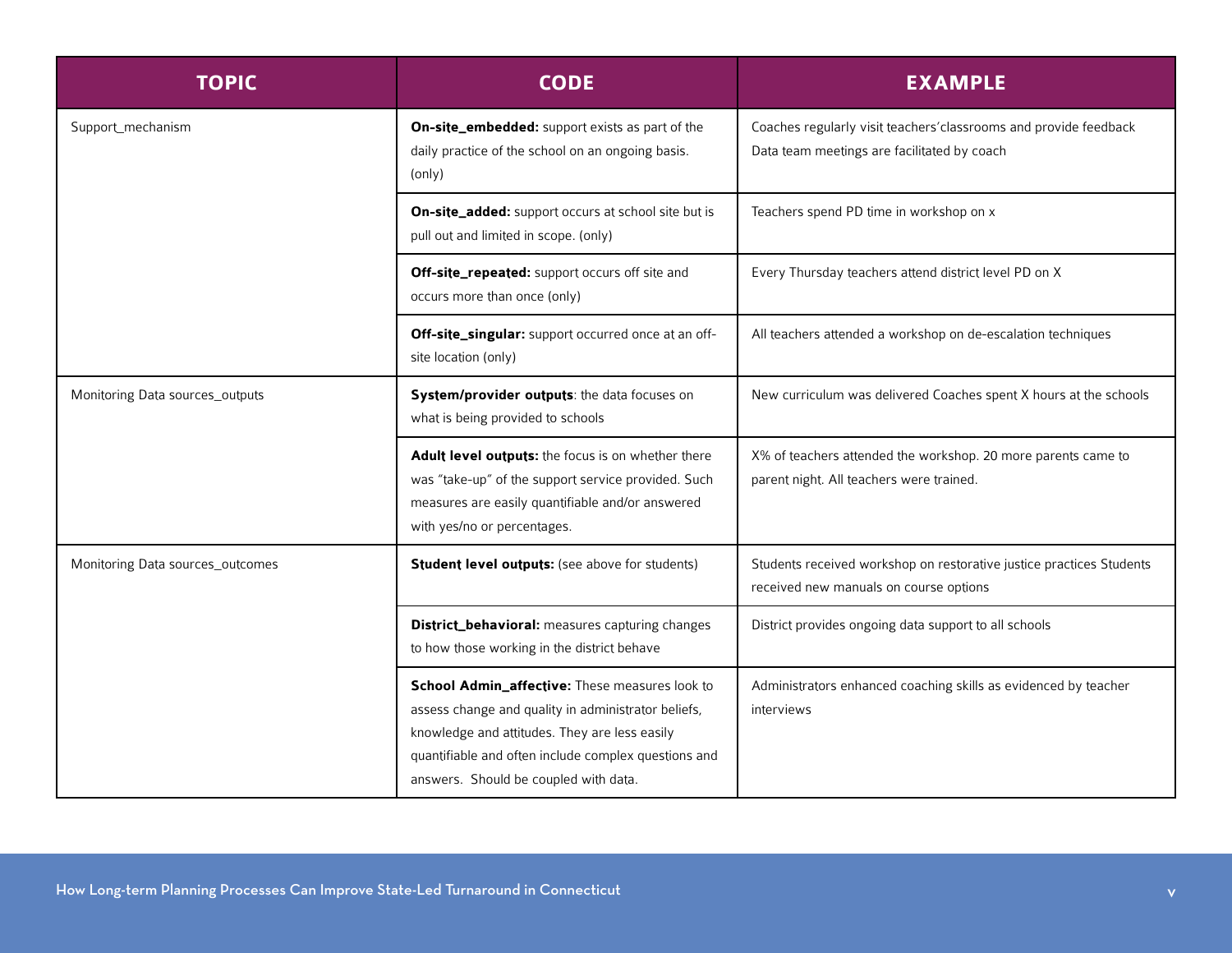| <b>TOPIC</b>                     | <b>CODE</b>                                                                                                                                                                                                                                 | <b>EXAMPLE</b>                                                                                                                                                           |
|----------------------------------|---------------------------------------------------------------------------------------------------------------------------------------------------------------------------------------------------------------------------------------------|--------------------------------------------------------------------------------------------------------------------------------------------------------------------------|
| Monitoring Data sources_outcomes | School Admin_behavorial: These measures look<br>to assess change and quality in admin behaviors<br>aligned with intervention implementation fidelity.                                                                                       | Principal instructional coaching enhanced                                                                                                                                |
|                                  | Teacher_affective: These measures look to assess<br>change and quality in teacher beliefs, knowledge and<br>attitudes. They are less easily quantifiable and often<br>include complex questions and answers. Should be<br>coupled with data | Teachers have enhanced understanding of advanced math standards<br>as observed through data team discourse and self-reports                                              |
|                                  | Teacher_behavorial: These measures look to<br>assess change and quality in teacher behaviors<br>aligned with intervention implementation fidelity.                                                                                          | Teachers instructional improvement via evaluation rubric                                                                                                                 |
|                                  | <b>Community_affective:</b> Changes in larger<br>community perceptions of the school and its work.                                                                                                                                          | Every Thursday Parents report greater satisfaction with school and<br>report it is more welcoming and able to meet their child's needs.<br>attend district level PD on X |
|                                  | <b>Community_behavioral:</b> Changes in larger<br>community behaviors related to the school                                                                                                                                                 | Greater funding of school initiatives PTO developed and engaged in X                                                                                                     |
|                                  | Student_affective: changes in students' views,<br>beliefs and knowledge relative to interventions                                                                                                                                           | Student climate survey shows students report more positive<br>connections and efficacy                                                                                   |
|                                  | Student_behavioral: These measures assess<br>change and quality in students' behaviors aligned<br>with intervention implementation fidelity.                                                                                                | Enhanced student attendance/ performance/ etc.                                                                                                                           |
|                                  | Economic/Budgetary: measures related to fiscal<br>changes in the school or district's status.                                                                                                                                               | Enhanced student attendance/ performance/ etc.                                                                                                                           |
|                                  | Infrastructure/systems operation_school:<br>measures related to school systems functioning                                                                                                                                                  | The school day has been extended There is a X% increase in AP<br>course offerings                                                                                        |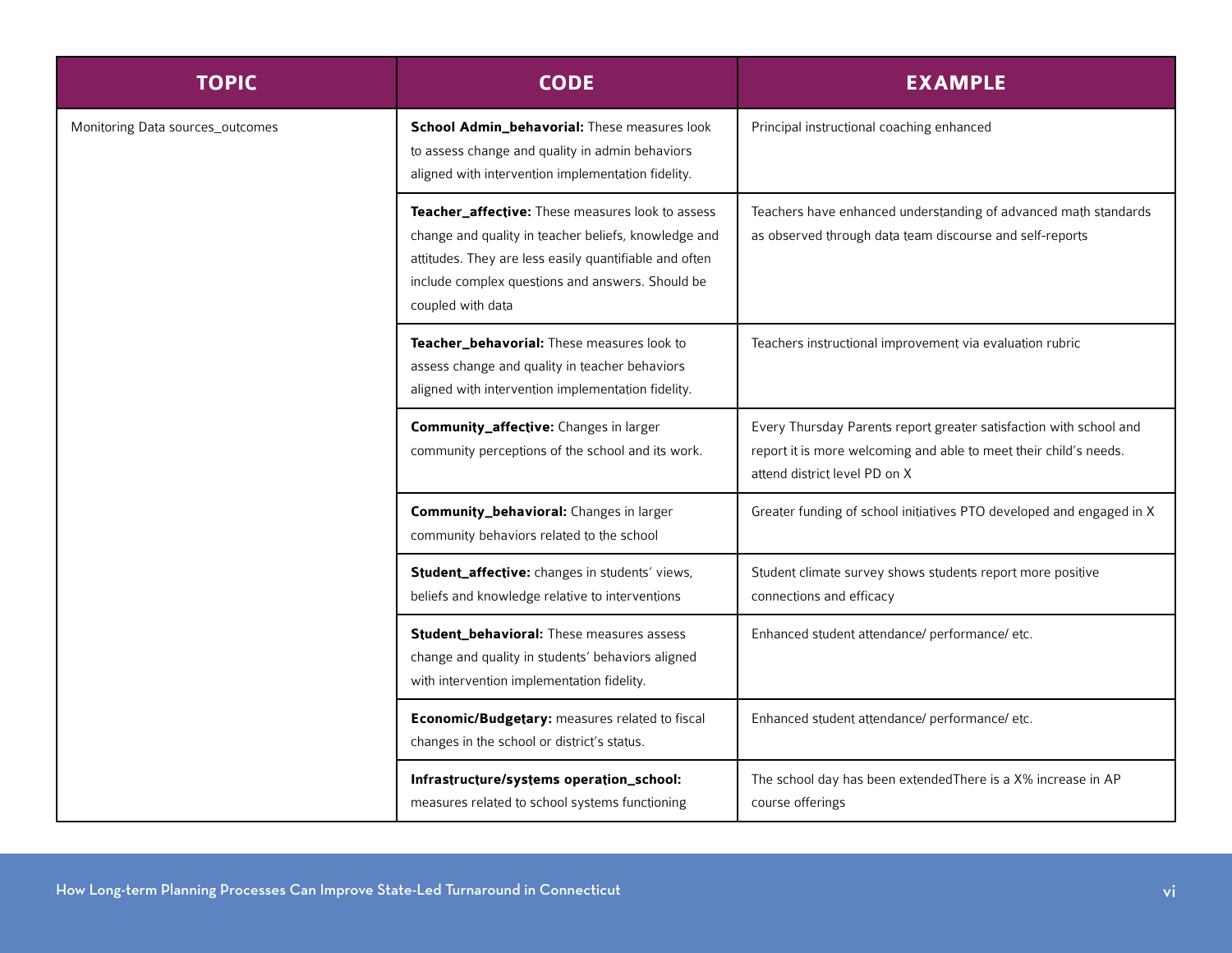| <b>TOPIC</b>                     | <b>CODE</b>                                                                                             | <b>EXAMPLE</b>                                                                                          |
|----------------------------------|---------------------------------------------------------------------------------------------------------|---------------------------------------------------------------------------------------------------------|
| Monitoring Data sources_outcomes | Infrastructure/systems operation_district:<br>measures related to school systems functioning            | Transportation systems are improvedHR policies were revised.                                            |
| Monitoring_process_ mechanisms   | <b>Documentation only</b>                                                                               | Report to district / test scores reported                                                               |
|                                  | <b>Documentation and site-visit</b>                                                                     | Report to district with visit by district representatives                                               |
|                                  | <b>Collaborative meeting:</b> School team and district<br>team share in the monitoring process          | Data meetings in which district and school team go over findings to<br>commonly make sense of outcomes. |
| Monitoring_revision proces       | Identified process of making appropriate changes to<br>plan in process and/or as a result of monitoring | Each year data will inform adjusts and plan will be changed<br>accordingly.                             |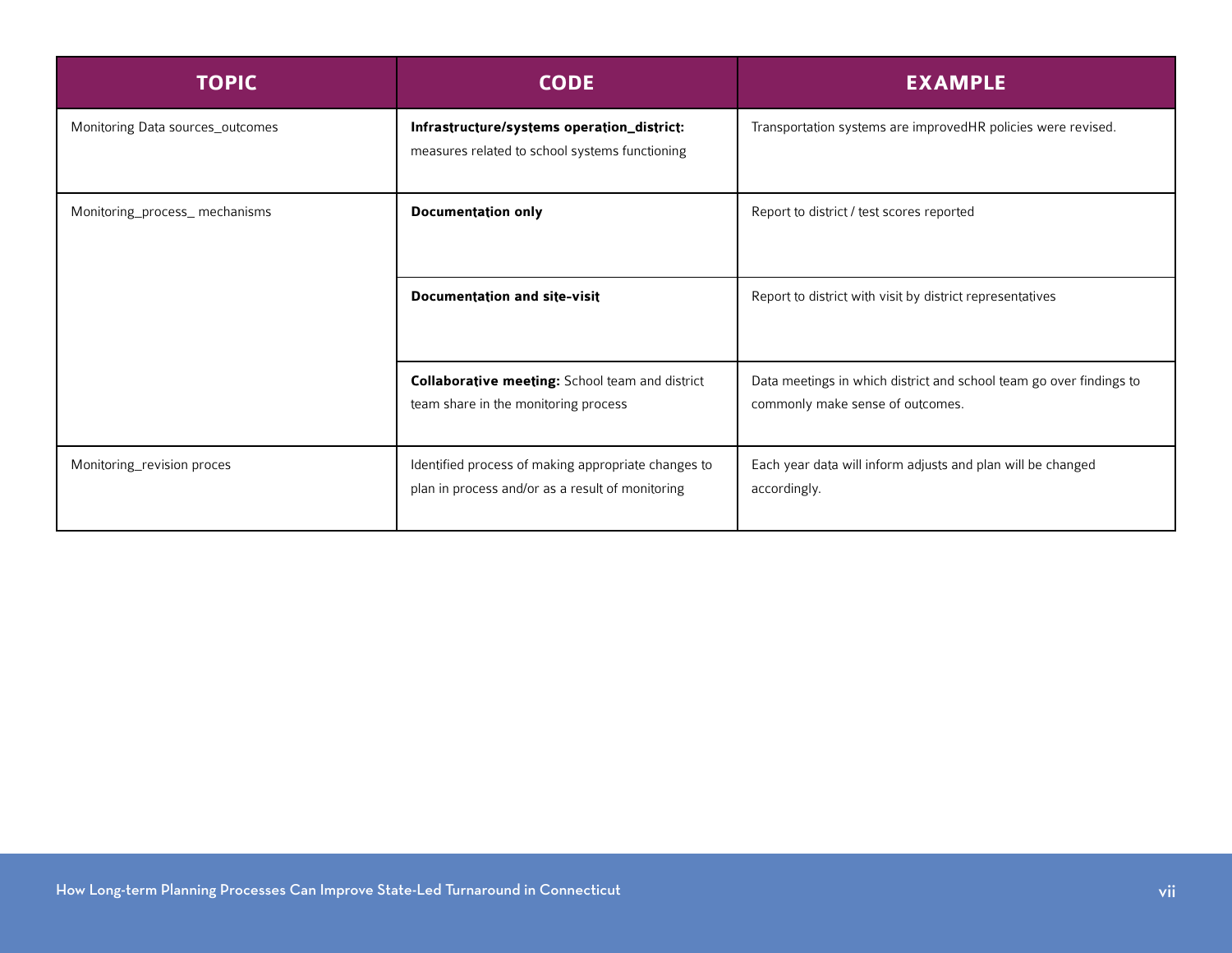<span id="page-42-0"></span>

# Appendix B – Tables for Quantitative Metrics

# **Definitions and Sourcing**

### Changes on the Smarter Balanced Assessment

The Smarter Balanced Assessments (SBAC) are summative assessments administered to Grades 3-10 that are "used to describe student achievement and growth of student learning" in the content areas of Math and Language Arts/Literacy (CSDE)13. For a given year, the district level SBAC math and ELA scores were calculated by multiplying the number of students with scored tests in a given grade by the average vertical scale score for that grade. The multiplied amounts for each grade were then added together and divided by the total number of test takers across all grades. The resulting figure is the district-level Smarter Balanced vertical scale score. For consistent comparisons, the 2014-15 calculations did not incorporate tenth grade SBAC results, since the 2015-16 iteration of the Smarter Balance discontinued tenth grade testing. Any districts with a suppressed value in any grade were not included. The change in score is a district's 2015-16 district score minus its 2014-15 district score.

#### Growth Scores.

District-level growth rates show the percentage of students who met their respective growth target on the Smarter Balanced Assessment in 2016. They are calculated by the CSDE using matched student cohort scores, where the "achievement of the same student from one grade in year one" is compared "to the next higher grade in year two" (CSDE). The growth targets are determined by the CSDE and are based on ranges of different scores. That is, the growth target for a given student is determined by which achievement level range that student fell into in the prior year<sup>14</sup>.

#### Long-term Assessment Data.

We also looked at test scores over time—for the life of the program—by converting CMT and SBAC scores to a common scale. The district-level SBAC scores were converted to the scale used for the CMT. First, the CMT Writing and Critical Reading scores were combined into a single ELA score. In a given year, the district average CMT scores in writing and reading were multiplied by the respective number of test takers in those content areas. These products were then summed and divided by the combined number of test takers. This produced a weighted average of the CMT writing and reading scores for each district and for each year that were used as ELA scores. For each year with testing data, a z-score is calculated for each district's math and ELA scores. First, a weighted mean score is calculated for a given content area and year by multiplying the average score of each district by the number of test takers, summing those products, and dividing by the total number of test takers across all districts. For a given year, the variance of each district score is then calculated

<sup>13</sup> <http://www.sde.ct.gov/sde/cwp/view.asp?a=2748&Q=334488>

<sup>14</sup> <http://edsight.ct.gov/relatedreports/CT%2520Growth%2520Model%2520Technical%2520Paper%2520FINAL.pdf>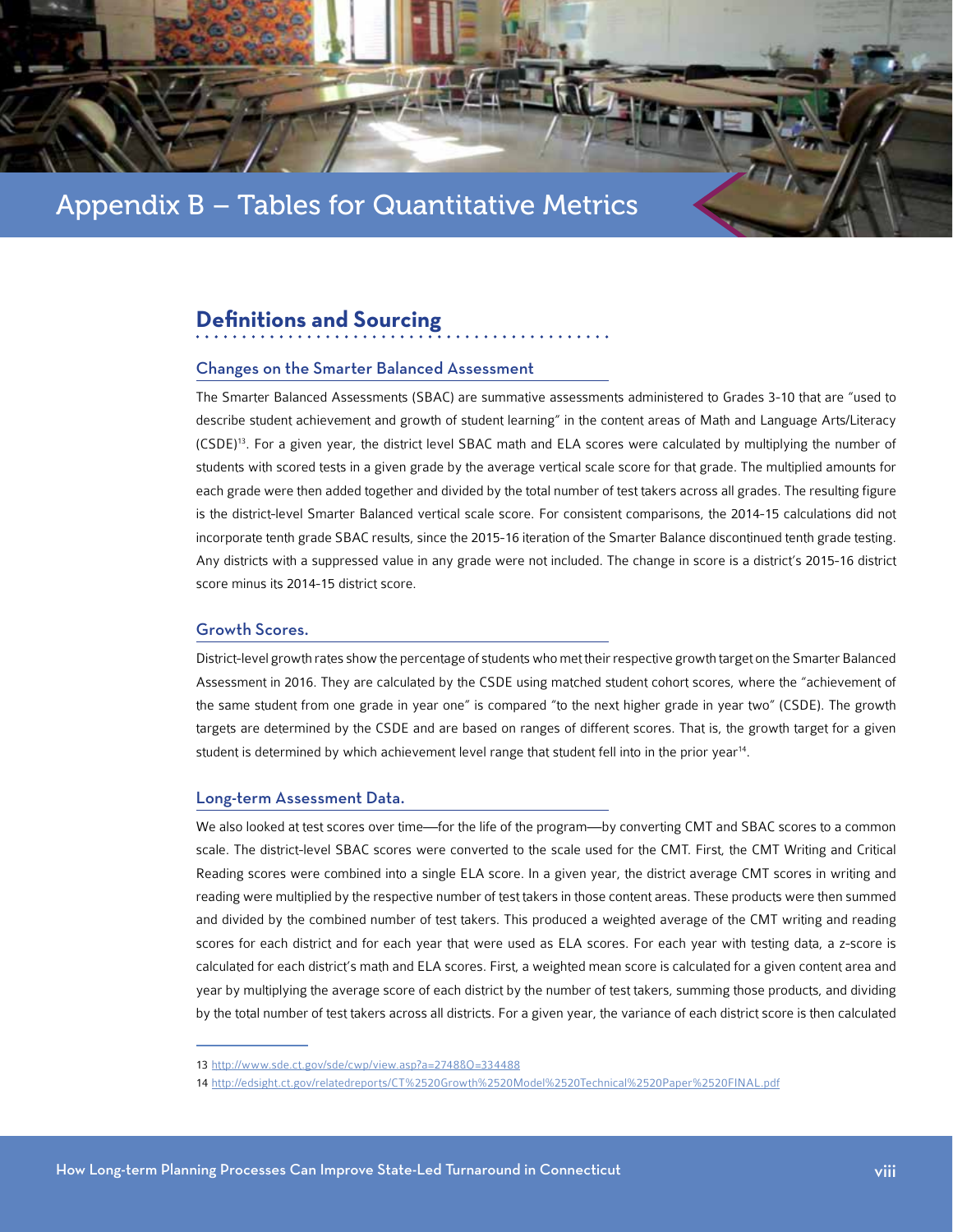by squaring the difference between a district's actual score and the calculated weighted mean score for all districts. Next, a weighted standard deviation for a given content area and year is calculated. To do this, first, the number of test takers in a district is multiplied by the variance in that district's test score. Second, the resulting products are summed across all districts, and divided by the sum of the test takers in all districts minus one. Finally, the square root of the resulting number is taken. For a given year, a z-score is then calculated for each district by dividing the difference between a district's score and the weighted mean score for all districts by the weighted standard deviation for all districts.

Finally, the transformation scores (T-Scores) are computed by scaling the Smarter Balanced z-scores to their respective content area scores on the CMT. This is done by multiplying a given district's 2014-15 Smarter Balance z-score by the weighted standard deviation of all districts on the 2013 CMT and then adding the weighted mean CMT score for all districts from 2013. The 2015-16 T-scores are calculated in the same way, except the weighted mean and standard deviation from the 2013 CMT are adjusted by the percent change in the mean score and standard deviation of the Smarter Balanced results between 2014-15 to 2015-16.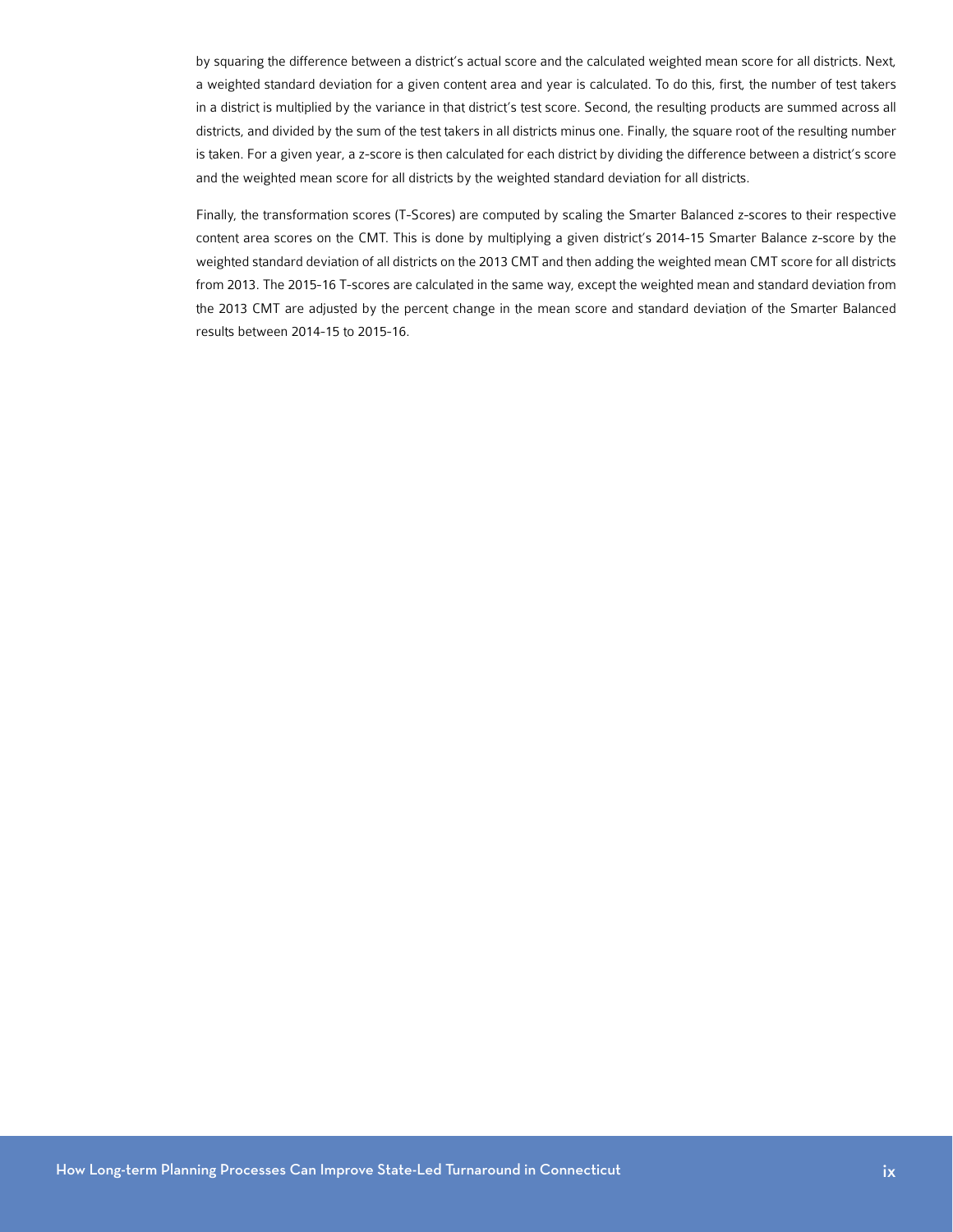### **Changes in Smarter Balanced Results**

We looked at changes in SBAC scores over time in order to get a sense of whether districts are seeing longterm, academic improvement as measured by test results. The tables below list— from most improved to least improved—the SBAC Score Changes in both Math and ELA.



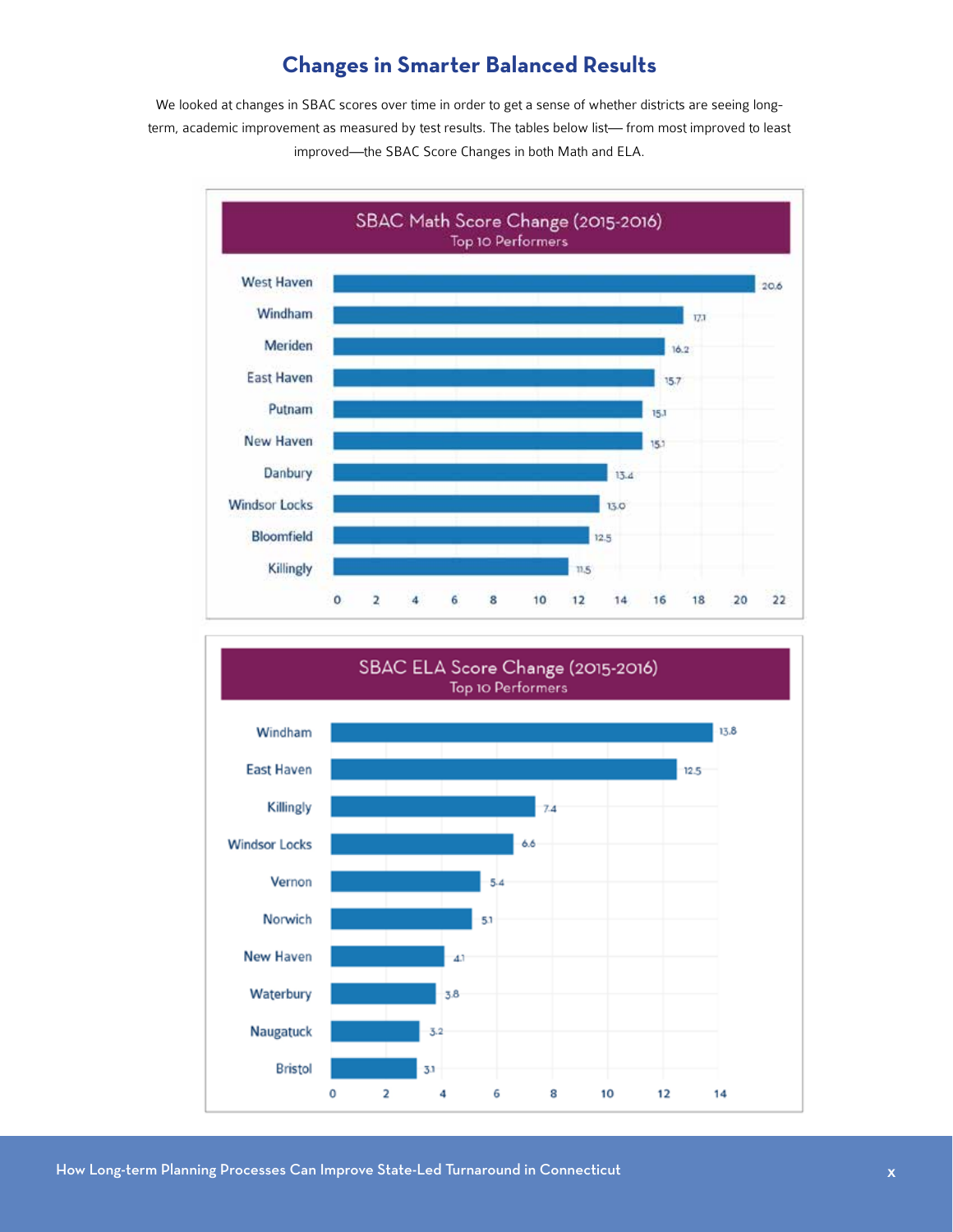### **Growth on the Smarter Balanced Assessment**

We looked at SBAC growth scores (2016) to get a sense of whether individual students were making progress in ELA and Math. The SBAC Growth data uses matched student cohort scores— where on student's achievement in Year 1 is compared to achievement in the next higher grade in Year 2.